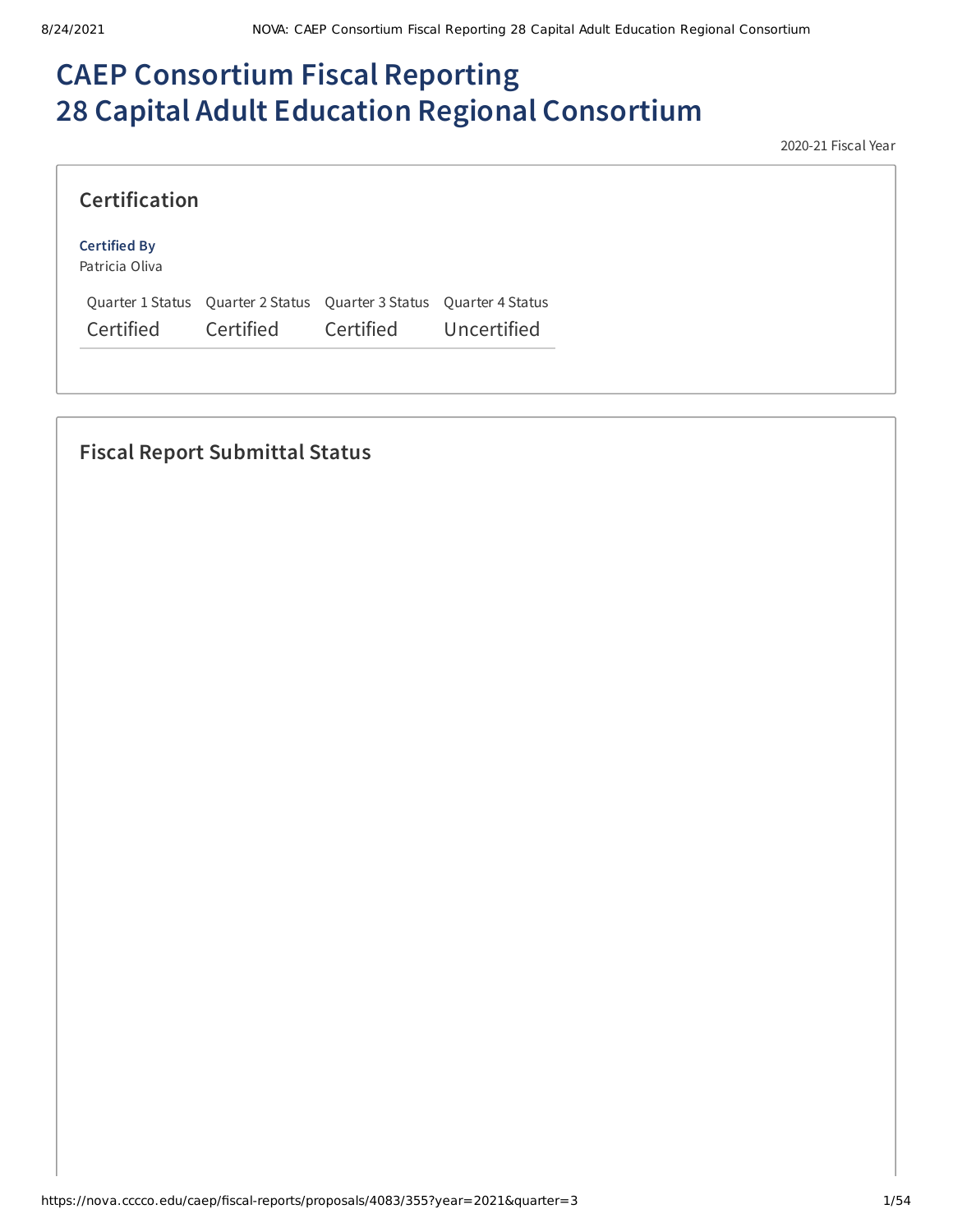| Member<br>Agency                         | Quarter 1 | Quarter 2 | Quarter 3 | Quarter 4     |
|------------------------------------------|-----------|-----------|-----------|---------------|
| Amador<br><b>County</b><br>Unified       | Submitted | Submitted | Submitted | Not Submitted |
| Center Joint<br>Unified                  | Submitted | Submitted | Submitted | Not Submitted |
| Davis Joint<br>Unified                   | Submitted | Submitted | Submitted | Not Submitted |
| El Dorado<br>Co. Office of<br>Education  | Submitted | Submitted | Submitted | Not Submitted |
| <b>Elk Grove</b><br>Unified              | Submitted | Submitted | Submitted | Not Submitted |
| Folsom-<br>Cordova<br>Unified            | Submitted | Submitted | Submitted | Submitted     |
| <b>Galt Joint</b><br><b>Union High</b>   | Submitted | Submitted | Submitted | Not Submitted |
| <b>Natomas</b><br>Unified                | Submitted | Submitted | Submitted | Not Submitted |
| Sacramento<br><b>City Unified</b>        | Submitted | Submitted | Submitted | Not Submitted |
| Sacramento<br>Co. Office of<br>Education | Submitted | Submitted | Submitted | Not Submitted |
| San Juan<br>Unified                      | Submitted | Submitted | Submitted | Submitted     |
| <b>Twin Rivers</b><br>Unified            | Submitted | Submitted | Submitted | Submitted     |
| Washington<br>Unified                    | Submitted | Submitted | Submitted | Not Submitted |

# **Amador County Unified**

**Amador County Unified Q1 Report (7/1 - 9/30)**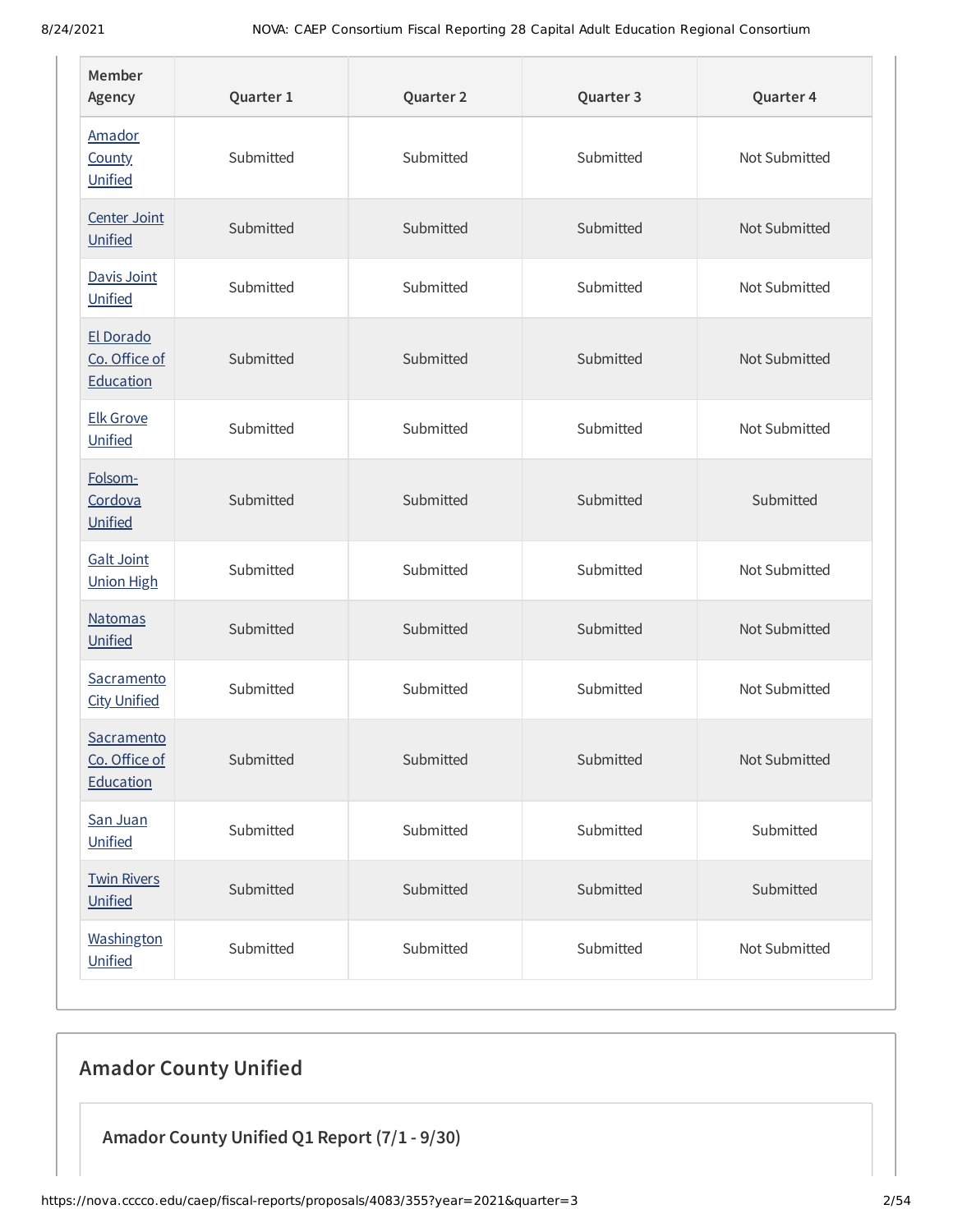| <b>Object Code</b>                                     | Year to<br>Date (YTD)<br>Expenditure | <b>YTD</b><br>Forecast | $\frac{0}{0}$<br>Expended<br>of YTD<br>Forecast | Project<br><b>Budget</b> | $\frac{0}{0}$<br><b>Expended</b><br>of Overall<br><b>Budget</b> | <b>Budget</b><br>Remaining |
|--------------------------------------------------------|--------------------------------------|------------------------|-------------------------------------------------|--------------------------|-----------------------------------------------------------------|----------------------------|
| 1000 - Instructional Salaries                          | \$54,427                             | \$63,035               | 86.34%                                          | \$420,231                | 12.95%                                                          | \$365,804                  |
| 2000 - Non-Instructional<br><b>Salaries</b>            | \$9,545                              | \$13,988               | 68.24%                                          | \$93,256                 | 10.24%                                                          | \$83,711                   |
| 3000 - Employee Benefits                               | \$21,599                             | \$20,355               | 106.11%                                         | \$135,698                | 15.92%                                                          | \$114,099                  |
| 4000 - Supplies and Materials                          | \$6,706                              | \$13,300               | 50.42%                                          | \$88,668                 | 7.56%                                                           | \$81,962                   |
| 5000 - Other Operating<br><b>Expenses and Services</b> | \$68,388                             | \$15,046               | 454.52%                                         | \$100,309                | 68.18%                                                          | \$31,921                   |
| 6000 - Capital Outlay                                  | \$0                                  | \$0                    | 100%                                            | \$0                      | 100%                                                            | \$0                        |
| 7000 - Other Outgo                                     | \$0                                  | \$0                    | 100%                                            | \$0                      | 100%                                                            | \$0                        |
| <b>Indirect Costs</b>                                  | \$0                                  | \$6,617                | $0\%$                                           | \$44,114                 | $0\%$                                                           | \$44,114                   |
| <b>Totals</b>                                          | \$160,665                            | \$132,341              | 121.4%                                          | \$882,276                | 18.21%                                                          | \$721,611                  |

In Amador Adult Education the high school diploma and high school equivalency preparation courses (GED/HiSet) are well underway. Currently, both of these programs are enrolled at near or over capacity. However, the enrolled students are not engaging at the same rate as they have in previous years. During Q1 Amador Adult Ed adopted a new ESL curriculum. Although ESL courses have not begun in person, ESL staff has participated in over 10 hours of professional development and collaboration with Burlington English. Further, some funds have been spent to develop deliverables for ESL students. Additionally, the new Digital Literacy program has been launched. Students are already earning mastery certificates. The GED testing center in partnership with Pearson Vue will go live in January. Amador Adult Ed is also partnering with the local community college foundation to enroll students in college classes. Finally, we are developing new workforce readiness courses to implement.

**Status** Submitted

# **Amador County Unified Q2 Report (10/1 - 12/31)**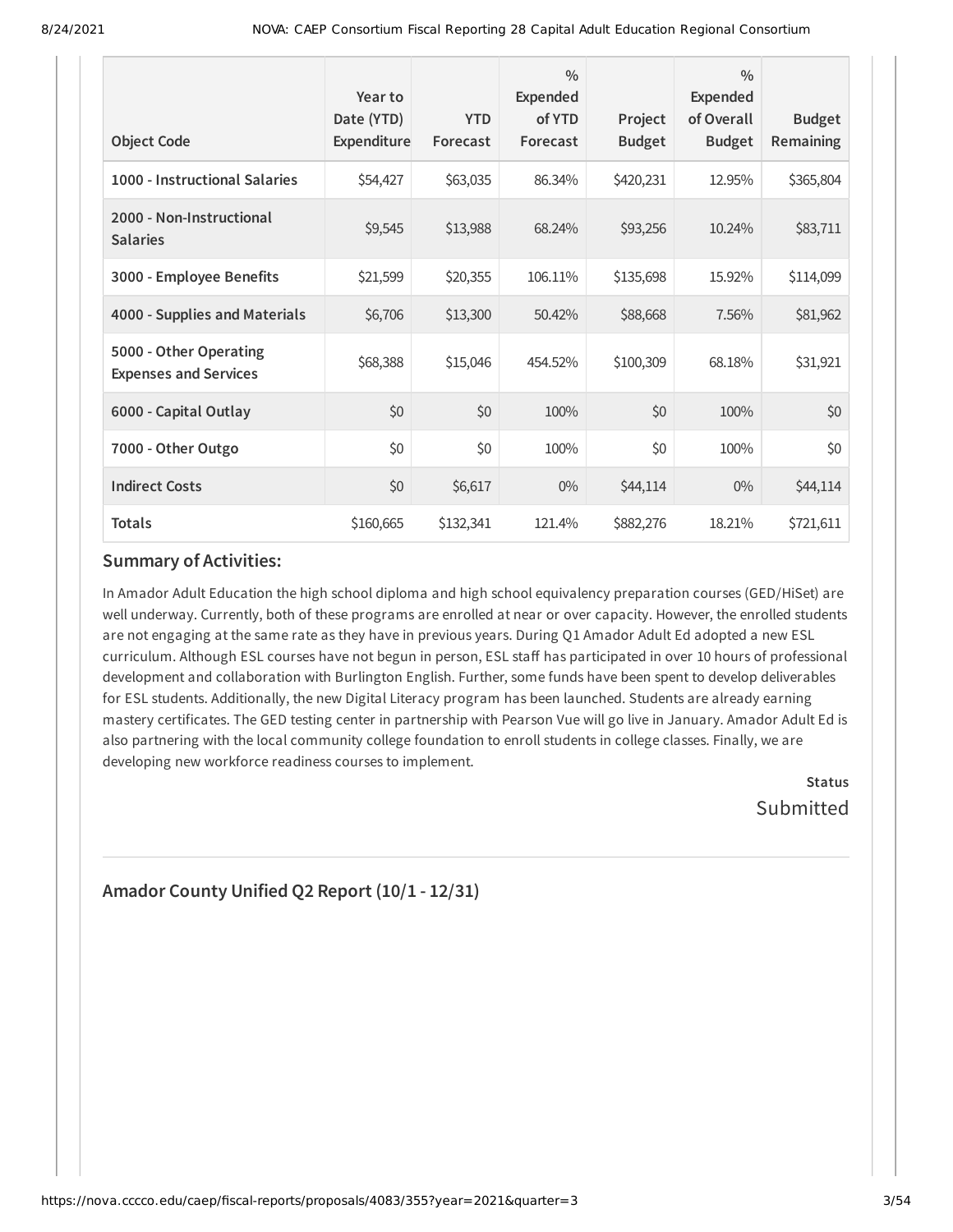| <b>Object Code</b>                                     | Year to<br>Date (YTD)<br>Expenditure | <b>YTD</b><br>Forecast | $\frac{0}{0}$<br><b>Expended</b><br>of YTD<br>Forecast | Project<br><b>Budget</b> | $\frac{0}{0}$<br><b>Expended</b><br>of Overall<br><b>Budget</b> | <b>Budget</b><br>Remaining |
|--------------------------------------------------------|--------------------------------------|------------------------|--------------------------------------------------------|--------------------------|-----------------------------------------------------------------|----------------------------|
| 1000 - Instructional Salaries                          | \$120,630                            | \$126,069              | 95.69%                                                 | \$420,231                | 28.71%                                                          | \$299,601                  |
| 2000 - Non-Instructional<br><b>Salaries</b>            | \$25,251                             | \$27,977               | 90.26%                                                 | \$93,256                 | 27.08%                                                          | \$68,005                   |
| 3000 - Employee Benefits                               | \$48,033                             | \$40,709               | 117.99%                                                | \$135,698                | 35.4%                                                           | \$87,665                   |
| 4000 - Supplies and Materials                          | \$19,837                             | \$26,600               | 74.57%                                                 | \$88,668                 | 22.37%                                                          | \$68,831                   |
| 5000 - Other Operating<br><b>Expenses and Services</b> | \$68,388                             | \$30,093               | 227.26%                                                | \$100,309                | 68.18%                                                          | \$31,921                   |
| 6000 - Capital Outlay                                  | \$0                                  | \$0                    | 100%                                                   | \$0                      | 100%                                                            | \$0                        |
| 7000 - Other Outgo                                     | \$0                                  | \$0                    | 100%                                                   | \$0                      | 100%                                                            | \$0                        |
| <b>Indirect Costs</b>                                  | \$14,109                             | \$13,234               | 106.61%                                                | \$44,114                 | 31.98%                                                          | \$30,005                   |
| <b>Totals</b>                                          | \$296,248                            | \$264,683              | 111.93%                                                | \$882,276                | 33.58%                                                          | \$586,028                  |

Amador Adult Education has spent the first 2 quarters moving between distance learning and in-person learning. We have a full schedule of adults in high school diploma, GED preparation and are working to get our ESL program up and running. We have tested some ESL students but they lack the digital skills to run courses remotely. We are working on that. We have also started Digital Literacy certificate programs as well as substitute teacher training, and instructional assistant training. The biggest accomplishment we have begun this quarter is to complete our GED testing center certification. We went live on a Wednesday and on the first Saturday one student registered and took a GED test. This will be a huge benefit to our local adult services.

> **Status** Submitted

# **Allocation Year Closeout: 2018-19**

I have reviewed the financial reports for my agency and confirm that all funds for this allocation year have been spent.

**2018-19 Reverted Funds:** \$0

**2018-19 Status** Closed

**Submitting Authority** Kelly Hunkins, Principal & CTE Director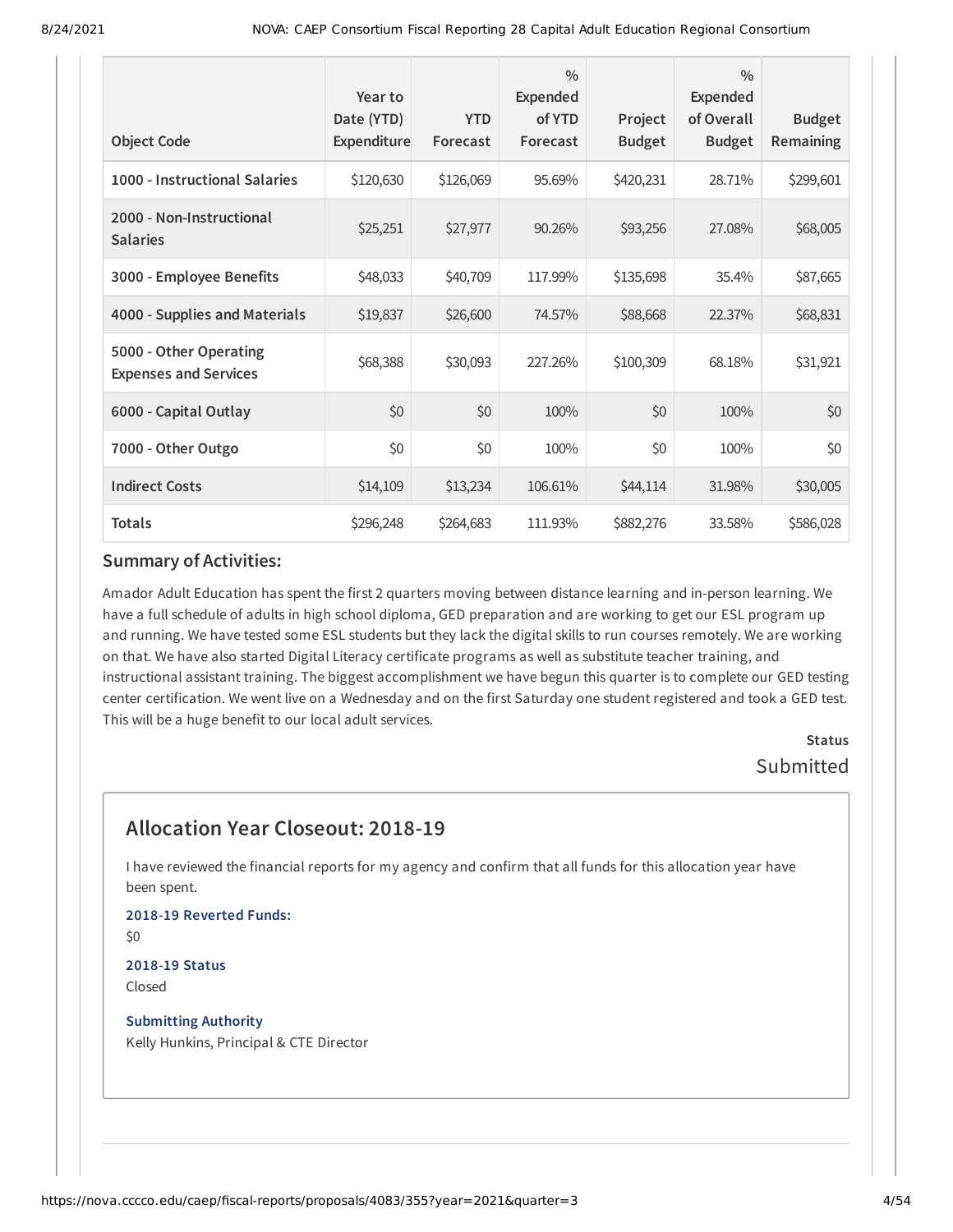## **Amador County Unified Q3 Report (1/1 - 3/31)**

| <b>Object Code</b>                                     | Year to<br>Date (YTD)<br>Expenditure | <b>YTD</b><br>Forecast | $\frac{0}{0}$<br><b>Expended</b><br>of YTD<br>Forecast | Project<br><b>Budget</b> | $\frac{0}{0}$<br><b>Expended</b><br>of Overall<br><b>Budget</b> | <b>Budget</b><br><b>Remaining</b> |
|--------------------------------------------------------|--------------------------------------|------------------------|--------------------------------------------------------|--------------------------|-----------------------------------------------------------------|-----------------------------------|
| 1000 - Instructional Salaries                          | \$190,111                            | \$189,104              | 100.53%                                                | \$420,231                | 45.24%                                                          | \$230,120                         |
| 2000 - Non-Instructional<br><b>Salaries</b>            | \$40,408                             | \$41,965               | 96.29%                                                 | \$93,256                 | 43.33%                                                          | \$52,848                          |
| 3000 - Employee Benefits                               | \$74,912                             | \$61,064               | 122.68%                                                | \$135,698                | 55.2%                                                           | \$60,786                          |
| 4000 - Supplies and Materials                          | \$24,004                             | \$39,901               | 60.16%                                                 | \$88,668                 | 27.07%                                                          | \$64,664                          |
| 5000 - Other Operating<br><b>Expenses and Services</b> | \$71,355                             | \$45,139               | 158.08%                                                | \$100,309                | 71.14%                                                          | \$28,954                          |
| 6000 - Capital Outlay                                  | \$0                                  | \$0                    | 100%                                                   | \$0                      | 100%                                                            | \$0                               |
| 7000 - Other Outgo                                     | \$0                                  | \$0                    | 100%                                                   | \$0                      | 100%                                                            | \$0                               |
| <b>Indirect Costs</b>                                  | \$14,109                             | \$19,851               | 71.07%                                                 | \$44,114                 | 31.98%                                                          | \$30,005                          |
| <b>Totals</b>                                          | \$414,899                            | \$397,024              | 104.5%                                                 | \$882,276                | 47.03%                                                          | \$467,377                         |

## **Summary of Activities:**

Amador Adult Education opened up for in-person instruction in January 2021. Our in-person courses included ESL, GED Test Prep, ABE, and High School Diploma. We also offered Playcare for ESL parents. Classes weren't full, but we proceeded so that we could establish consistency and build for next year. Our salaries increased during the 2nd and 3rd quarters due to COVID processes taking longer for disinfecting and setting up as we share a facility with a high school. Additionally, we help more staff PD during this time to guarantee that all staff was fully prepared to work in person and that students and staff would understand and implement all COVID protocols. We also opened for GED testing which has been highly successful. And finally, we have increased our technology, software, and advertising spending /budgets due to COVID responses.

> **Status Submitted**

# **Amador County Unified Q4 Report (4/1 - 6/30)**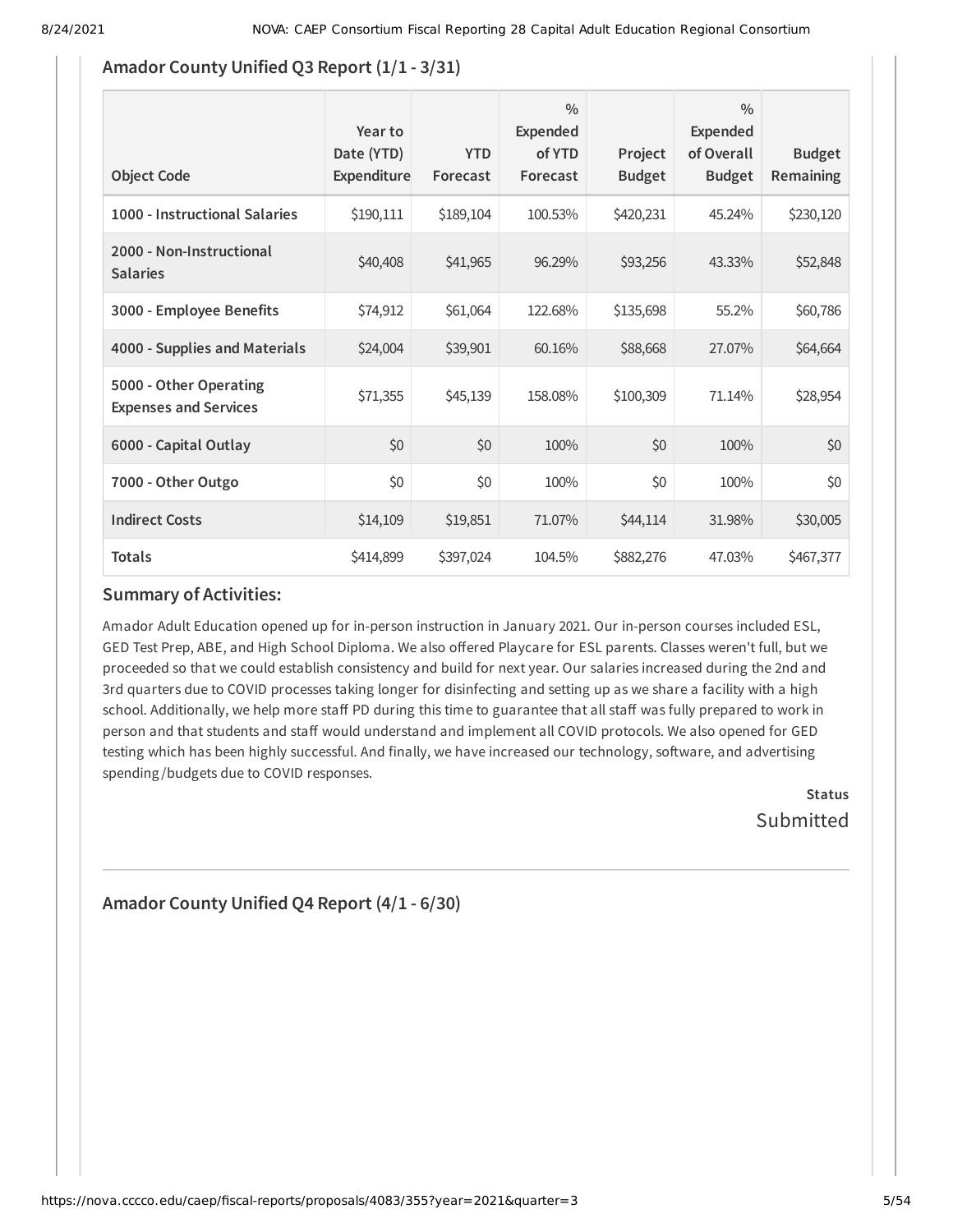| <b>Object Code</b>                                     | Year to<br>Date (YTD)<br>Expenditure | <b>YTD</b><br>Forecast | $\frac{0}{0}$<br>Expended<br>of YTD<br>Forecast | Project<br><b>Budget</b> | $\frac{0}{0}$<br><b>Expended</b><br>of Overall<br><b>Budget</b> | <b>Budget</b><br>Remaining   |
|--------------------------------------------------------|--------------------------------------|------------------------|-------------------------------------------------|--------------------------|-----------------------------------------------------------------|------------------------------|
| 1000 - Instructional Salaries                          | \$190,111                            | \$252,139              | 75.4%                                           | \$420,231                | 45.24%                                                          | \$230,120                    |
| 2000 - Non-Instructional<br><b>Salaries</b>            | \$40,408                             | \$55,954               | 72.22%                                          | \$93,256                 | 43.33%                                                          | \$52,848                     |
| 3000 - Employee Benefits                               | \$74,912                             | \$81,419               | 92.01%                                          | \$135,698                | 55.2%                                                           | \$60,786                     |
| 4000 - Supplies and Materials                          | \$24,004                             | \$53,201               | 45.12%                                          | \$88,668                 | 27.07%                                                          | \$64,664                     |
| 5000 - Other Operating<br><b>Expenses and Services</b> | \$71,355                             | \$60,185               | 118.56%                                         | \$100,309                | 71.14%                                                          | \$28,954                     |
| 6000 - Capital Outlay                                  | \$0                                  | \$0                    | 100%                                            | \$0                      | 100%                                                            | \$0                          |
| 7000 - Other Outgo                                     | \$0                                  | \$0                    | 100%                                            | \$0                      | 100%                                                            | \$0                          |
| <b>Indirect Costs</b>                                  | \$14,109                             | \$26,468               | 53.31%                                          | \$44,114                 | 31.98%                                                          | \$30,005                     |
| <b>Totals</b>                                          | \$414,899                            | \$529,366              | 78.38%                                          | \$882,276                | 47.03%                                                          | \$467,377                    |
|                                                        |                                      |                        |                                                 |                          |                                                                 | <b>Status</b><br>Unsubmitted |

# **Center Joint Unified**

**Center Joint Unified Q1 Report (7/1 - 9/30)**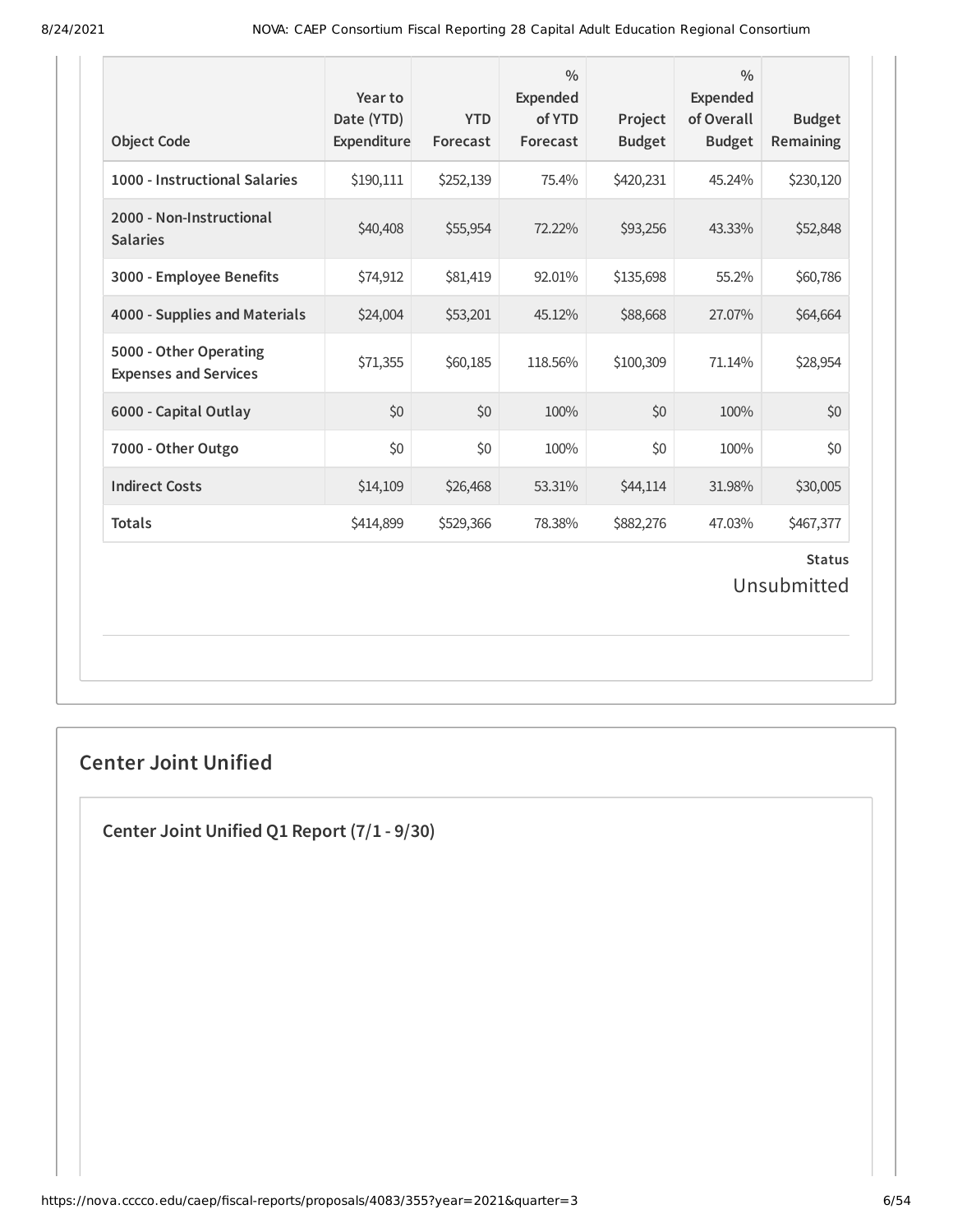| <b>Object Code</b>                                     | Year to<br>Date (YTD)<br>Expenditure | <b>YTD</b><br>Forecast | $\frac{0}{0}$<br>Expended<br>of YTD<br>Forecast | Project<br><b>Budget</b> | $\frac{0}{0}$<br>Expended<br>of Overall<br><b>Budget</b> | <b>Budget</b><br>Remaining |
|--------------------------------------------------------|--------------------------------------|------------------------|-------------------------------------------------|--------------------------|----------------------------------------------------------|----------------------------|
| 1000 - Instructional Salaries                          | \$25,327                             | \$25,500               | 99.32%                                          | \$170,000                | 14.9%                                                    | \$144,673                  |
| 2000 - Non-Instructional<br><b>Salaries</b>            | \$9,195                              | \$6,750                | 136.22%                                         | \$45,000                 | 20.43%                                                   | \$35,805                   |
| 3000 - Employee Benefits                               | \$8,402                              | \$7,500                | 112.03%                                         | \$50,000                 | 16.8%                                                    | \$41,598                   |
| 4000 - Supplies and Materials                          | \$337                                | \$7,015                | 4.8%                                            | \$46,767                 | 0.72%                                                    | \$46,430                   |
| 5000 - Other Operating<br><b>Expenses and Services</b> | \$200                                | \$3,809                | 5.25%                                           | \$25,396                 | 0.79%                                                    | \$25,196                   |
| 6000 - Capital Outlay                                  | \$0                                  | \$0                    | 100%                                            | \$0                      | 100%                                                     | \$0                        |
| 7000 - Other Outgo                                     | \$0                                  | \$0                    | 100%                                            | \$0                      | 100%                                                     | \$0                        |
| <b>Indirect Costs</b>                                  | \$2,173                              | \$2,529                | 85.93%                                          | \$16,858                 | 12.89%                                                   | \$14,685                   |
| <b>Totals</b>                                          | \$45,634                             | \$53,103               | 85.93%                                          | \$354,021                | 12.89%                                                   | \$308,387                  |

Instructional salaries fell just under target for quarter 1 because we hired a new ESL teacher to replace one that left in March of 2020. The new hire's salary is less due to years of service/experience. Also affecting our payroll costs, our first semester of Para-Educator Training was postponed to the Spring Semester due to lack of student enrollment. All of our classes are being taught virtually during the first quarter. Due to no students or teachers being on campus, less consumable supplies and materials are needed, other than for use by the adult education office staff. Technology upgrades are in the process of being ordered. Those costs will be incurred later in the fiscal year. As a response to COVID-19; staff development costs, conference fees and travel costs have been greatly reduced or eliminated because of virtual platforms. Expenditures to renew online platforms, such as Burlington English, Aztec, and Essential Education, will come in later quarters.

#### **Summary of Activities:**

2020-2021 quarter 1 Adult Ed funds support our program (3 ESL classes, 1 GED Test Preparation/High School Diploma Completion class, and 1 Para-Educator Training class). Funds were spent on payroll, supplies for the office staff, and the addition of seats to our online Apex curriculum for High School Diploma Completion. Our school year started in full distance learning mode with all instruction being virtual. ESL students are being tested in-person, 1:1, per District guidelines. Our office remains open with social distancing measures in place to ensure the safety of the public and our office staff. Our registration forms have been moved to electronic form on our website to limit the need to have students physically in the office for extended periods.

> **Status** Submitted

## **Center Joint Unified Q2 Report (10/1 - 12/31)**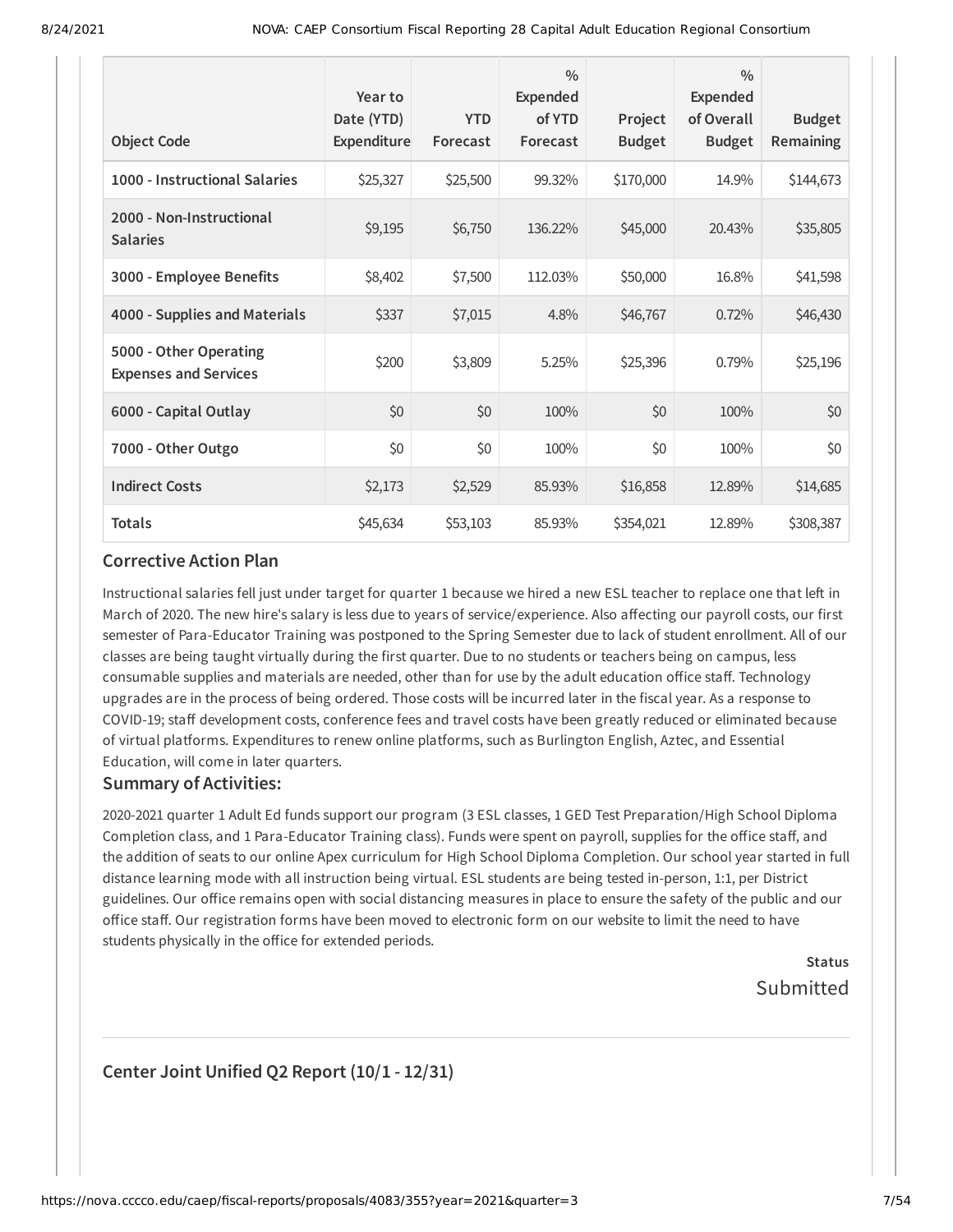| <b>Object Code</b>                                     | Year to<br>Date (YTD)<br>Expenditure | <b>YTD</b><br>Forecast | $\frac{0}{0}$<br><b>Expended</b><br>of YTD<br>Forecast | Project<br><b>Budget</b> | $\frac{0}{0}$<br><b>Expended</b><br>of Overall<br><b>Budget</b> | <b>Budget</b><br>Remaining |
|--------------------------------------------------------|--------------------------------------|------------------------|--------------------------------------------------------|--------------------------|-----------------------------------------------------------------|----------------------------|
| 1000 - Instructional Salaries                          | \$57,948                             | \$51,000               | 113.62%                                                | \$170,000                | 34.09%                                                          | \$112,052                  |
| 2000 - Non-Instructional<br><b>Salaries</b>            | \$17,941                             | \$13,500               | 132.9%                                                 | \$45,000                 | 39.87%                                                          | \$27,059                   |
| 3000 - Employee Benefits                               | \$18,079                             | \$15,000               | 120.53%                                                | \$50,000                 | 36.16%                                                          | \$31,921                   |
| 4000 - Supplies and Materials                          | \$3,081                              | \$14,030               | 21.96%                                                 | \$46,767                 | 6.59%                                                           | \$43,686                   |
| 5000 - Other Operating<br><b>Expenses and Services</b> | \$1,638                              | \$7,619                | 21.5%                                                  | \$25,396                 | 6.45%                                                           | \$23,758                   |
| 6000 - Capital Outlay                                  | \$0                                  | \$0                    | 100%                                                   | \$0                      | 100%                                                            | \$0                        |
| 7000 - Other Outgo                                     | \$0                                  | \$0                    | 100%                                                   | \$0                      | 100%                                                            | \$0                        |
| <b>Indirect Costs</b>                                  | \$4,934                              | \$5,057                | 97.56%                                                 | \$16,858                 | 29.27%                                                          | \$11,924                   |
| <b>Totals</b>                                          | \$103,621                            | \$106,206              | 97.57%                                                 | \$354,021                | 29.27%                                                          | \$250,400                  |

Since we are in distance learning mode and no students or teachers are on campus, less consumable supplies and materials are needed, other than for use by the adult education office staff. Technology upgrades are in the process of being ordered. Those costs will be incurred later in the fiscal year. As a response to COVID-19, staff development costs, conference fees, and travel costs have been greatly reduced or eliminated because of virtual platforms. Expenditures to renew online platforms, such as Burlington English, will come in later quarters.

#### **Summary of Activities:**

In the 2nd quarter of 2020-2021, Adult Ed funds continue to support our program (3 ESL classes, 1 GED Test Preparation/High School Diploma Completion class, and 1 Para-Educator Training class). During the 2nd quarter, funds were primarily spent on payroll, furniture to reconfigure our ESL classrooms for social distancing, additional seats to our online Apex curriculum for High School Diploma Completion, and renewal of seats via Essential Education for GED Test Preparation. We have continued in full distance learning mode with all instruction being virtual. ASE and ESL students were tested in-person, 1:1 and 2:1 with safety and disinfecting measures in place. Our office remains open with social distancing measures in place to ensure the safety of the public and our office staff. Our registration forms have been moved to electronic form on our website to limit the need to have students physically in the office for extended periods.

> **Status** Submitted

# **Allocation Year Closeout: 2018-19**

I have reviewed the financial reports for my agency and confirm that all funds for this allocation year have been spent.

### **2018-19 Reverted Funds:** \$0 **2018-19 Status** Closed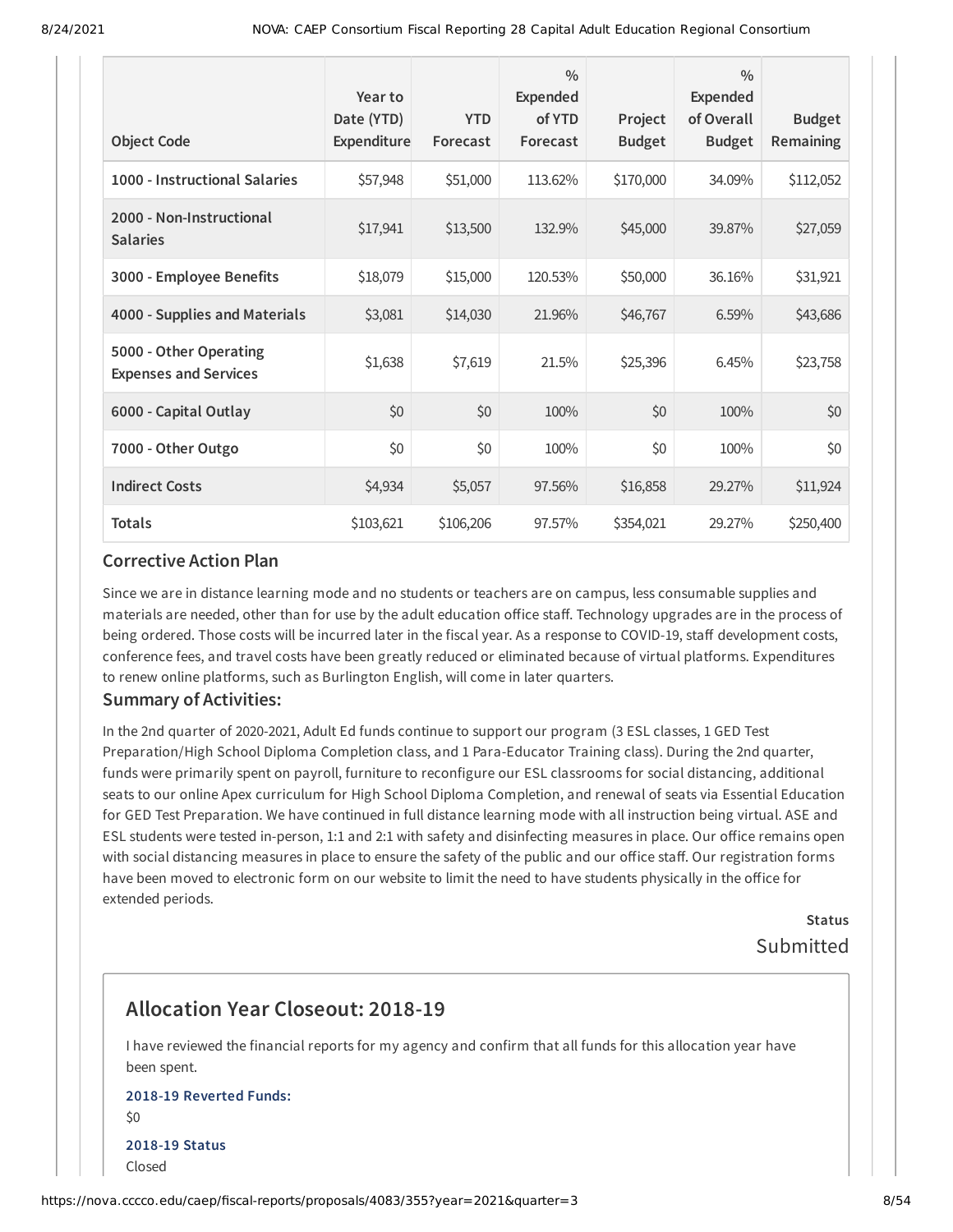**Submitting Authority** David French, Principal Gabrianna Martin, Staff Secretary

## **Center Joint Unified Q3 Report (1/1 - 3/31)**

| <b>Object Code</b>                                     | Year to<br>Date (YTD)<br>Expenditure | <b>YTD</b><br>Forecast | 0/0<br><b>Expended</b><br>of YTD<br>Forecast | Project<br><b>Budget</b> | $\frac{0}{0}$<br><b>Expended</b><br>of Overall<br><b>Budget</b> | <b>Budget</b><br><b>Remaining</b> |
|--------------------------------------------------------|--------------------------------------|------------------------|----------------------------------------------|--------------------------|-----------------------------------------------------------------|-----------------------------------|
| 1000 - Instructional Salaries                          | \$91,210                             | \$76,500               | 119.23%                                      | \$170,000                | 53.65%                                                          | \$78,790                          |
| 2000 - Non-Instructional<br><b>Salaries</b>            | \$26,736                             | \$20,250               | 132.03%                                      | \$45,000                 | 59.41%                                                          | \$18,264                          |
| 3000 - Employee Benefits                               | \$27,892                             | \$22,500               | 123.96%                                      | \$50,000                 | 55.78%                                                          | \$22,108                          |
| 4000 - Supplies and Materials                          | \$26,879                             | \$21,045               | 127.72%                                      | \$46,767                 | 57.47%                                                          | \$19,888                          |
| 5000 - Other Operating<br><b>Expenses and Services</b> | \$2,826                              | \$11,428               | 24.73%                                       | \$25,396                 | 11.13%                                                          | \$22,570                          |
| 6000 - Capital Outlay                                  | \$0                                  | \$0                    | 100%                                         | \$0                      | 100%                                                            | \$0                               |
| 7000 - Other Outgo                                     | \$0                                  | \$0                    | 100%                                         | \$0                      | 100%                                                            | \$0                               |
| <b>Indirect Costs</b>                                  | \$8,777                              | \$7,586                | 115.7%                                       | \$16,858                 | 52.06%                                                          | \$8,081                           |
| <b>Totals</b>                                          | \$184,320                            | \$159,309              | 115.7%                                       | \$354,021                | 52.06%                                                          | \$169,701                         |

#### **Summary of Activities:**

In the 3rd quarter of 2020-2021, Adult Ed funds continue to support our program (3 ESL classes, 1 GED Test Preparation/High School Diploma Completion class, and 1 Para-Educator Training class). During the 3rd quarter, funds were primarily spent on payroll and technology upgrades specified in our Special Project Allocation. We have continued in full distance learning mode with all instruction being virtual. ESL students were tested in-person, 1:1 and 2:1 with safety and disinfecting measures in place. Our office remains open with social distancing measures in place to ensure the safety of the public and our office staff. Our registration forms have been moved to electronic form on our website to limit the need to have students physically in the office for extended periods.

> **Status** Submitted

**Center Joint Unified Q4 Report (4/1 - 6/30)**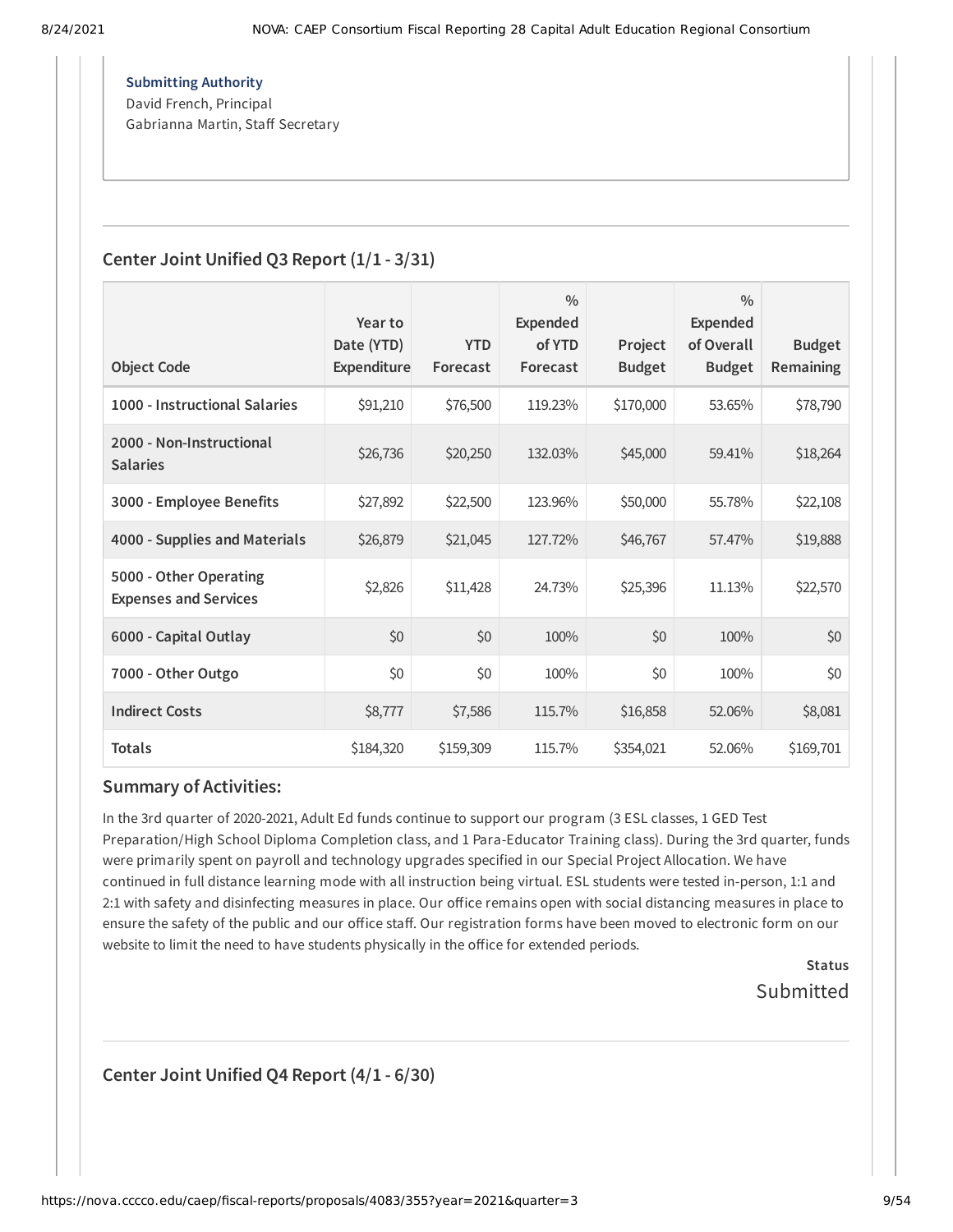| <b>Object Code</b>                                     | Year to<br>Date (YTD)<br>Expenditure | <b>YTD</b><br>Forecast | $\frac{0}{0}$<br>Expended<br>of YTD<br>Forecast | Project<br><b>Budget</b> | $\frac{0}{0}$<br><b>Expended</b><br>of Overall<br><b>Budget</b> | <b>Budget</b><br>Remaining   |
|--------------------------------------------------------|--------------------------------------|------------------------|-------------------------------------------------|--------------------------|-----------------------------------------------------------------|------------------------------|
| 1000 - Instructional Salaries                          | \$91,210                             | \$102,000              | 89.42%                                          | \$170,000                | 53.65%                                                          | \$78,790                     |
| 2000 - Non-Instructional<br><b>Salaries</b>            | \$26,736                             | \$27,000               | 99.02%                                          | \$45,000                 | 59.41%                                                          | \$18,264                     |
| 3000 - Employee Benefits                               | \$27,892                             | \$30,000               | 92.97%                                          | \$50,000                 | 55.78%                                                          | \$22,108                     |
| 4000 - Supplies and Materials                          | \$26,879                             | \$28,060               | 95.79%                                          | \$46,767                 | 57.47%                                                          | \$19,888                     |
| 5000 - Other Operating<br><b>Expenses and Services</b> | \$2,826                              | \$15,238               | 18.55%                                          | \$25,396                 | 11.13%                                                          | \$22,570                     |
| 6000 - Capital Outlay                                  | \$0                                  | \$0                    | 100%                                            | \$0                      | 100%                                                            | \$0                          |
| 7000 - Other Outgo                                     | \$0                                  | \$0                    | 100%                                            | \$0                      | 100%                                                            | \$0                          |
| <b>Indirect Costs</b>                                  | \$8,777                              | \$10,115               | 86.77%                                          | \$16,858                 | 52.06%                                                          | \$8,081                      |
| <b>Totals</b>                                          | \$184,320                            | \$212,413              | 86.77%                                          | \$354,021                | 52.06%                                                          | \$169,701                    |
|                                                        |                                      |                        |                                                 |                          |                                                                 | <b>Status</b><br>Unsubmitted |

# **Davis Joint Unified**

**Davis Joint Unified Q1 Report (7/1 - 9/30)**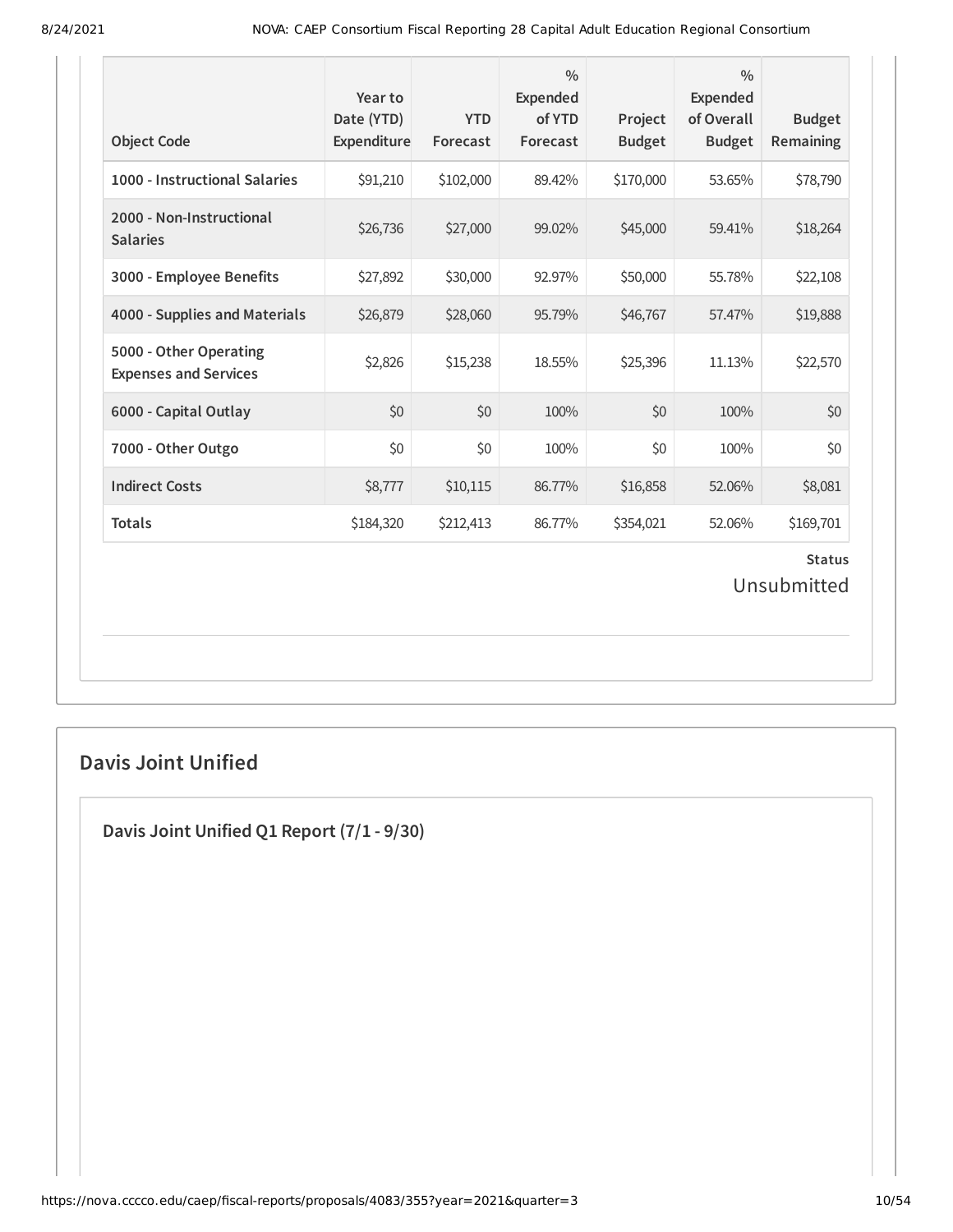| <b>Object Code</b>                                     | Year to<br>Date (YTD)<br>Expenditure | <b>YTD</b><br>Forecast | $\frac{0}{0}$<br><b>Expended</b><br>of YTD<br>Forecast | Project<br><b>Budget</b> | $\frac{0}{0}$<br><b>Expended</b><br>of Overall<br><b>Budget</b> | <b>Budget</b><br>Remaining |
|--------------------------------------------------------|--------------------------------------|------------------------|--------------------------------------------------------|--------------------------|-----------------------------------------------------------------|----------------------------|
| 1000 - Instructional Salaries                          | \$17,909                             | \$44,000               | 40.7%                                                  | \$220,000                | 8.14%                                                           | \$202,091                  |
| 2000 - Non-Instructional<br><b>Salaries</b>            | \$10,020                             | \$19,957               | 50.21%                                                 | \$99,786                 | 10.04%                                                          | \$89,766                   |
| 3000 - Employee Benefits                               | \$9,268                              | \$17,696               | 52.37%                                                 | \$88,480                 | 10.47%                                                          | \$79,212                   |
| 4000 - Supplies and Materials                          | \$2,979                              | \$6,655                | 44.77%                                                 | \$33,273                 | 8.95%                                                           | \$30,294                   |
| 5000 - Other Operating<br><b>Expenses and Services</b> | \$2,971                              | \$8,800                | 33.76%                                                 | \$44,000                 | 6.75%                                                           | \$41,029                   |
| 6000 - Capital Outlay                                  | \$0                                  | \$0                    | 100%                                                   | \$0                      | 100%                                                            | \$0                        |
| 7000 - Other Outgo                                     | \$0                                  | \$0                    | 100%                                                   | \$0                      | 100%                                                            | \$0                        |
| <b>Indirect Costs</b>                                  | \$0                                  | \$4,855                | $0\%$                                                  | \$24,277                 | $0\%$                                                           | \$24,277                   |
| <b>Totals</b>                                          | \$43,147                             | \$101,963              | 42.32%                                                 | \$509,816                | 8.46%                                                           | \$466,669                  |

The continuation of distance learning /school closures has changed our calculus as it relates to spending. We would normally have much higher costs in relation to materials and supplies and professional services, but with all of our students learning from home, we haven't been making copies or purchasing student support supplies. It also caused the start of our Nursing Assistant program to be delayed so we didn't spend money on textbooks or supplies for that class. We also aren't attending professional development in person which means no registration fees or travel costs. We anticipate that our expenses will continue to be lower than normal as long as we continue in distance learning. We also didn't start classes until late in September so our instructional expenses in Q1 were lower than they will be in future quarters.

#### **Summary of Activities:**

Preparation for Distance Learning, outreach to students, orientation and testing for incoming students, and implementation of Distance Learning in 3 state programs: High School Diploma, English as a Second Language, and Parent-Child K12 Success.

**Status** Submitted

**Davis Joint Unified Q2 Report (10/1 - 12/31)**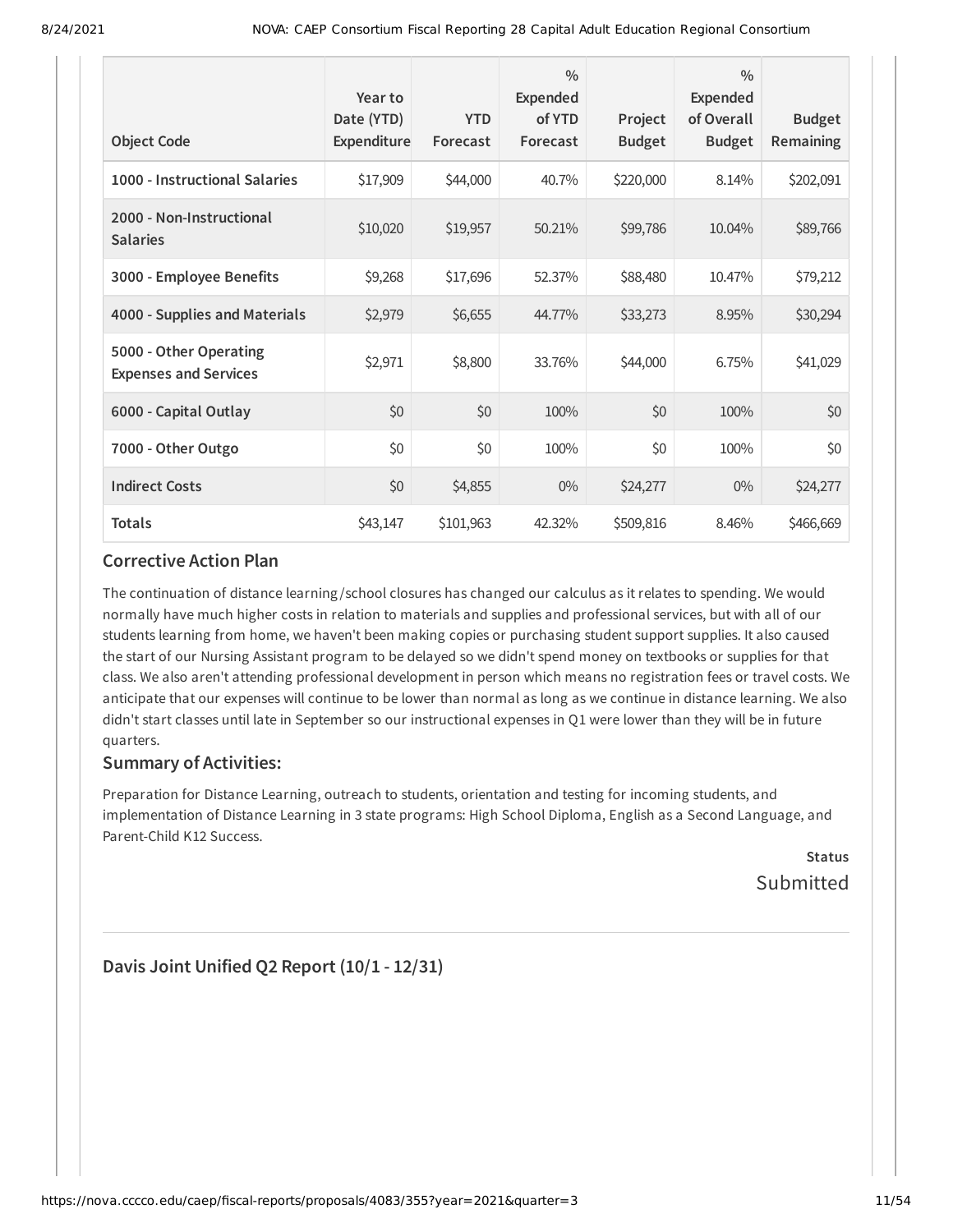| <b>Object Code</b>                                     | Year to<br>Date (YTD)<br>Expenditure | <b>YTD</b><br>Forecast | $\frac{0}{0}$<br><b>Expended</b><br>of YTD<br>Forecast | Project<br><b>Budget</b> | $\frac{0}{0}$<br><b>Expended</b><br>of Overall<br><b>Budget</b> | <b>Budget</b><br>Remaining |
|--------------------------------------------------------|--------------------------------------|------------------------|--------------------------------------------------------|--------------------------|-----------------------------------------------------------------|----------------------------|
|                                                        |                                      |                        |                                                        |                          |                                                                 |                            |
| 1000 - Instructional Salaries                          | \$80,038                             | \$88,000               | 90.95%                                                 | \$220,000                | 36.38%                                                          | \$139,962                  |
| 2000 - Non-Instructional<br><b>Salaries</b>            | \$36,622                             | \$39,914               | 91.75%                                                 | \$99,786                 | 36.7%                                                           | \$63,164                   |
| 3000 - Employee Benefits                               | \$36,692                             | \$35,392               | 103.67%                                                | \$88,480                 | 41.47%                                                          | \$51,788                   |
| 4000 - Supplies and Materials                          | \$2,988                              | \$13,309               | 22.45%                                                 | \$33,273                 | 8.98%                                                           | \$30,285                   |
| 5000 - Other Operating<br><b>Expenses and Services</b> | \$8,167                              | \$17,600               | 46.4%                                                  | \$44,000                 | 18.56%                                                          | \$35,833                   |
| 6000 - Capital Outlay                                  | \$0                                  | \$0                    | 100%                                                   | \$0                      | 100%                                                            | \$0                        |
| 7000 - Other Outgo                                     | \$0                                  | \$0                    | 100%                                                   | \$0                      | 100%                                                            | \$0                        |
| <b>Indirect Costs</b>                                  | \$0                                  | \$9,711                | $0\%$                                                  | \$24,277                 | $0\%$                                                           | \$24,277                   |
| <b>Totals</b>                                          | \$164,507                            | \$203,926              | 80.67%                                                 | \$509,816                | 32.27%                                                          | \$345,309                  |

Distance Learning delivery of programs: ASE (High school diploma), ESL, and Parent-Child K12 Success. Classified support for these programs. Preparation and training for Workforce Readiness (NWOW). Recruitment and planning for Nursing Assistant program (CTE). The school is also going through accreditation this year so team meetings, program evaluation, and action plan development are ongoing and involve all staff.

# **Status** Submitted

# **Allocation Year Closeout: 2018-19**

I have reviewed the financial reports for my agency and confirm that all funds for this allocation year have been spent.

**2018-19 Reverted Funds:**

\$0

#### **2018-19 Status** Closed

**Submitting Authority** Grace Sauser, Principal

**Davis Joint Unified Q3 Report (1/1 - 3/31)**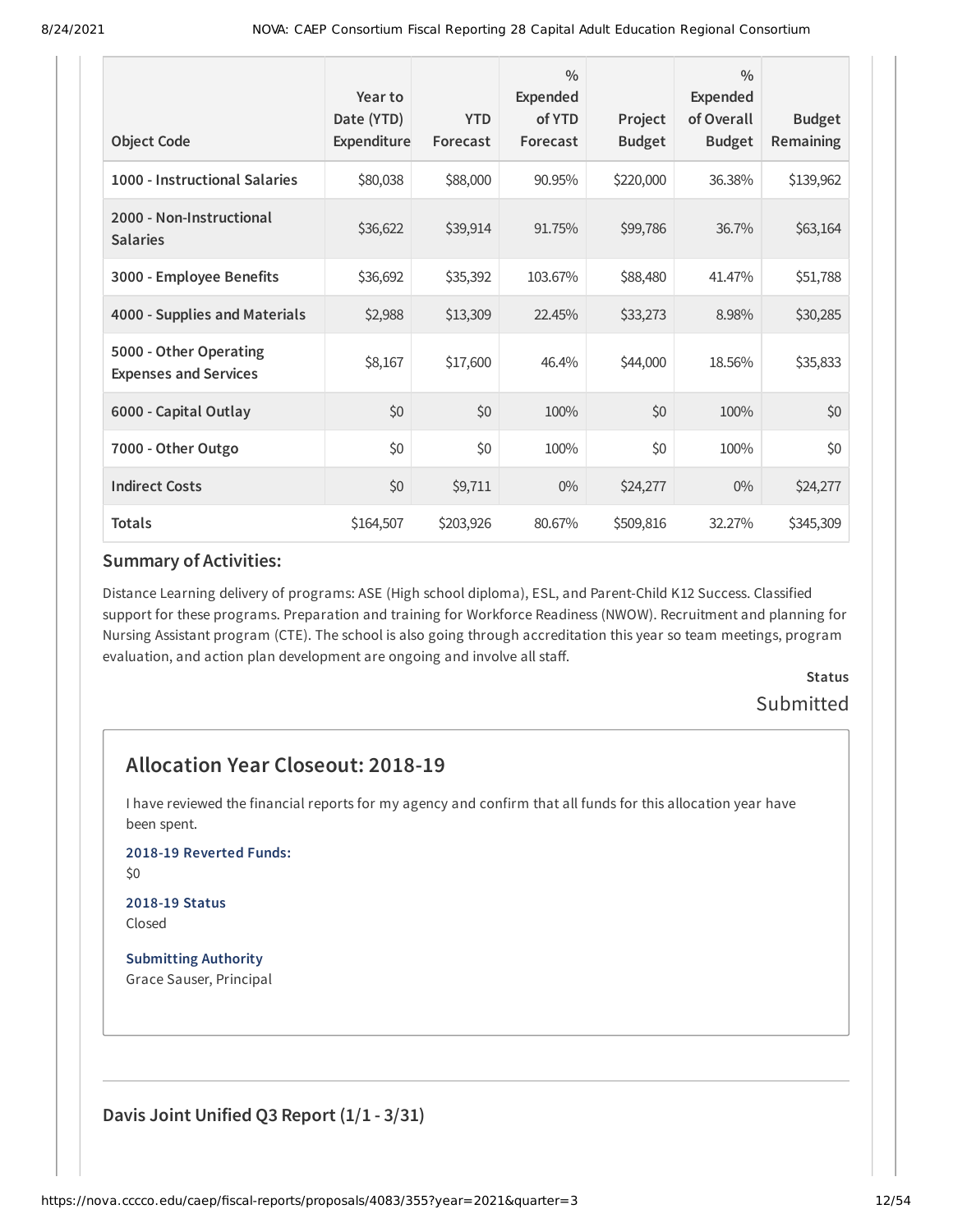| <b>Object Code</b>                                     | Year to<br>Date (YTD)<br>Expenditure | <b>YTD</b><br>Forecast | $\frac{0}{0}$<br>Expended<br>of YTD<br>Forecast | Project<br><b>Budget</b> | $\frac{0}{0}$<br><b>Expended</b><br>of Overall<br><b>Budget</b> | <b>Budget</b><br>Remaining |
|--------------------------------------------------------|--------------------------------------|------------------------|-------------------------------------------------|--------------------------|-----------------------------------------------------------------|----------------------------|
| 1000 - Instructional Salaries                          | \$124,534                            | \$132,000              | 94.34%                                          | \$220,000                | 56.61%                                                          | \$95,466                   |
| 2000 - Non-Instructional<br><b>Salaries</b>            | \$62,391                             | \$59,872               | 104.21%                                         | \$99,786                 | 62.52%                                                          | \$37,395                   |
| 3000 - Employee Benefits                               | \$57,414                             | \$53,088               | 108.15%                                         | \$88,480                 | 64.89%                                                          | \$31,066                   |
| 4000 - Supplies and Materials                          | \$3,617                              | \$19,964               | 18.12%                                          | \$33,273                 | 10.87%                                                          | \$29,656                   |
| 5000 - Other Operating<br><b>Expenses and Services</b> | \$14,996                             | \$26,400               | 56.8%                                           | \$44,000                 | 34.08%                                                          | \$29,004                   |
| 6000 - Capital Outlay                                  | \$0                                  | \$0                    | 100%                                            | \$0                      | 100%                                                            | \$0                        |
| 7000 - Other Outgo                                     | \$0                                  | \$0                    | 100%                                            | \$0                      | 100%                                                            | \$0                        |
| <b>Indirect Costs</b>                                  | \$0                                  | \$14,566               | $0\%$                                           | \$24,277                 | $0\%$                                                           | \$24,277                   |
| <b>Totals</b>                                          | \$262,952                            | \$305,890              | 85.96%                                          | \$509,816                | 51.58%                                                          | \$246,864                  |

Distance Learning delivery of programs: ASE (High school diploma), ESL, and Parent-Child K12 Success. Classified support for these programs. Preparation and training for Workforce Readiness (NWOW). Recruitment and planning for in-person Nursing Assistant classes (CTE). The school is also going through accreditation this year so team meetings, program evaluation, and action plan development are ongoing and involve all staff.

> **Status Submitted**

**Davis Joint Unified Q4 Report (4/1 - 6/30)**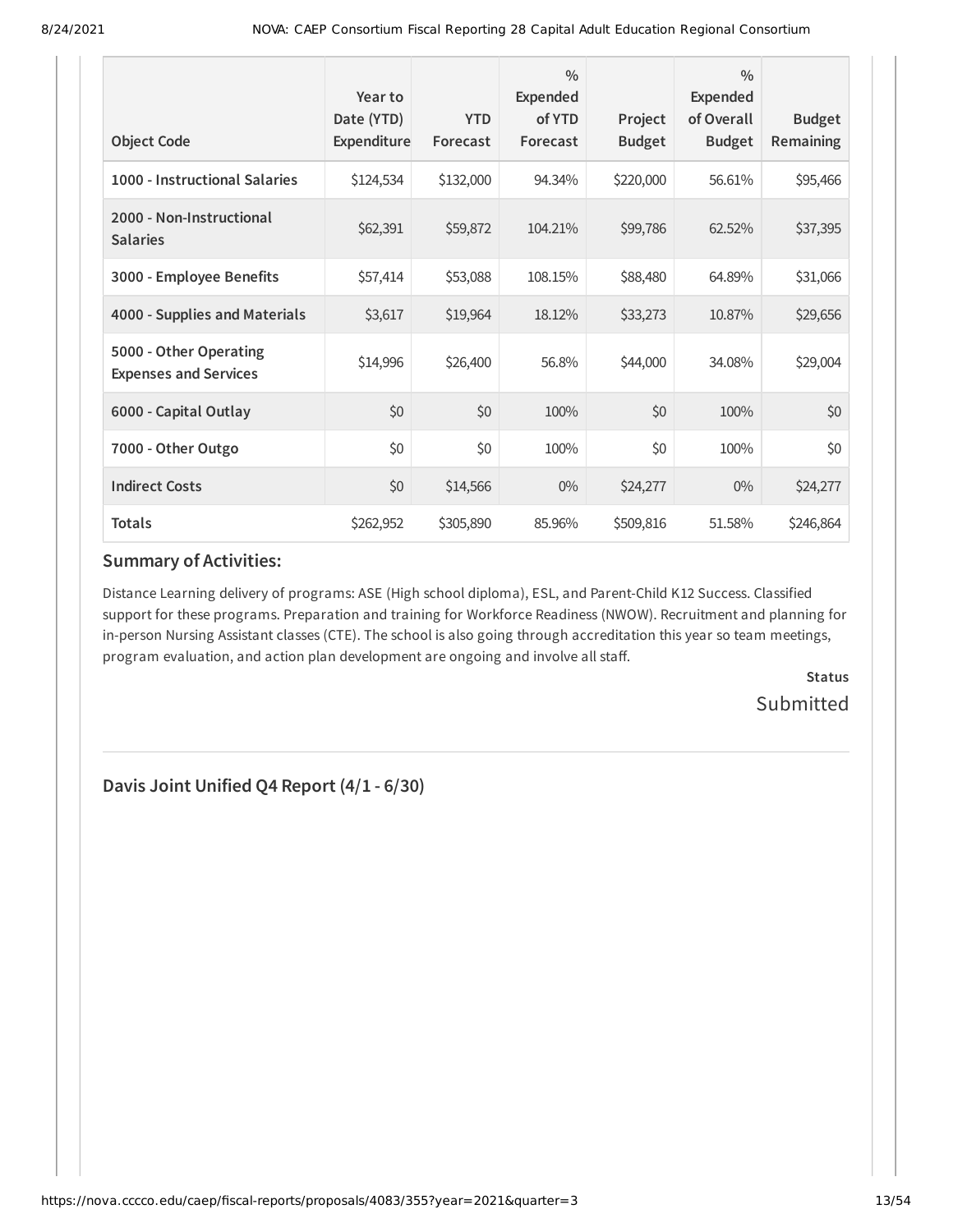| <b>Object Code</b>                                     | Year to<br>Date (YTD)<br>Expenditure | <b>YTD</b><br>Forecast | $\frac{0}{0}$<br>Expended<br>of YTD<br>Forecast | Project<br><b>Budget</b> | $\frac{0}{0}$<br><b>Expended</b><br>of Overall<br><b>Budget</b> | <b>Budget</b><br>Remaining |  |
|--------------------------------------------------------|--------------------------------------|------------------------|-------------------------------------------------|--------------------------|-----------------------------------------------------------------|----------------------------|--|
| 1000 - Instructional Salaries                          | \$124,534                            | \$176,000              | 70.76%                                          | \$220,000                | 56.61%                                                          | \$95,466                   |  |
| 2000 - Non-Instructional<br><b>Salaries</b>            | \$62,391                             | \$79,829               | 78.16%                                          | \$99,786                 | 62.52%                                                          | \$37,395                   |  |
| 3000 - Employee Benefits                               | \$57,414                             | \$70,784               | 81.11%                                          | \$88,480                 | 64.89%                                                          | \$31,066                   |  |
| 4000 - Supplies and Materials                          | \$3,617                              | \$26,618               | 13.59%                                          | \$33,273                 | 10.87%                                                          | \$29,656                   |  |
| 5000 - Other Operating<br><b>Expenses and Services</b> | \$14,996                             | \$35,200               | 42.6%                                           | \$44,000                 | 34.08%                                                          | \$29,004                   |  |
| 6000 - Capital Outlay                                  | \$0                                  | \$0                    | 100%                                            | \$0                      | 100%                                                            | \$0                        |  |
| 7000 - Other Outgo                                     | \$0                                  | \$0                    | 100%                                            | \$0                      | 100%                                                            | \$0                        |  |
| <b>Indirect Costs</b>                                  | \$0                                  | \$19,422               | $0\%$                                           | \$24,277                 | $0\%$                                                           | \$24,277                   |  |
| <b>Totals</b>                                          | \$262,952                            | \$407,853              | 64.47%                                          | \$509,816                | 51.58%                                                          | \$246,864                  |  |
| <b>Status</b><br>Unsubmitted                           |                                      |                        |                                                 |                          |                                                                 |                            |  |

# **El Dorado Co. Office of Education**

**El Dorado Co.Office of Education Q1 Report (7/1 - 9/30)**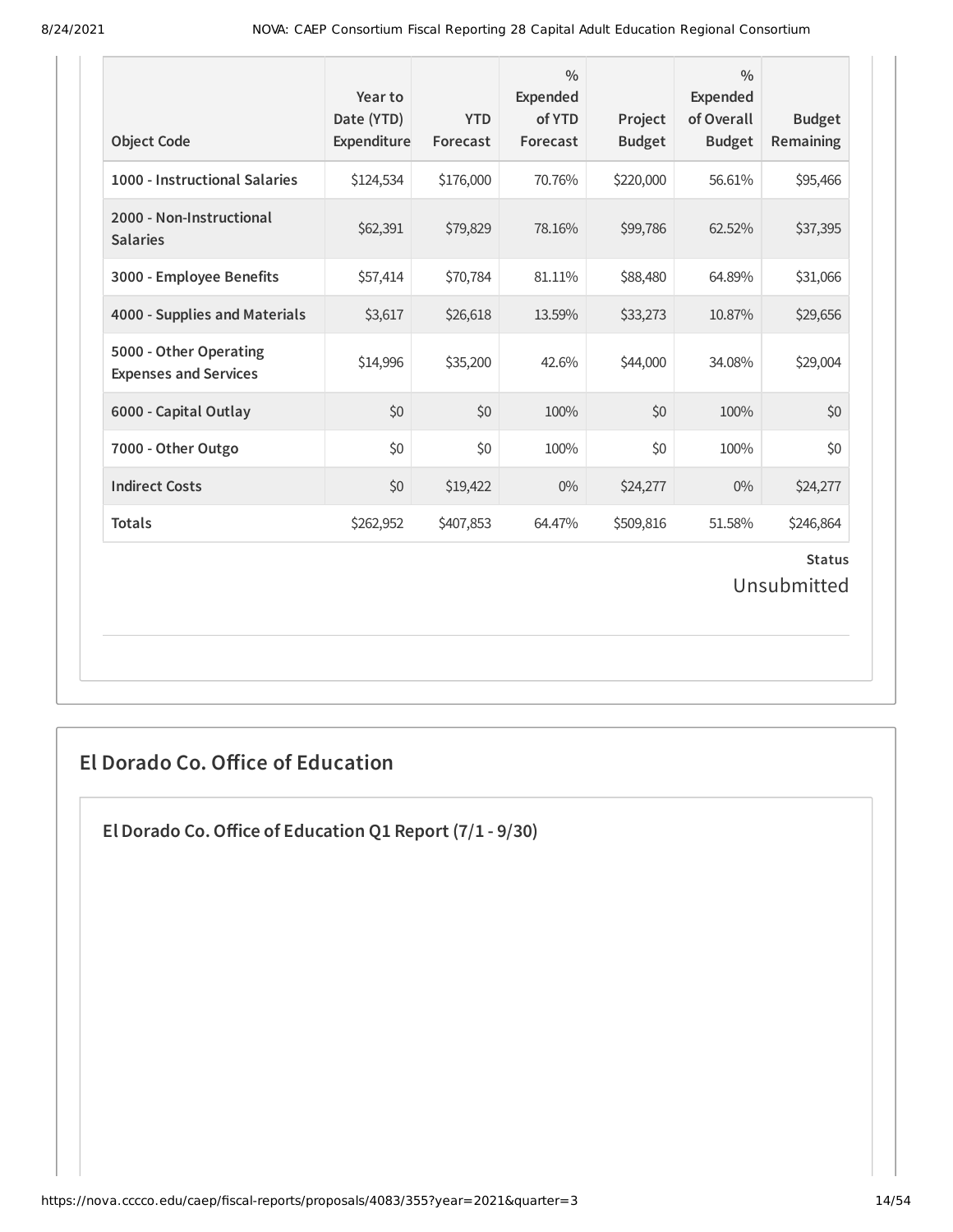| <b>Object Code</b>                                     | Year to<br>Date (YTD)<br>Expenditure | <b>YTD</b><br>Forecast | $\frac{0}{0}$<br>Expended<br>of YTD<br>Forecast | Project<br><b>Budget</b> | $\frac{0}{0}$<br>Expended<br>of Overall<br><b>Budget</b> | <b>Budget</b><br>Remaining |
|--------------------------------------------------------|--------------------------------------|------------------------|-------------------------------------------------|--------------------------|----------------------------------------------------------|----------------------------|
| 1000 - Instructional Salaries                          | \$16,240                             | \$30,935               | 52.5%                                           | \$123,739                | 13.12%                                                   | \$107,499                  |
| 2000 - Non-Instructional<br><b>Salaries</b>            | \$4,075                              | \$13,212               | 30.84%                                          | \$52,849                 | 7.71%                                                    | \$48,774                   |
| 3000 - Employee Benefits                               | \$4,000                              | \$12,103               | 33.05%                                          | \$48,412                 | 8.26%                                                    | \$44,412                   |
| 4000 - Supplies and Materials                          | \$0                                  | \$995                  | $0\%$                                           | \$3,979                  | $0\%$                                                    | \$3,979                    |
| 5000 - Other Operating<br><b>Expenses and Services</b> | \$389                                | \$10,761               | 3.61%                                           | \$43,044                 | 0.9%                                                     | \$42,655                   |
| 6000 - Capital Outlay                                  | \$0                                  | \$0                    | 100%                                            | \$0                      | 100%                                                     | \$0                        |
| 7000 - Other Outgo                                     | \$0                                  | \$0                    | 100%                                            | \$0                      | 100%                                                     | \$0                        |
| <b>Indirect Costs</b>                                  | \$1,235                              | \$3,400                | 36.32%                                          | \$13,601                 | 9.08%                                                    | \$12,366                   |
| <b>Totals</b>                                          | \$25,939                             | \$71,406               | 36.33%                                          | \$285,624                | 9.08%                                                    | \$259,685                  |

Due to COVID-19, instructional salaries decreased for Q1 as it was necessary to release an ESL teacher as a result of reduced attendance. There has been a reduction in consumable supplies such as paper, pens, pencils, and other materials utilized by both students and staff. Technology platforms and upgrades have been initiated and ordered (i.e. Edgenuity, ReadNaturally and GED Academy Study Program). Costs for these platforms and upgrades will most likely be experienced during Q3 and Q4 expenditures. Staff development expenses, conference fees, travel and other related costs will continue to be reduced or eliminated due to virtual platforms.

#### **Summary of Activities:**

During the first quarter of Fiscal Year 2020-21, the El Dorado County Office of Education continued offering courses in Adult Basic Education (ABE), Adult Secondary Education (ASE), including high school diploma and high school equivalency, English as a Second Language (ESL), as well as Pre-Apprenticeship programs. Due to COVID-19, program instruction was modified for all students; however, instruction continued through on-line learning via Zoom, Google groups, email, text, and phone. In addition, hot spots were established by the IT Department to facilitate the remote learning of our students. In-person instruction is currently being implemented at all site location.

> **Status** Submitted

# **El Dorado Co.Office of Education Q2 Report (10/1 - 12/31)**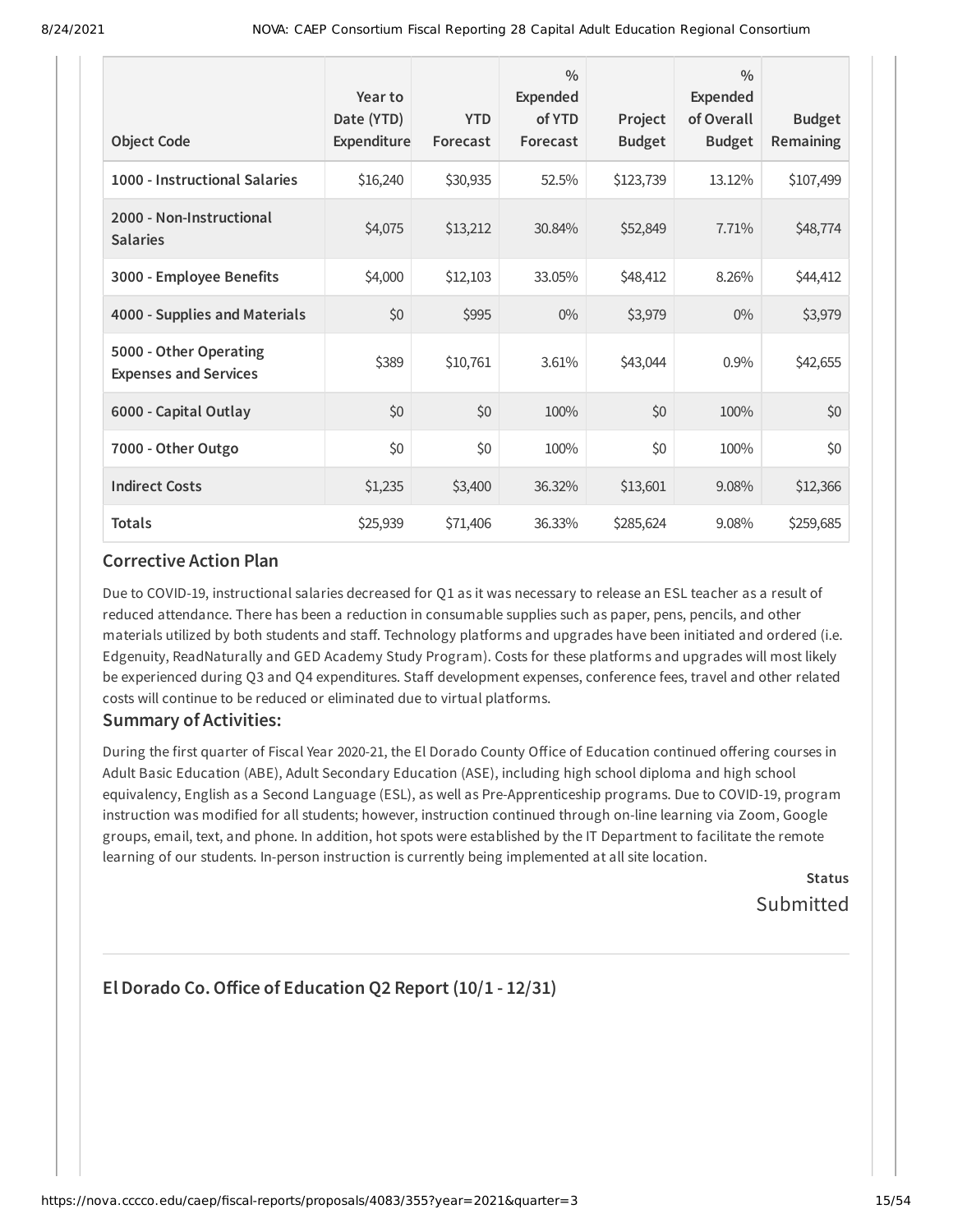|                                                        | Year to<br>Date (YTD) | <b>YTD</b> | $\frac{0}{0}$<br><b>Expended</b><br>of YTD | Project       | $\frac{0}{0}$<br><b>Expended</b><br>of Overall | <b>Budget</b> |
|--------------------------------------------------------|-----------------------|------------|--------------------------------------------|---------------|------------------------------------------------|---------------|
| <b>Object Code</b>                                     | <b>Expenditure</b>    | Forecast   | Forecast                                   | <b>Budget</b> | <b>Budget</b>                                  | Remaining     |
| 1000 - Instructional Salaries                          | \$30,786              | \$61,870   | 49.76%                                     | \$123,739     | 24.88%                                         | \$92,953      |
| 2000 - Non-Instructional<br><b>Salaries</b>            | \$8,447               | \$26,425   | 31.97%                                     | \$52,849      | 15.98%                                         | \$44,402      |
| 3000 - Employee Benefits                               | \$7,655               | \$24,206   | 31.62%                                     | \$48,412      | 15.81%                                         | \$40,757      |
| 4000 - Supplies and Materials                          | \$246                 | \$1,990    | 12.36%                                     | \$3,979       | 6.18%                                          | \$3,733       |
| 5000 - Other Operating<br><b>Expenses and Services</b> | \$18,120              | \$21,522   | 84.19%                                     | \$43,044      | 42.1%                                          | \$24,924      |
| 6000 - Capital Outlay                                  | \$0                   | \$0        | 100%                                       | \$0           | 100%                                           | \$0           |
| 7000 - Other Outgo                                     | \$0                   | \$0        | 100%                                       | \$0           | 100%                                           | \$0           |
| <b>Indirect Costs</b>                                  | \$3,262               | \$6,801    | 47.97%                                     | \$13,601      | 23.98%                                         | \$10,339      |
| <b>Totals</b>                                          | \$68,516              | \$142,812  | 47.98%                                     | \$285,624     | 23.99%                                         | \$217,108     |

Due to COVID-19, instructional salaries decreased for Q2 as it was necessary to release an ESL teacher as a result of reduced attendance during Q1. There has been a reduction in consumable supplies such as paper, pens, pencils, and other materials utilized by both students and staff. Technology platforms and upgrades have been initiated and ordered (i.e. Edgenuity, ReadNaturally and GED Academy Study Program). Costs for these platforms and upgrades will most likely be experienced during Q3 and Q4 expenditures. Staff development expenses, conference fees, travel and other related costs will continue to be reduced or eliminated due to virtual platforms.

#### **Summary of Activities:**

During the second quarter of Fiscal Year 2020-21, the El Dorado County Office of Education continued offering courses in Adult Basic Education (ABE), Adult Secondary Education (ASE), including high school diploma and high school equivalency, English as a Second Language (ESL), as well as Pre-Apprenticeship programs. In-person instruction and assessment is currently being implemented at all site location. However due to COVID-19, program instruction continues to be modified for all students as instruction continues through on-line learning via Zoom, Google groups, email, text, and phone. In addition, hot spots continue to be established by the IT Department to facilitate the remote learning of our students.

> **Status** Submitted

# **Allocation Year Closeout: 2018-19**

I have reviewed the financial reports for my agency and confirm that all funds for this allocation year have been spent.

#### **2018-19 Reverted Funds:** \$0

**2018-19 Status** Closed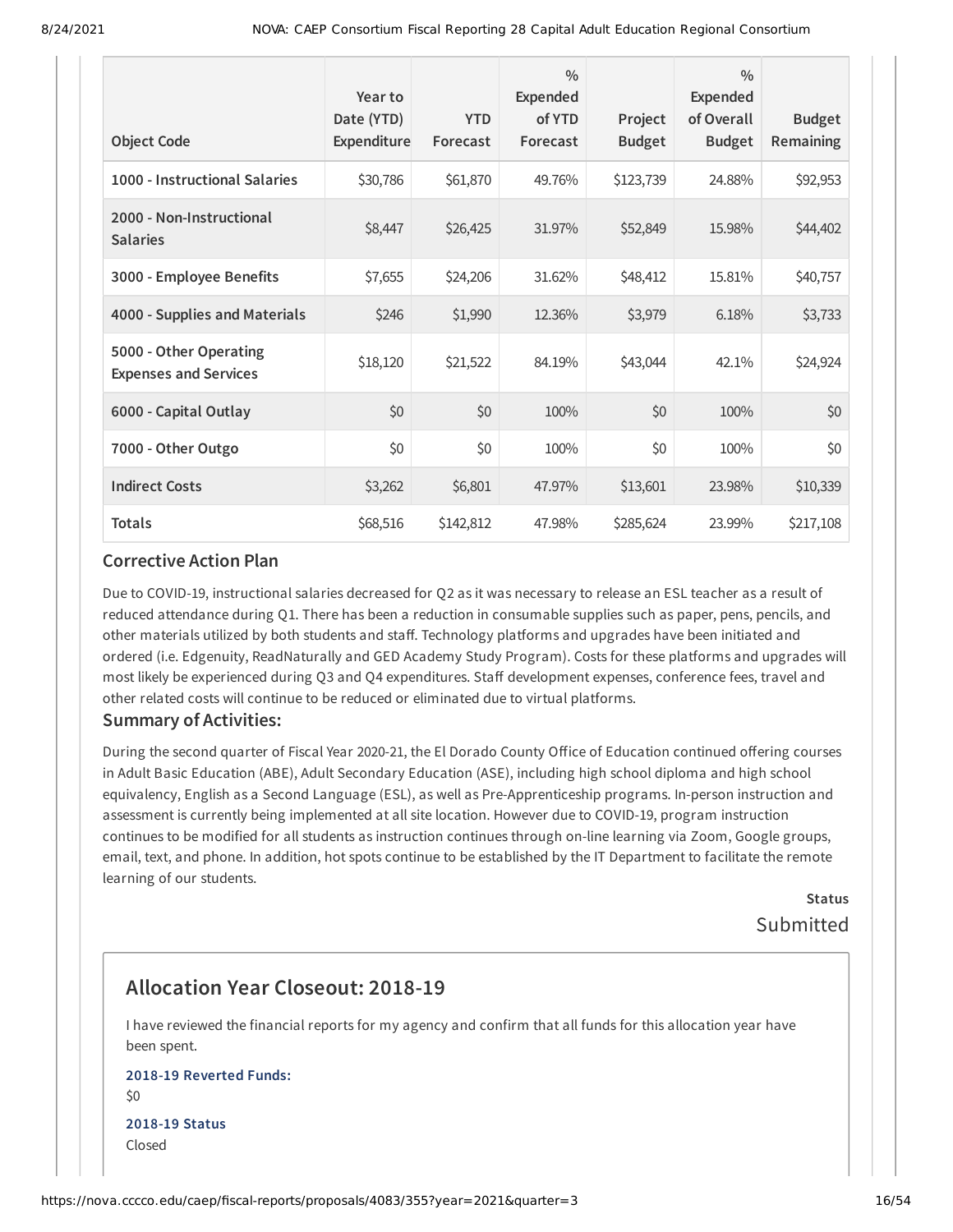**Submitting Authority** Michael Gillespie Carey Buchanan

## **El Dorado Co.Office of Education Q3 Report (1/1 - 3/31)**

|                                                        | Year to                   |                        | $\frac{0}{0}$<br><b>Expended</b> |                          | $\frac{0}{0}$<br>Expended   |                            |
|--------------------------------------------------------|---------------------------|------------------------|----------------------------------|--------------------------|-----------------------------|----------------------------|
| <b>Object Code</b>                                     | Date (YTD)<br>Expenditure | <b>YTD</b><br>Forecast | of YTD<br>Forecast               | Project<br><b>Budget</b> | of Overall<br><b>Budget</b> | <b>Budget</b><br>Remaining |
| 1000 - Instructional Salaries                          | \$49,582                  | \$92,804               | 53.43%                           | \$123,739                | 40.07%                      | \$74,157                   |
| 2000 - Non-Instructional<br><b>Salaries</b>            | \$12,644                  | \$39,637               | 31.9%                            | \$52,849                 | 23.92%                      | \$40,205                   |
| 3000 - Employee Benefits                               | \$12,129                  | \$36,309               | 33.4%                            | \$48,412                 | 25.05%                      | \$36,283                   |
| 4000 - Supplies and Materials                          | \$246                     | \$2,984                | 8.24%                            | \$3,979                  | 6.18%                       | \$3,733                    |
| 5000 - Other Operating<br><b>Expenses and Services</b> | \$38,658                  | \$32,283               | 119.75%                          | \$43,044                 | 89.81%                      | \$4,386                    |
| 6000 - Capital Outlay                                  | \$0                       | \$0                    | 100%                             | \$0                      | 100%                        | \$0                        |
| 7000 - Other Outgo                                     | \$0                       | \$0                    | 100%                             | \$0                      | 100%                        | \$0                        |
| <b>Indirect Costs</b>                                  | \$5,663                   | \$10,201               | 55.52%                           | \$13,601                 | 41.64%                      | \$7,938                    |
| <b>Totals</b>                                          | \$118,922                 | \$214,218              | 55.51%                           | \$285,624                | 41.64%                      | \$166,702                  |

#### **Corrective Action Plan**

Due to COVID-19, instructional salaries decreased for Q3 as it was necessary to release an ESL teacher as a result of reduced attendance during Q1. There has been a reduction in consumable supplies such as paper, pens, pencils, and other materials utilized by both students and staff. Technology platforms and upgrades have been initiated and ordered (i.e. Edgenuity, ReadNaturally and GED Academy Study Program). Costs for these platforms and upgrades will be experienced during Q4 expenditures. Staff development expenses, conference fees, travel and other related costs will continue to be reduced or eliminated due to virtual platforms.

#### **Summary of Activities:**

During the third quarter of Fiscal Year 2020-21, the El Dorado County Office of Education continued offering courses in Adult Basic Education (ABE), Adult Secondary Education (ASE), including high school diploma and high school equivalency, English as a Second Language (ESL), as well as Pre-Apprenticeship programs.

> **Status** Submitted

# **El Dorado Co.Office of Education Q4 Report (4/1 - 6/30)**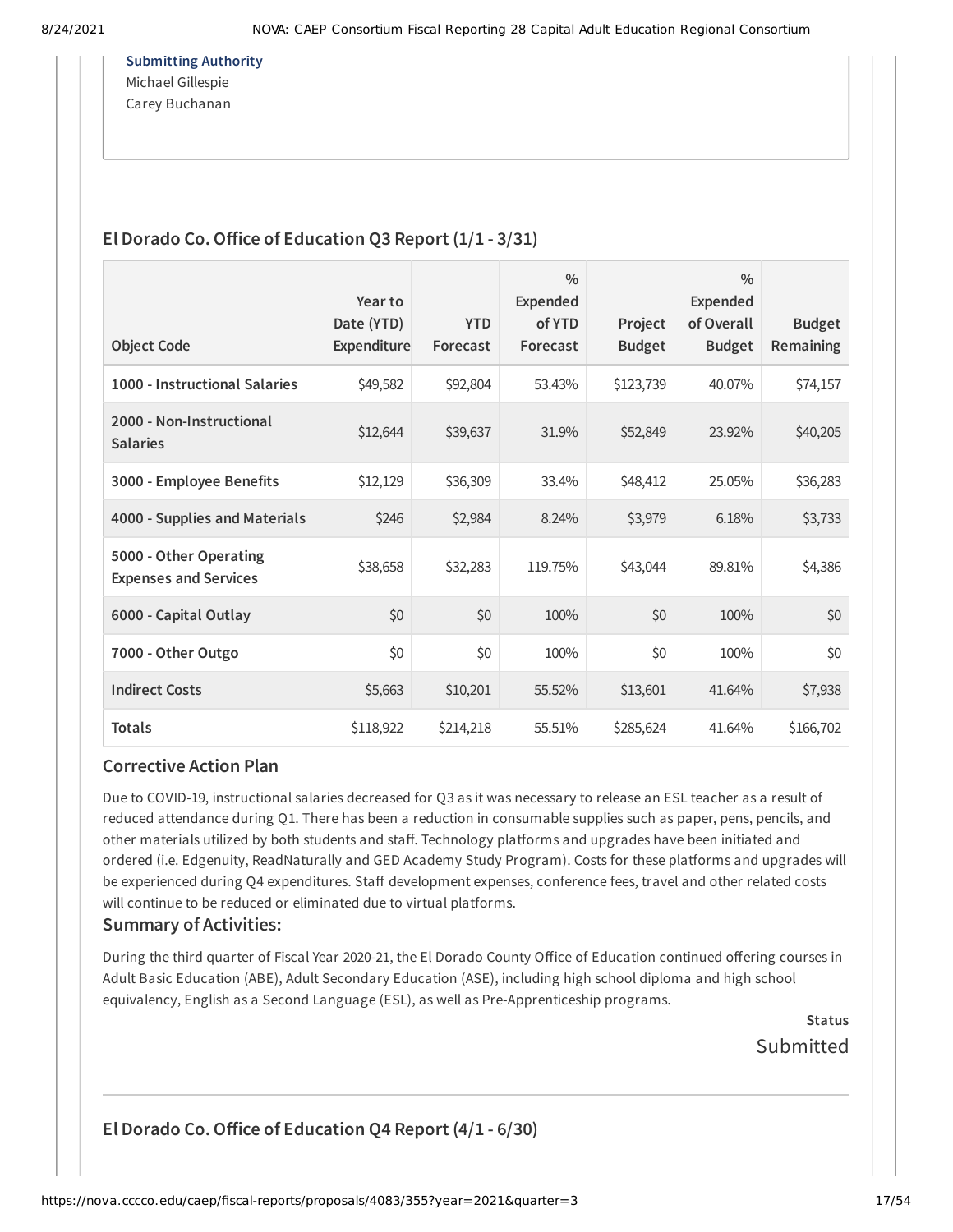| <b>Object Code</b>                                     | Year to<br>Date (YTD)<br>Expenditure | <b>YTD</b><br>Forecast | $\frac{0}{0}$<br>Expended<br>of YTD<br>Forecast | Project<br><b>Budget</b> | $\frac{0}{0}$<br>Expended<br>of Overall<br><b>Budget</b> | <b>Budget</b><br>Remaining |  |
|--------------------------------------------------------|--------------------------------------|------------------------|-------------------------------------------------|--------------------------|----------------------------------------------------------|----------------------------|--|
| 1000 - Instructional Salaries                          | \$49,582                             | \$123,739              | 40.07%                                          | \$123,739                | 40.07%                                                   | \$74,157                   |  |
| 2000 - Non-Instructional<br><b>Salaries</b>            | \$12,644                             | \$52,849               | 23.92%                                          | \$52,849                 | 23.92%                                                   | \$40,205                   |  |
| 3000 - Employee Benefits                               | \$12,129                             | \$48,412               | 25.05%                                          | \$48,412                 | 25.05%                                                   | \$36,283                   |  |
| 4000 - Supplies and Materials                          | \$246                                | \$3,979                | 6.18%                                           | \$3,979                  | 6.18%                                                    | \$3,733                    |  |
| 5000 - Other Operating<br><b>Expenses and Services</b> | \$38,658                             | \$43,044               | 89.81%                                          | \$43,044                 | 89.81%                                                   | \$4,386                    |  |
| 6000 - Capital Outlay                                  | \$0                                  | \$0                    | 100%                                            | \$0                      | 100%                                                     | \$0                        |  |
| 7000 - Other Outgo                                     | \$0                                  | \$0                    | 100%                                            | \$0                      | 100%                                                     | \$0                        |  |
| <b>Indirect Costs</b>                                  | \$5,663                              | \$13,601               | 41.64%                                          | \$13,601                 | 41.64%                                                   | \$7,938                    |  |
| <b>Totals</b>                                          | \$118,922                            | \$285,624              | 41.64%                                          | \$285,624                | 41.64%                                                   | \$166,702                  |  |
| <b>Status</b><br>Unsubmitted                           |                                      |                        |                                                 |                          |                                                          |                            |  |

# **Elk Grove Unified**

**Elk Grove Unified Q1 Report (7/1 - 9/30)**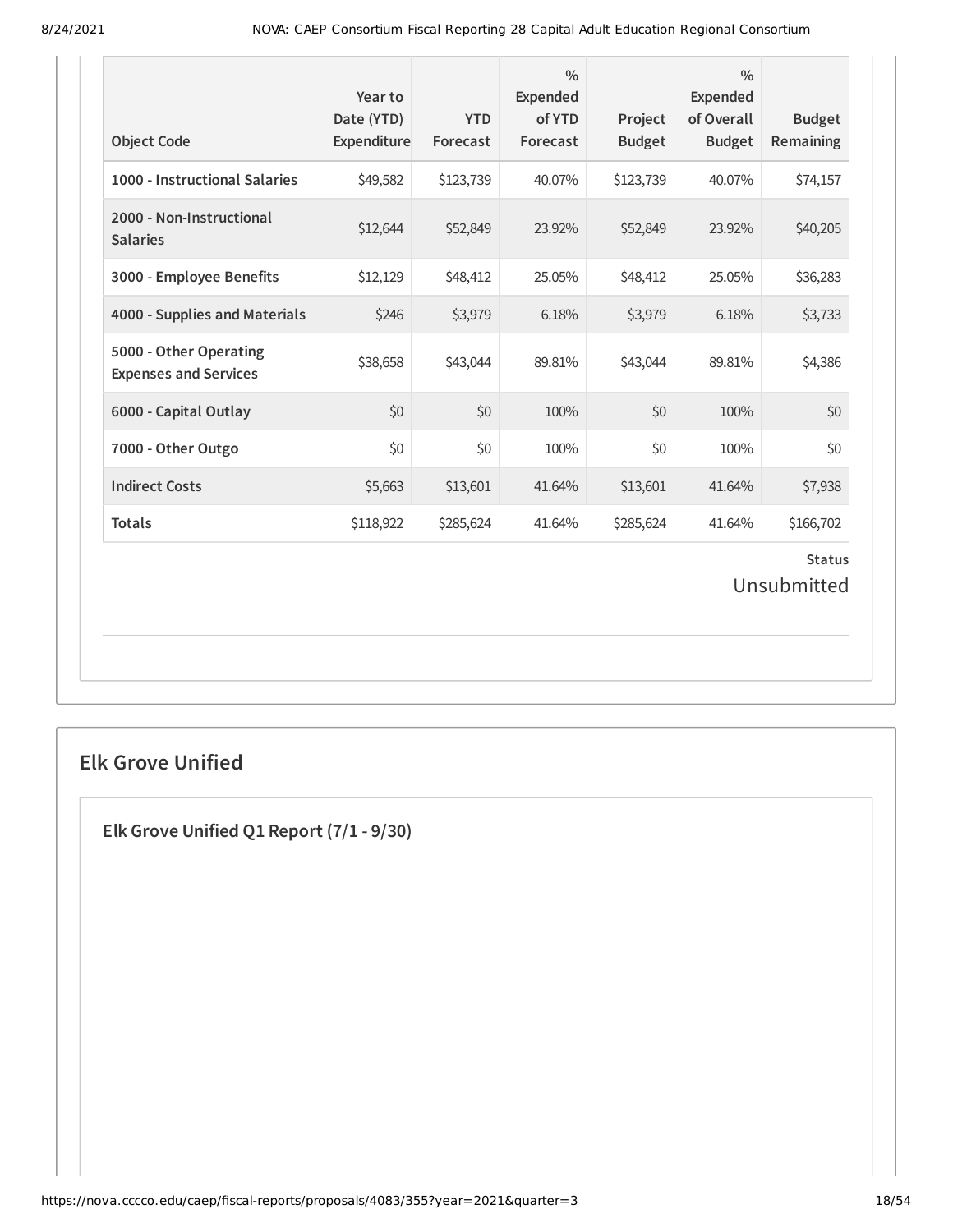| <b>Object Code</b>                                     | Year to<br>Date (YTD)<br>Expenditure | <b>YTD</b><br>Forecast | $\frac{0}{0}$<br><b>Expended</b><br>of YTD<br>Forecast | Project<br><b>Budget</b> | $\frac{0}{0}$<br>Expended<br>of Overall<br><b>Budget</b> | <b>Budget</b><br>Remaining |
|--------------------------------------------------------|--------------------------------------|------------------------|--------------------------------------------------------|--------------------------|----------------------------------------------------------|----------------------------|
| 1000 - Instructional Salaries                          | \$103,318                            | \$104,500              | 98.87%                                                 | \$417,999                | 24.72%                                                   | \$314,681                  |
| 2000 - Non-Instructional<br><b>Salaries</b>            | \$109,223                            | \$120,191              | 90.87%                                                 | \$480,763                | 22.72%                                                   | \$371,540                  |
| 3000 - Employee Benefits                               | \$99,047                             | \$109,538              | 90.42%                                                 | \$438,151                | 22.61%                                                   | \$339,104                  |
| 4000 - Supplies and Materials                          | \$1,825                              | \$148,387              | 1.23%                                                  | \$593,549                | 0.31%                                                    | \$591,724                  |
| 5000 - Other Operating<br><b>Expenses and Services</b> | \$22,326                             | \$48,074               | 46.44%                                                 | \$192,297                | 11.61%                                                   | \$169,971                  |
| 6000 - Capital Outlay                                  | \$0                                  | \$0                    | 100%                                                   | \$0                      | 100%                                                     | \$0                        |
| 7000 - Other Outgo                                     | \$7,614                              | \$45,293               | 16.81%                                                 | \$181,171                | 4.2%                                                     | \$173,557                  |
| <b>Indirect Costs</b>                                  | \$14,302                             | \$22,535               | 63.47%                                                 | \$90,141                 | 15.87%                                                   | \$75,839                   |
| <b>Totals</b>                                          | \$357,655                            | \$598,518              | 59.76%                                                 | \$2,394,071              | 14.94%                                                   | \$2,036,416                |

1. Will purchase new textbooks for student use in 2021 2. Purchase additional subscriptions for current online programs 3. Add a new online platform to support CTE remote instruction 4. Add additional online curriculum to support academic programs 5. Purchase additional technology for remote learning. 4. Hire additional instructors to serve more students

#### **Summary of Activities:**

Through online resources, EGACE has continued to provide instruction and support in ABE/ASE, ESL/ELC, AWD, CTE, and Workforce Reentry. ABE, ASE, and ESL are offered to students remotely, in an online format. EGACE conducts student intake and CASAS testing both remotely and in-person. For those student who are unable to access remote testing or registration, staff at EGACE conduct 1x1 sessions, by appointment on the main campus. Education is also conducted remotely through instructional packets in two Sacramento county jails, as students in those facilities are not allowed online access. One positive aspect is that inmates who live in the high security units, and are not allowed to attend in-person classes, are able to access learning through the instructional packets. EGACE continues to offer CTE programs, although hands-on skills training and externships are not allowed to take place per EGUSD COVID-19 policies and practices

> **Status** Submitted

**Elk Grove Unified Q2 Report (10/1 - 12/31)**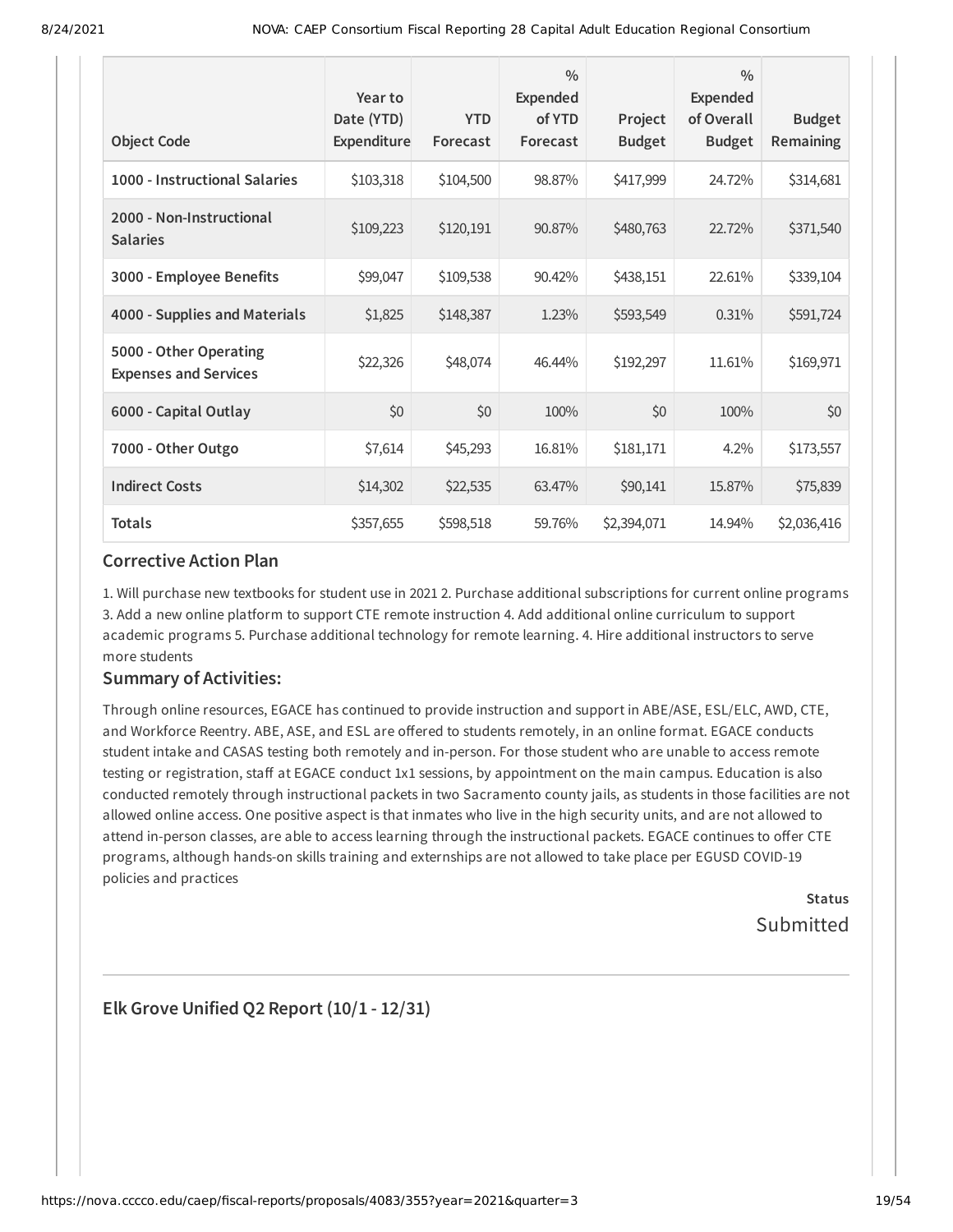|                                                        | Year to                          |                        | $\frac{0}{0}$<br><b>Expended</b> |                          | $\frac{0}{0}$<br><b>Expended</b> |                            |
|--------------------------------------------------------|----------------------------------|------------------------|----------------------------------|--------------------------|----------------------------------|----------------------------|
| <b>Object Code</b>                                     | Date (YTD)<br><b>Expenditure</b> | <b>YTD</b><br>Forecast | of YTD<br>Forecast               | Project<br><b>Budget</b> | of Overall<br><b>Budget</b>      | <b>Budget</b><br>Remaining |
| 1000 - Instructional Salaries                          | \$212,843                        | \$209,000              | 101.84%                          | \$417,999                | 50.92%                           | \$205,156                  |
| 2000 - Non-Instructional<br><b>Salaries</b>            | \$211,980                        | \$240,382              | 88.18%                           | \$480,763                | 44.09%                           | \$268,783                  |
| 3000 - Employee Benefits                               | \$194,922                        | \$219,076              | 88.97%                           | \$438,151                | 44.49%                           | \$243,229                  |
| 4000 - Supplies and Materials                          | \$26,445                         | \$296,775              | 8.91%                            | \$593,549                | 4.46%                            | \$567,104                  |
| 5000 - Other Operating<br><b>Expenses and Services</b> | \$50,046                         | \$96,149               | 52.05%                           | \$192,297                | 26.03%                           | \$142,251                  |
| 6000 - Capital Outlay                                  | \$0                              | \$0                    | 100%                             | \$0                      | 100%                             | \$0                        |
| 7000 - Other Outgo                                     | \$30,456                         | \$90,586               | 33.62%                           | \$181,171                | 16.81%                           | \$150,715                  |
| <b>Indirect Costs</b>                                  | \$29,660                         | \$45,071               | 65.81%                           | \$90,141                 | 32.9%                            | \$60,481                   |
| <b>Totals</b>                                          | \$756,352                        | \$1,197,036            | 63.19%                           | \$2,394,071              | 31.59%                           | \$1,637,719                |

Expenditures in Quarter 2 supported the follow CAEP program areas: ABE, ASE, ESL, AWD, and CTE.

**Status** Submitted

# **Allocation Year Closeout: 2018-19**

I have reviewed the financial reports for my agency and confirm that all funds for this allocation year have been spent.

**2018-19 Reverted Funds:**

\$0

**2018-19 Status** Closed

**Submitting Authority** Jane Ross

**Elk Grove Unified Q3 Report (1/1 - 3/31)**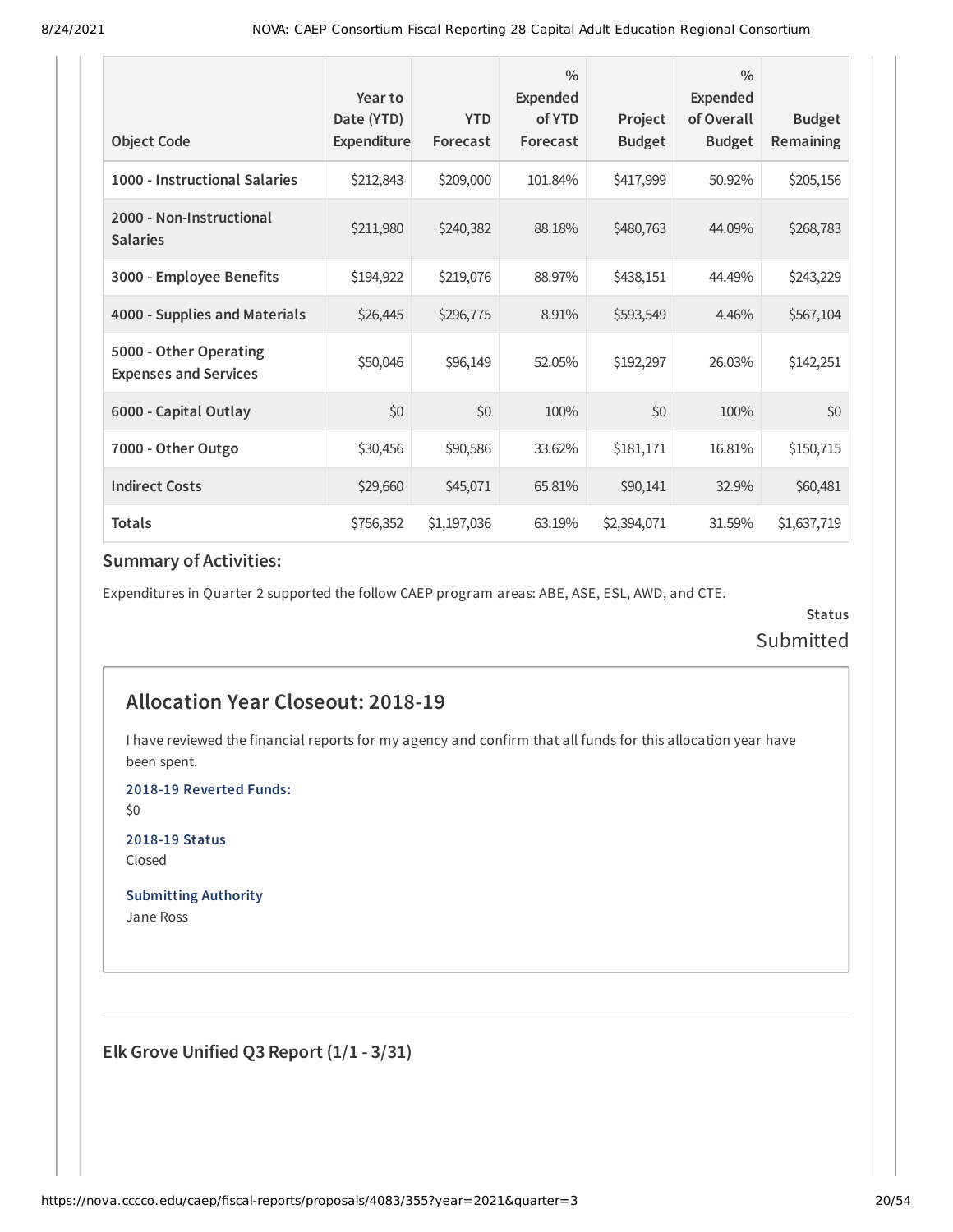| <b>Object Code</b>                                     | Year to<br>Date (YTD)<br>Expenditure | <b>YTD</b><br>Forecast | $\frac{0}{0}$<br><b>Expended</b><br>of YTD<br>Forecast | Project<br><b>Budget</b> | $\frac{0}{0}$<br><b>Expended</b><br>of Overall<br><b>Budget</b> | <b>Budget</b><br>Remaining |
|--------------------------------------------------------|--------------------------------------|------------------------|--------------------------------------------------------|--------------------------|-----------------------------------------------------------------|----------------------------|
| 1000 - Instructional Salaries                          | \$314,786                            | \$313,499              | 100.41%                                                | \$417,999                | 75.31%                                                          | \$103,213                  |
| 2000 - Non-Instructional<br><b>Salaries</b>            | \$319,679                            | \$360,572              | 88.66%                                                 | \$480,763                | 66.49%                                                          | \$161,084                  |
| 3000 - Employee Benefits                               | \$290,622                            | \$328,613              | 88.44%                                                 | \$438,151                | 66.33%                                                          | \$147,529                  |
| 4000 - Supplies and Materials                          | \$29,296                             | \$445,162              | 6.58%                                                  | \$593,549                | 4.94%                                                           | \$564,253                  |
| 5000 - Other Operating<br><b>Expenses and Services</b> | \$77,483                             | \$144,223              | 53.72%                                                 | \$192,297                | 40.29%                                                          | \$114,814                  |
| 6000 - Capital Outlay                                  | \$0                                  | \$0                    | 100%                                                   | \$0                      | 100%                                                            | \$0                        |
| 7000 - Other Outgo                                     | \$38,070                             | \$135,878              | 28.02%                                                 | \$181,171                | 21.01%                                                          | \$143,101                  |
| <b>Indirect Costs</b>                                  | \$43,958                             | \$67,606               | 65.02%                                                 | \$90,141                 | 48.77%                                                          | \$46,183                   |
| <b>Totals</b>                                          | \$1,113,894                          | \$1,795,553            | 62.04%                                                 | \$2,394,071              | 46.53%                                                          | \$1,280,177                |

Elk Grove Adult and Community Education has continued to provide educational programs in ASE, ABE, ESL, CTE, and Workforce Preparation throughout the 2020/21 school year.

> **Status** Submitted

**Elk Grove Unified Q4 Report (4/1 - 6/30)**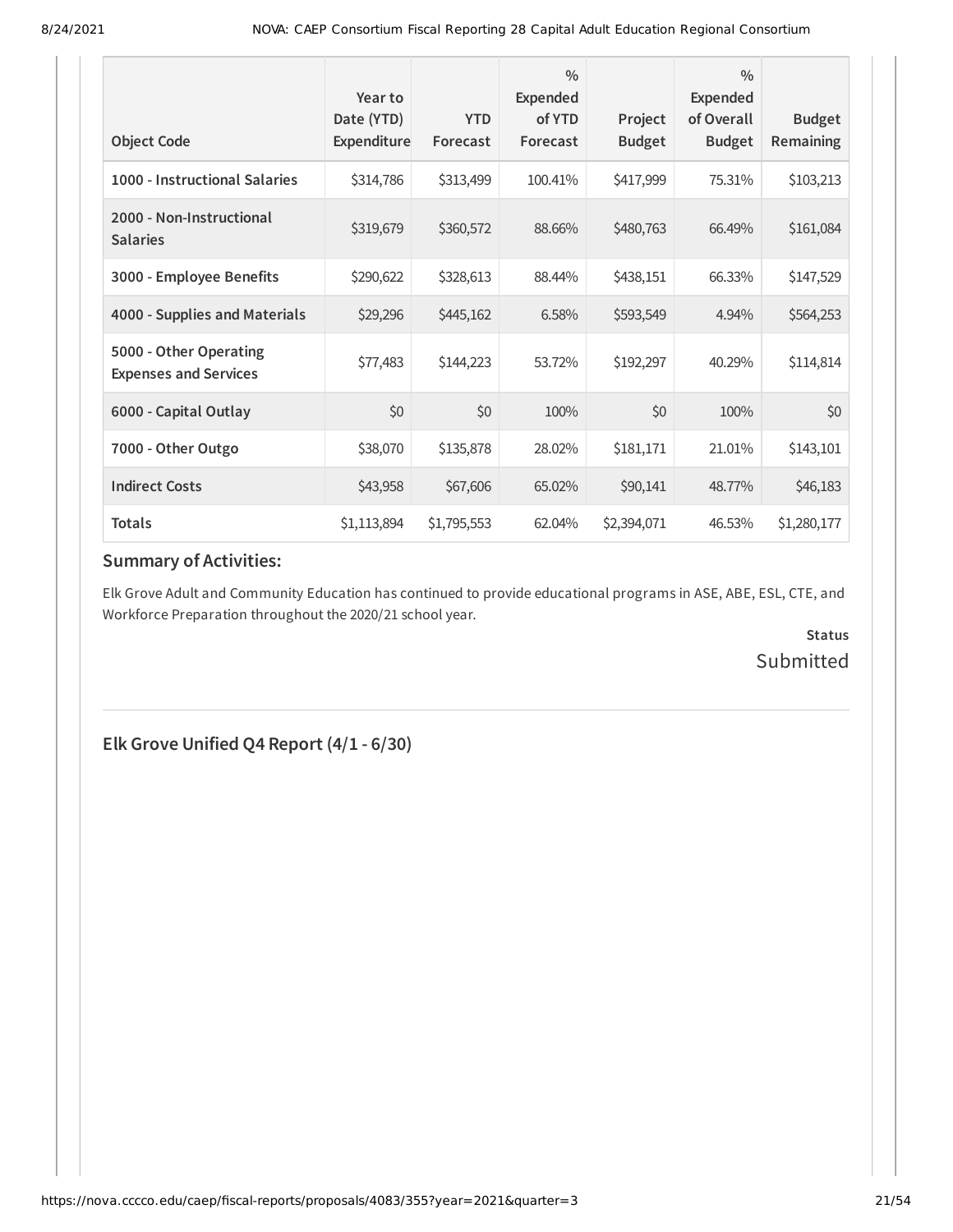| <b>Object Code</b>                                     | Year to<br>Date (YTD)<br>Expenditure | <b>YTD</b><br>Forecast | $\frac{0}{0}$<br><b>Expended</b><br>of YTD<br>Forecast | Project<br><b>Budget</b> | $\frac{0}{0}$<br><b>Expended</b><br>of Overall<br><b>Budget</b> | <b>Budget</b><br>Remaining |  |
|--------------------------------------------------------|--------------------------------------|------------------------|--------------------------------------------------------|--------------------------|-----------------------------------------------------------------|----------------------------|--|
| 1000 - Instructional Salaries                          | \$392,562                            | \$417,999              | 93.91%                                                 | \$417,999                | 93.91%                                                          | \$25,437                   |  |
| 2000 - Non-Instructional<br><b>Salaries</b>            | \$447,428                            | \$480,763              | 93.07%                                                 | \$480,763                | 93.07%                                                          | \$33,335                   |  |
| 3000 - Employee Benefits                               | \$394,074                            | \$438,151              | 89.94%                                                 | \$438,151                | 89.94%                                                          | \$44,077                   |  |
| 4000 - Supplies and Materials                          | \$47,254                             | \$593,549              | 7.96%                                                  | \$593,549                | 7.96%                                                           | \$546,295                  |  |
| 5000 - Other Operating<br><b>Expenses and Services</b> | \$105,947                            | \$192,297              | 55.1%                                                  | \$192,297                | 55.1%                                                           | \$86,350                   |  |
| 6000 - Capital Outlay                                  | \$0                                  | \$0                    | 100%                                                   | \$0                      | 100%                                                            | \$0                        |  |
| 7000 - Other Outgo                                     | \$91,369                             | \$181,171              | 50.43%                                                 | \$181,171                | 50.43%                                                          | \$89,802                   |  |
| <b>Indirect Costs</b>                                  | \$59,098                             | \$90,141               | 65.56%                                                 | \$90,141                 | 65.56%                                                          | \$31,043                   |  |
| <b>Totals</b>                                          | \$1,537,732                          | \$2,394,071            | 64.23%                                                 | \$2,394,071              | 64.23%                                                          | \$856,339                  |  |
| <b>Status</b><br>Unsubmitted                           |                                      |                        |                                                        |                          |                                                                 |                            |  |

# **Folsom-Cordova Unified**

**Folsom-Cordova Unified Q1 Report (7/1 - 9/30)**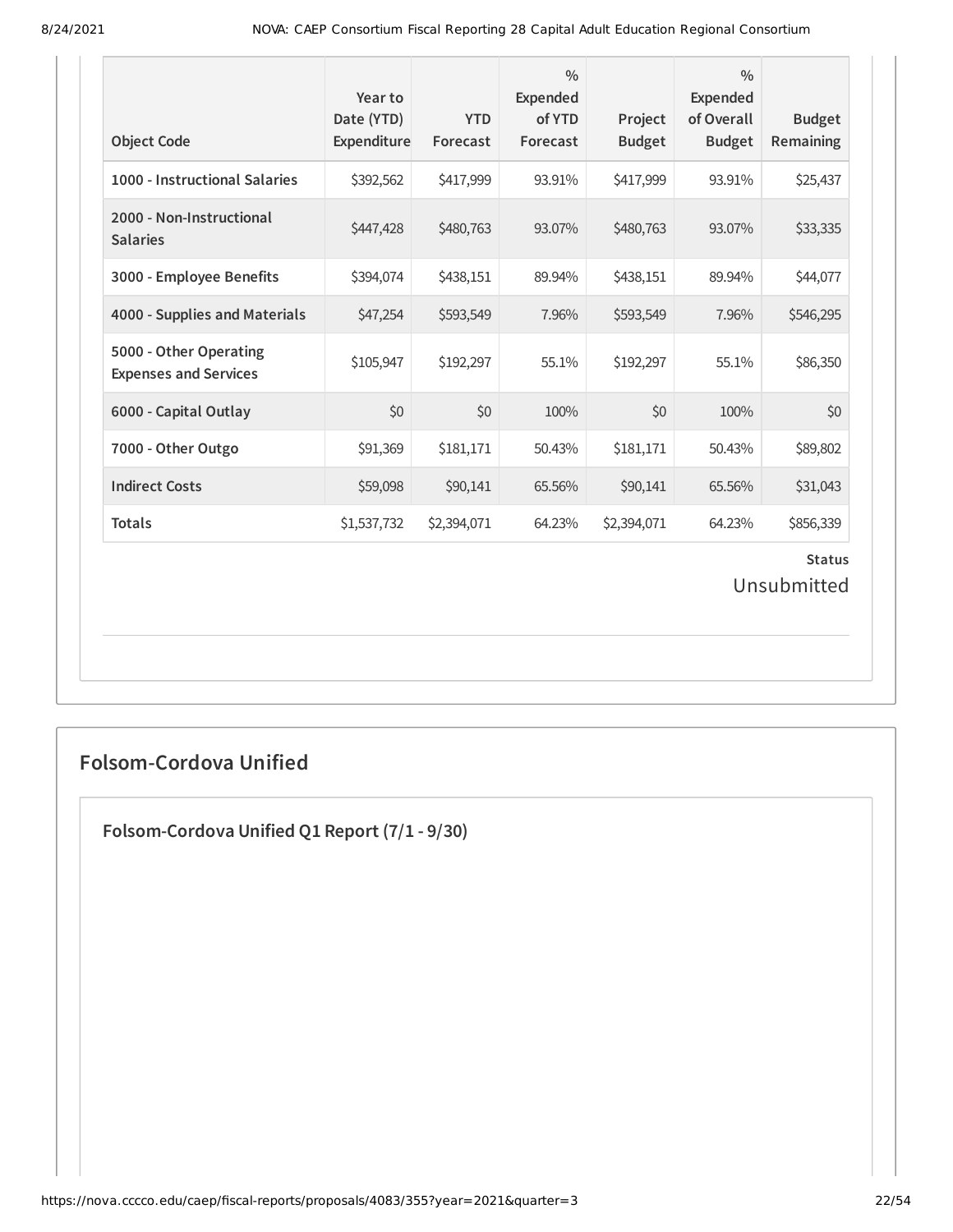| <b>Object Code</b>                                     | Year to<br>Date (YTD)<br>Expenditure | <b>YTD</b><br>Forecast | $\frac{0}{0}$<br><b>Expended</b><br>of YTD<br>Forecast | Project<br><b>Budget</b> | $\frac{0}{0}$<br>Expended<br>of Overall<br><b>Budget</b> | <b>Budget</b><br><b>Remaining</b> |
|--------------------------------------------------------|--------------------------------------|------------------------|--------------------------------------------------------|--------------------------|----------------------------------------------------------|-----------------------------------|
| 1000 - Instructional Salaries                          | \$28,192                             | \$74,851               | 37.66%                                                 | \$374,254                | 7.53%                                                    | \$346,062                         |
| 2000 - Non-Instructional<br><b>Salaries</b>            | \$47,523                             | \$44,000               | 108.01%                                                | \$219,998                | 21.6%                                                    | \$172,475                         |
| 3000 - Employee Benefits                               | \$26,052                             | \$37,274               | 69.89%                                                 | \$186,369                | 13.98%                                                   | \$160,317                         |
| 4000 - Supplies and Materials                          | \$41                                 | \$8,917                | 0.46%                                                  | \$44,583                 | 0.09%                                                    | \$44,542                          |
| 5000 - Other Operating<br><b>Expenses and Services</b> | \$115                                | \$0                    | 100%                                                   | \$17,310                 | 0.66%                                                    | \$17,195                          |
| 6000 - Capital Outlay                                  | \$0                                  | \$0                    | 100%                                                   | \$0                      | 100%                                                     | \$0                               |
| 7000 - Other Outgo                                     | \$0                                  | \$0                    | 100%                                                   | \$0                      | 100%                                                     | \$0                               |
| <b>Indirect Costs</b>                                  | \$0                                  | \$0                    | 100%                                                   | \$0                      | 100%                                                     | \$0                               |
| <b>Totals</b>                                          | \$101,923                            | \$165,041              | 61.76%                                                 | \$842,514                | 12.1%                                                    | \$740,591                         |

As a result of COVID-19, and our school in a distance learning model, our expenditures fell below target. ESL enrollments are much lower 1st quarter than past, which resulted in us offering 4 fewer classes this semester (2 evening, 1 morning, and 1 morning VESL). Salary expenses are less because of these classes not being offered (we do hope to reopen those ESL classes in spring should the situation change and enrollments increase). The instructional assistant, Para -Educator Training class was not offered in fall because of low enrollment, but will open in spring. The Computer Basics class was closed due to the school being distance learning. If we return in a hybrid model then we will reopen it. We also did not have fall enrollments for U.S. Citizenship. We are spending less on office consumables because we don't have teachers on campus.

#### **Summary of Activities:**

fall semester 1st quarter 2020-21: Adult Education supports these programs: ESL, VESL, ABE, workforce prep, workforce training, ABE, ASE, and testing services. Due to COVID-19, the 1st quarter classes supported: ESL, ABE, ASE. Funds were spent on salaries, supplies, Burlington seats, Reading Plus seats, and Ventures. We increased professional development, staff meetings, and peer trainings to support teachers during these difficult times as they learn new online platforms and programs. We recently began HiSET testing again 1:1. Our school office is open with social distancing and PPE in place. Students may register online or in-person. We increased marketing efforts and are mailing a school postcard to Rancho Cordova communities.

# **Status** Submitted

## **Folsom-Cordova Unified Q2 Report (10/1 - 12/31)**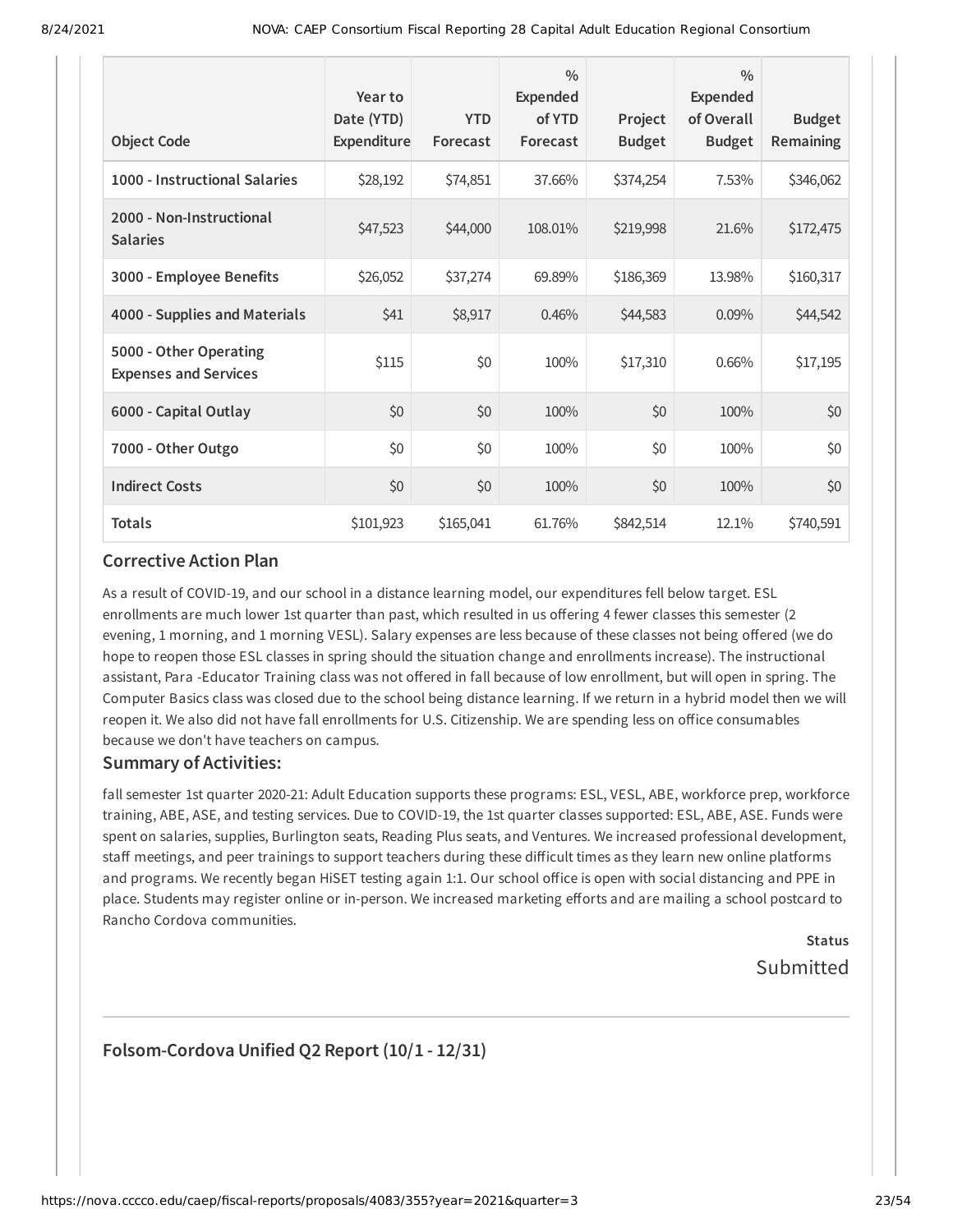| <b>Object Code</b>                                     | Year to<br>Date (YTD)<br>Expenditure | <b>YTD</b><br>Forecast | $\frac{0}{0}$<br><b>Expended</b><br>of YTD<br>Forecast | Project<br><b>Budget</b> | $\frac{0}{0}$<br>Expended<br>of Overall<br><b>Budget</b> | <b>Budget</b><br>Remaining |
|--------------------------------------------------------|--------------------------------------|------------------------|--------------------------------------------------------|--------------------------|----------------------------------------------------------|----------------------------|
| 1000 - Instructional Salaries                          | \$140,212                            | \$187,127              | 74.93%                                                 | \$374,254                | 37.46%                                                   | \$234,042                  |
| 2000 - Non-Instructional<br><b>Salaries</b>            | \$97,844                             | \$109,999              | 88.95%                                                 | \$219,998                | 44.47%                                                   | \$122,154                  |
| 3000 - Employee Benefits                               | \$70,092                             | \$93,185               | 75.22%                                                 | \$186,369                | 37.61%                                                   | \$116,277                  |
| 4000 - Supplies and Materials                          | \$41                                 | \$22,292               | 0.18%                                                  | \$44,583                 | 0.09%                                                    | \$44,542                   |
| 5000 - Other Operating<br><b>Expenses and Services</b> | \$9,854                              | \$10,386               | 94.88%                                                 | \$17,310                 | 56.93%                                                   | \$7,456                    |
| 6000 - Capital Outlay                                  | \$0                                  | \$0                    | 100%                                                   | \$0                      | 100%                                                     | \$0                        |
| 7000 - Other Outgo                                     | \$0                                  | \$0                    | 100%                                                   | \$0                      | 100%                                                     | \$0                        |
| <b>Indirect Costs</b>                                  | \$0                                  | \$0                    | 100%                                                   | \$0                      | 100%                                                     | \$0                        |
| <b>Totals</b>                                          | \$318,043                            | \$422,988              | 75.19%                                                 | \$842,514                | 37.75%                                                   | \$524,471                  |

Adult Education supports these programs: ESL, VESL, US Citizenship, ABE, ASE, workforce prep, workforce training, and testing services. Due to COVID-19, the 2nd quarter classes supported: ESL, VESL, US Citizenship, ABE, ASE, and 1 workforce training course. Funds were spent on salaries, supplies, online learning: Burlington English, Reading Plus, and Ventures. We increased professional development, staff meetings, and peer trainings to support teachers using technology as they learn new online platforms and programs. We recently began HiSET testing again 3:1. Our school office is open with social distancing and PPE in place. Students may register online or in-person. We increased marketing efforts and mailed a school postcard to Rancho Cordova communities.

> **Status** Submitted

# **Allocation Year Closeout: 2018-19**

I have reviewed the financial reports for my agency and confirm that all funds for this allocation year have been spent.

**2018-19 Reverted Funds:** \$0

**2018-19 Status** Closed

**Submitting Authority** Rhonda Balmain, Principal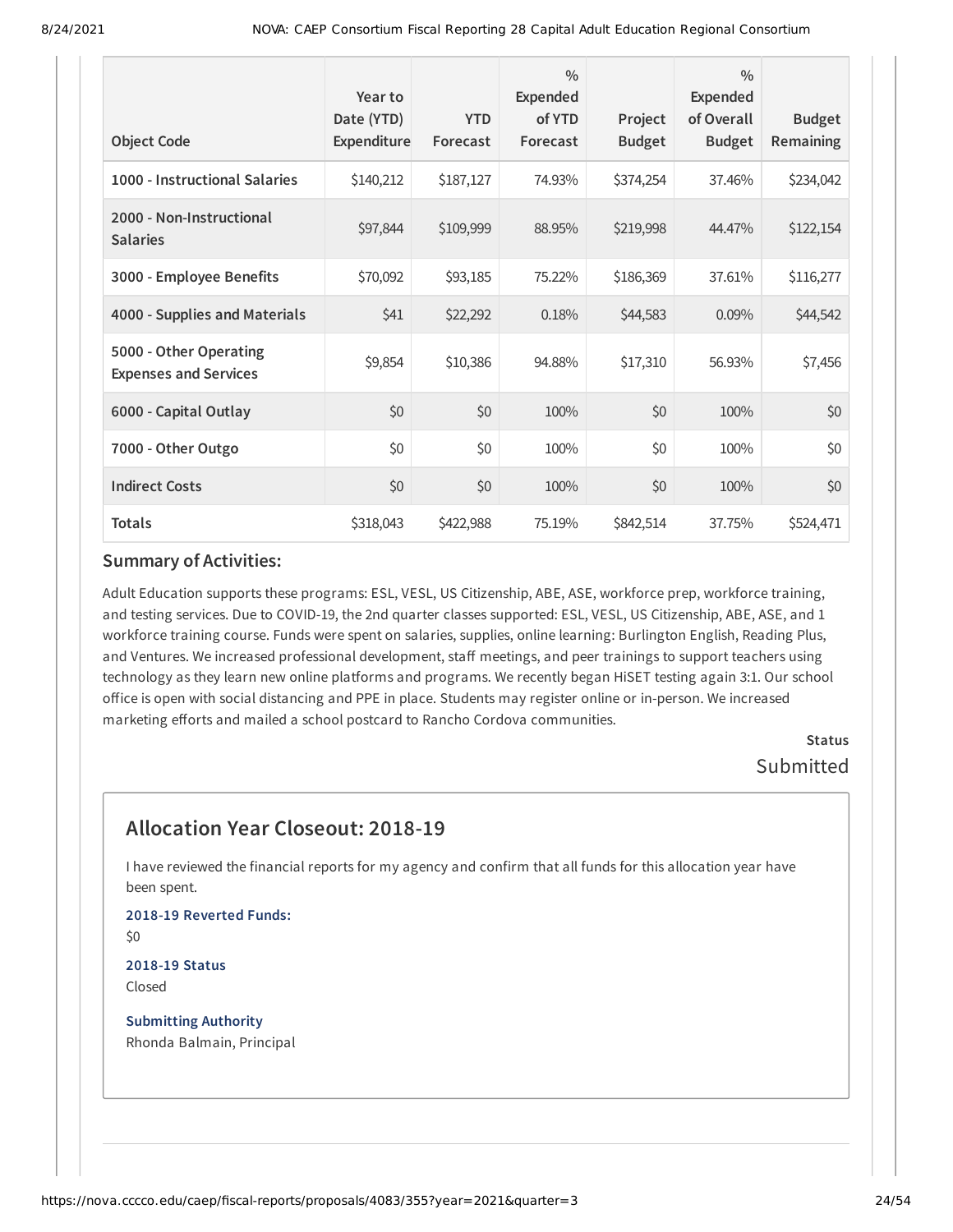## **Folsom-Cordova Unified Q3 Report (1/1 - 3/31)**

| <b>Object Code</b>                                     | Year to<br>Date (YTD)<br>Expenditure | <b>YTD</b><br>Forecast | $\frac{0}{0}$<br>Expended<br>of YTD<br>Forecast | Project<br><b>Budget</b> | $\frac{0}{0}$<br>Expended<br>of Overall<br><b>Budget</b> | <b>Budget</b><br><b>Remaining</b> |
|--------------------------------------------------------|--------------------------------------|------------------------|-------------------------------------------------|--------------------------|----------------------------------------------------------|-----------------------------------|
| 1000 - Instructional Salaries                          | \$233,527                            | \$299,403              | 78%                                             | \$374,254                | 62.4%                                                    | \$140,727                         |
| 2000 - Non-Instructional<br><b>Salaries</b>            | \$148,076                            | \$175,998              | 84.13%                                          | \$219,998                | 67.31%                                                   | \$71,922                          |
| 3000 - Employee Benefits                               | \$111,476                            | \$149,095              | 74.77%                                          | \$186,369                | 59.81%                                                   | \$74,893                          |
| 4000 - Supplies and Materials                          | \$2,168                              | \$35,666               | 6.08%                                           | \$44,583                 | 4.86%                                                    | \$42,415                          |
| 5000 - Other Operating<br><b>Expenses and Services</b> | \$10,304                             | \$12,117               | 85.04%                                          | \$17,310                 | 59.53%                                                   | \$7,006                           |
| 6000 - Capital Outlay                                  | \$0                                  | \$0                    | 100%                                            | \$0                      | 100%                                                     | \$0                               |
| 7000 - Other Outgo                                     | \$0                                  | \$0                    | 100%                                            | \$0                      | 100%                                                     | \$0                               |
| <b>Indirect Costs</b>                                  | \$0                                  | \$0                    | 100%                                            | \$0                      | 100%                                                     | \$0                               |
| <b>Totals</b>                                          | \$505,551                            | \$672,280              | 75.2%                                           | \$842,514                | 60.01%                                                   | \$336,963                         |

#### **Summary of Activities:**

Adult Education supports these programs: ESL, VESL, US Citizenship, ABE, ASE, workforce prep, workforce training, and testing services. Due to COVID-19, the 3rd quarter classes supported: ESL, VESL, US Citizenship, ABE, ASE, and 1 workforce training course. Funds were spent on salaries, supplies, online learning: Burlington English, Aztec, Reading Plus, and Ventures. We increased professional development, staff meetings, and peer trainings to support teachers using technology as they have been learning new online platforms and programs. We've continued HiSET testing 3:1. Our school office is open with social distancing and PPE in place. Students may register online or in-person. We continue to increase marketing efforts as we plan for the fall semester.

> **Status** Submitted

**Folsom-Cordova Unified Q4 Report (4/1 - 6/30)**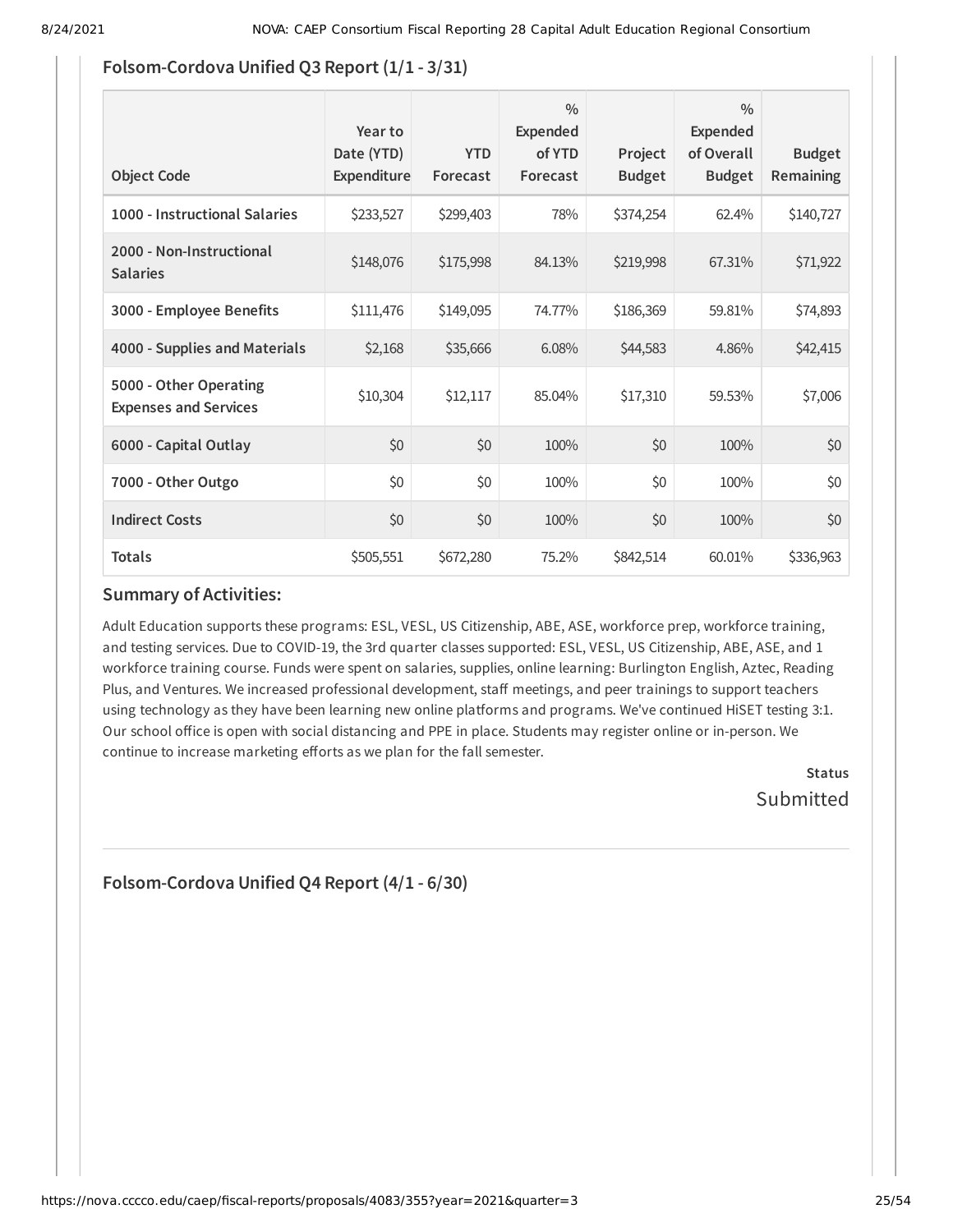| <b>Object Code</b>                                     | Year to<br>Date (YTD)<br><b>Expenditure</b> | <b>YTD</b><br>Forecast | $\frac{0}{0}$<br><b>Expended</b><br>of YTD<br>Forecast | Project<br><b>Budget</b> | $\frac{0}{0}$<br>Expended<br>of Overall<br><b>Budget</b> | <b>Budget</b><br>Remaining |
|--------------------------------------------------------|---------------------------------------------|------------------------|--------------------------------------------------------|--------------------------|----------------------------------------------------------|----------------------------|
| 1000 - Instructional Salaries                          | \$319,622                                   | \$374,254              | 85.4%                                                  | \$374,254                | 85.4%                                                    | \$54,632                   |
| 2000 - Non-Instructional<br><b>Salaries</b>            | \$203,879                                   | \$219,998              | 92.67%                                                 | \$219,998                | 92.67%                                                   | \$16,119                   |
| 3000 - Employee Benefits                               | \$153,835                                   | \$186,369              | 82.54%                                                 | \$186,369                | 82.54%                                                   | \$32,534                   |
| 4000 - Supplies and Materials                          | \$13,290                                    | \$44,583               | 29.81%                                                 | \$44,583                 | 29.81%                                                   | \$31,293                   |
| 5000 - Other Operating<br><b>Expenses and Services</b> | \$10,504                                    | \$17,310               | 60.68%                                                 | \$17,310                 | 60.68%                                                   | \$6,806                    |
| 6000 - Capital Outlay                                  | \$0                                         | \$0                    | 100%                                                   | \$0                      | 100%                                                     | \$0                        |
| 7000 - Other Outgo                                     | \$0                                         | \$0                    | 100%                                                   | \$0                      | 100%                                                     | \$0                        |
| <b>Indirect Costs</b>                                  | \$0                                         | \$0                    | 100%                                                   | \$0                      | 100%                                                     | \$0                        |
| <b>Totals</b>                                          | \$701,130                                   | \$842,514              | 83.22%                                                 | \$842,514                | 83.22%                                                   | \$141,384                  |

I certify that our agency did not exceed the allowed indirect rate as directed in the Adult Education Program **Guidance:** Yes

## **Summary of Activities:**

Adult Education supports these programs: ESL, VESL, US Citizenship, ABE, ASE, workforce prep, workforce training, and testing services. Due to COVID-19, the 4th quarter classes supported: ESL, ABE, ASE, and 1 workforce training course. Funds were spent on salaries, supplies, online learning: Burlington English, Aztec, Reading Plus, and Ventures. We increased professional development, staff meetings, and peer trainings to support teachers using technology as they have been learning new online platforms and programs. We've continued HiSET testing . Our school office is open with social distancing and PPE in place. Students may register online or in-person. We continue to increase marketing efforts as we plan for 2021-22.

> **Status** Submitted

# **Galt Joint Union High**

**Galt Joint Union High Q1 Report (7/1 - 9/30)**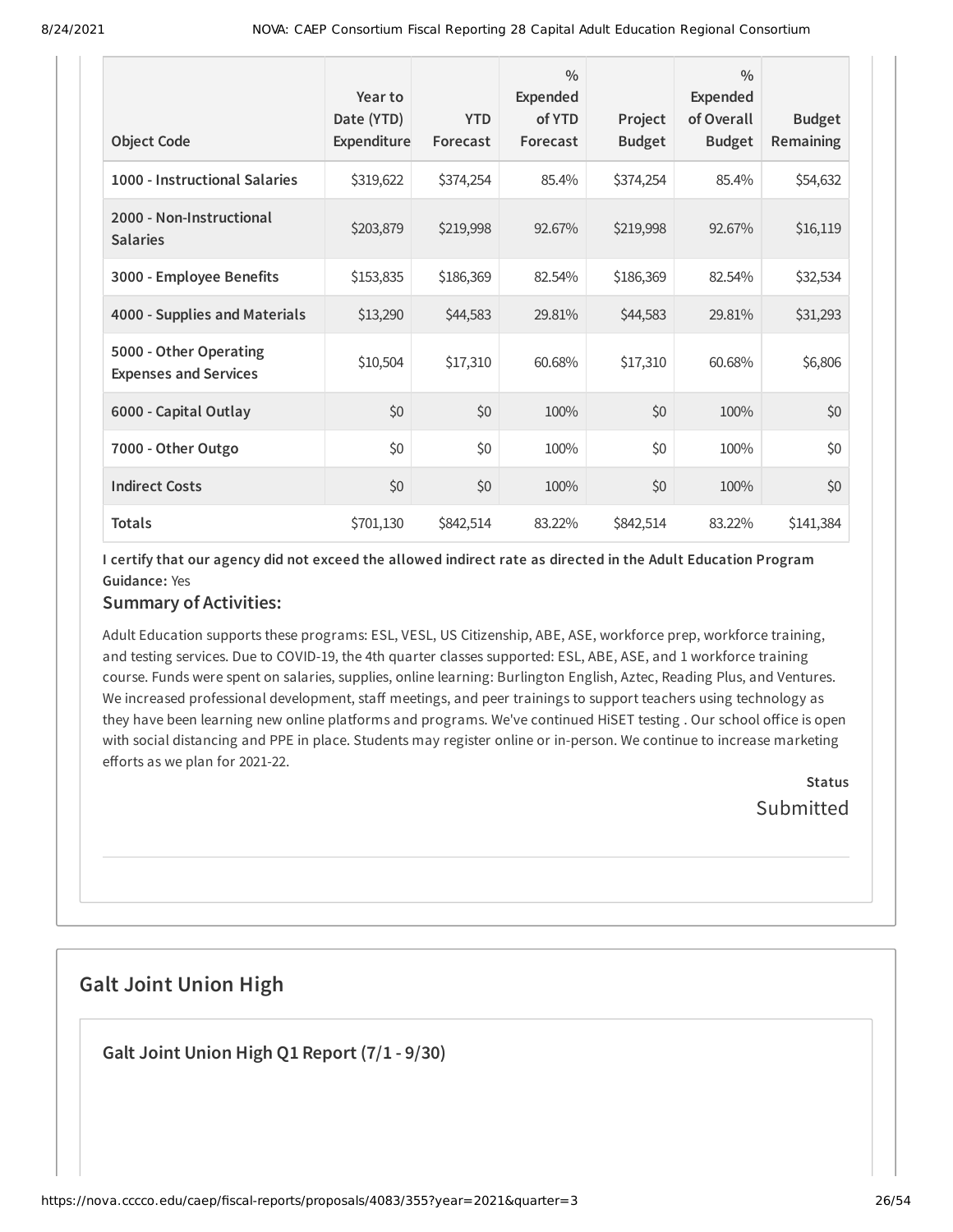| <b>Object Code</b>                                     | Year to<br>Date (YTD)<br>Expenditure | <b>YTD</b><br>Forecast | $\frac{0}{0}$<br>Expended<br>of YTD<br>Forecast | Project<br><b>Budget</b> | $\frac{0}{0}$<br>Expended<br>of Overall<br><b>Budget</b> | <b>Budget</b><br><b>Remaining</b> |
|--------------------------------------------------------|--------------------------------------|------------------------|-------------------------------------------------|--------------------------|----------------------------------------------------------|-----------------------------------|
| 1000 - Instructional Salaries                          | \$16,894                             | \$11,468               | 147.32%                                         | \$114,677                | 14.73%                                                   | \$97,783                          |
| 2000 - Non-Instructional<br><b>Salaries</b>            | \$26,369                             | \$26,133               | 100.9%                                          | \$104,531                | 25.23%                                                   | \$78,162                          |
| 3000 - Employee Benefits                               | \$17,595                             | \$14,286               | 123.17%                                         | \$71,428                 | 24.63%                                                   | \$53,833                          |
| 4000 - Supplies and Materials                          | \$0                                  | \$18,180               | $0\%$                                           | \$60,600                 | $0\%$                                                    | \$60,600                          |
| 5000 - Other Operating<br><b>Expenses and Services</b> | \$2,721                              | \$9,076                | 29.98%                                          | \$25,930                 | 10.49%                                                   | \$23,209                          |
| 6000 - Capital Outlay                                  | \$0                                  | \$0                    | 100%                                            | \$0                      | 100%                                                     | \$0                               |
| 7000 - Other Outgo                                     | \$0                                  | \$0                    | 100%                                            | \$0                      | 100%                                                     | \$0                               |
| <b>Indirect Costs</b>                                  | \$0                                  | \$0                    | 100%                                            | \$18,870                 | $0\%$                                                    | \$18,870                          |
| <b>Totals</b>                                          | \$63,579                             | \$79,142               | 80.34%                                          | \$396,036                | 16.05%                                                   | \$332,457                         |

As a result of Covid-19, Galt Adult School is offering Adult Secondary Education, including High School Diploma and High School Equivalency and English as a Second Language via Remote Learning through Zoom and Google Classroom. Quarter 1 expenditures covered salaries and benefits for Certificated and Classified staff, as well as materials and supplies.

> **Status** Submitted

**Galt Joint Union High Q2 Report (10/1 - 12/31)**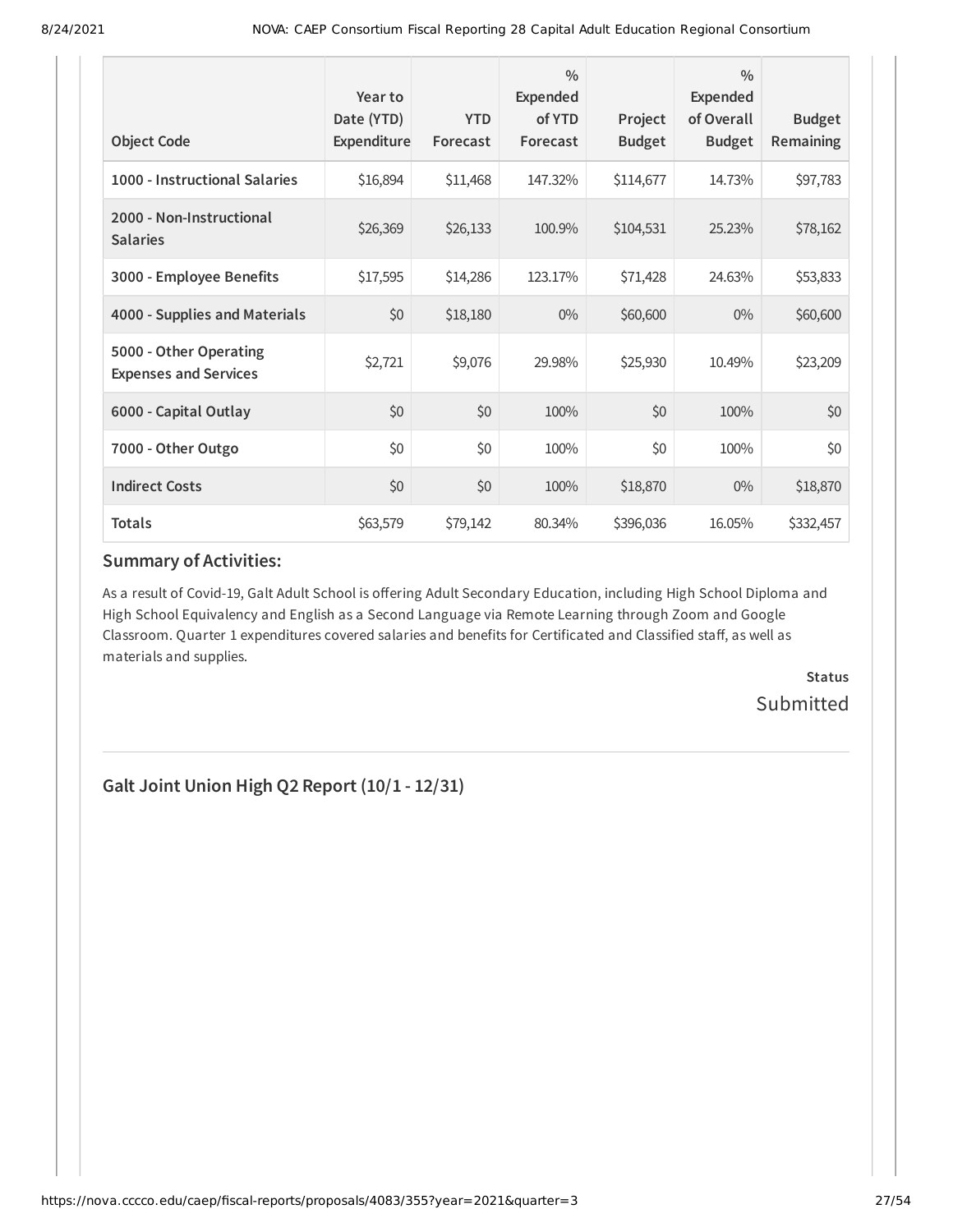| <b>Object Code</b>                                     | Year to<br>Date (YTD)<br>Expenditure | <b>YTD</b><br>Forecast | $\frac{0}{0}$<br><b>Expended</b><br>of YTD<br>Forecast | Project<br><b>Budget</b> | $\frac{0}{0}$<br><b>Expended</b><br>of Overall<br><b>Budget</b> | <b>Budget</b><br>Remaining |
|--------------------------------------------------------|--------------------------------------|------------------------|--------------------------------------------------------|--------------------------|-----------------------------------------------------------------|----------------------------|
| 1000 - Instructional Salaries                          | \$46,577                             | \$34,403               | 135.39%                                                | \$114,677                | 40.62%                                                          | \$68,100                   |
| 2000 - Non-Instructional<br><b>Salaries</b>            | \$45,611                             | \$41,812               | 109.08%                                                | \$104,531                | 43.63%                                                          | \$58,920                   |
| 3000 - Employee Benefits                               | \$31,015                             | \$25,000               | 124.06%                                                | \$71,428                 | 43.42%                                                          | \$40,413                   |
| 4000 - Supplies and Materials                          | \$3,955                              | \$39,390               | 10.04%                                                 | \$60,600                 | 6.53%                                                           | \$56,645                   |
| 5000 - Other Operating<br><b>Expenses and Services</b> | \$24,718                             | \$11,669               | 211.84%                                                | \$25,930                 | 95.33%                                                          | \$1,212                    |
| 6000 - Capital Outlay                                  | \$0                                  | \$0                    | 100%                                                   | \$0                      | 100%                                                            | \$0                        |
| 7000 - Other Outgo                                     | \$0                                  | \$0                    | 100%                                                   | \$0                      | 100%                                                            | \$0                        |
| <b>Indirect Costs</b>                                  | \$0                                  | \$0                    | 100%                                                   | \$18,870                 | $0\%$                                                           | \$18,870                   |
| <b>Totals</b>                                          | \$151,876                            | \$152,274              | 99.74%                                                 | \$396,036                | 38.35%                                                          | \$244,160                  |

Galt Adult School offered courses in ESL, Diploma and GED through Remote Learning due to Covid-19 restrictions. Quarter 2 expenditures included certificated and classified salaries and benefits, purchase of new licensing software for the GED program, postage for advertising, supplies and lease agreement for copy machine.

# **Status Submitted**

# **Allocation Year Closeout: 2018-19**

I have reviewed the financial reports for my agency and confirm that all funds for this allocation year have been spent.

**2018-19 Reverted Funds:**

\$0

**2018-19 Status** Closed

#### **Submitting Authority**

Lisa Pettis Robert Lemmon

**Galt Joint Union High Q3 Report (1/1 - 3/31)**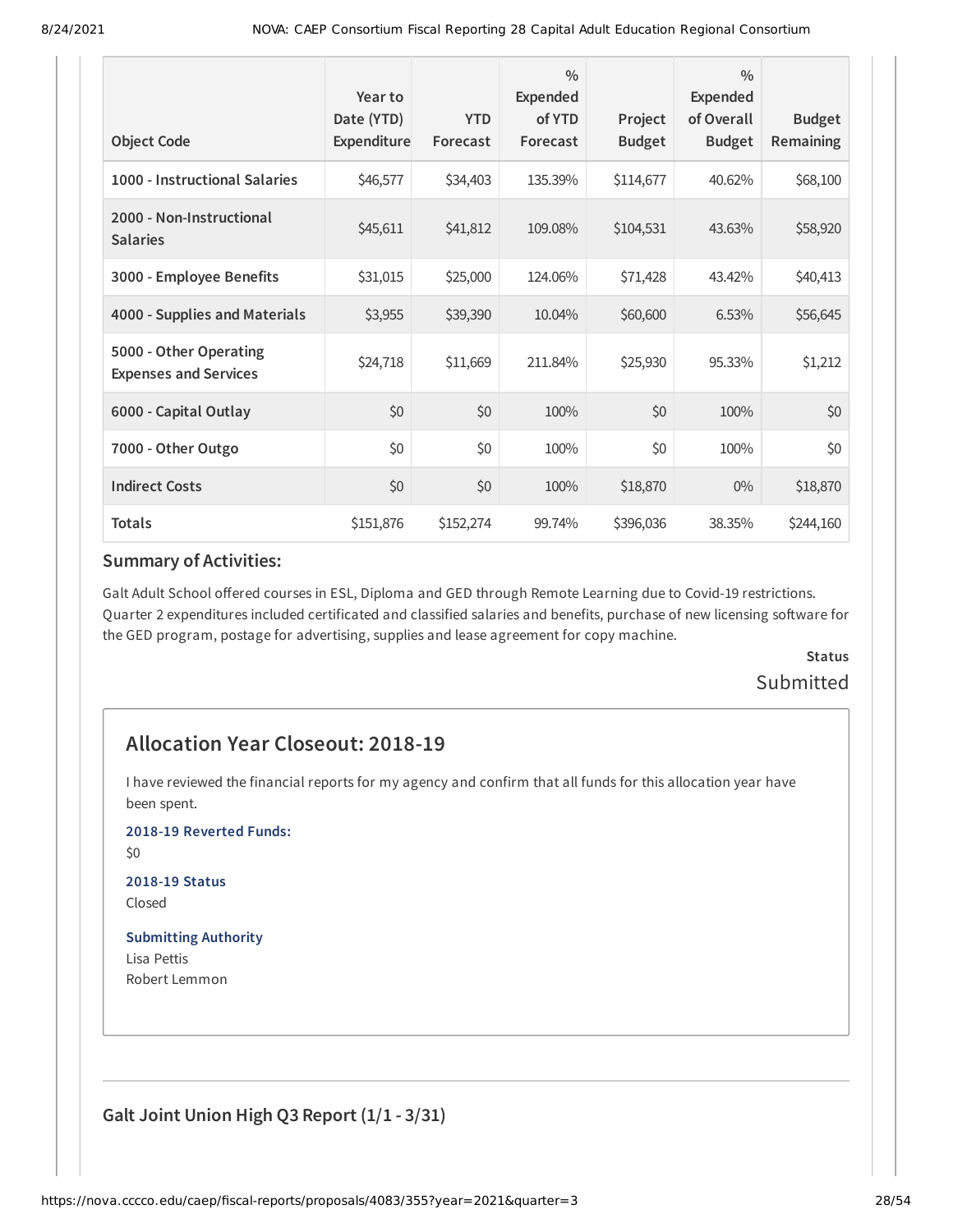| <b>Object Code</b>                                     | Year to<br>Date (YTD)<br>Expenditure | <b>YTD</b><br>Forecast | $\frac{0}{0}$<br>Expended<br>of YTD<br>Forecast | Project<br><b>Budget</b> | $\frac{0}{0}$<br><b>Expended</b><br>of Overall<br><b>Budget</b> | <b>Budget</b><br>Remaining |
|--------------------------------------------------------|--------------------------------------|------------------------|-------------------------------------------------|--------------------------|-----------------------------------------------------------------|----------------------------|
| 1000 - Instructional Salaries                          | \$80,582                             | \$68,806               | 117.11%                                         | \$114,677                | 70.27%                                                          | \$34,095                   |
| 2000 - Non-Instructional<br><b>Salaries</b>            | \$79,802                             | \$73,172               | 109.06%                                         | \$104,531                | 76.34%                                                          | \$24,729                   |
| 3000 - Employee Benefits                               | \$53,257                             | \$46,428               | 114.71%                                         | \$71,428                 | 74.56%                                                          | \$18,171                   |
| 4000 - Supplies and Materials                          | \$6,174                              | \$48,480               | 12.74%                                          | \$60,600                 | 10.19%                                                          | \$54,426                   |
| 5000 - Other Operating<br><b>Expenses and Services</b> | \$24,718                             | \$18,151               | 136.18%                                         | \$25,930                 | 95.33%                                                          | \$1,212                    |
| 6000 - Capital Outlay                                  | \$0                                  | \$0                    | 100%                                            | \$0                      | 100%                                                            | \$0                        |
| 7000 - Other Outgo                                     | \$0                                  | \$0                    | 100%                                            | \$0                      | 100%                                                            | \$0                        |
| <b>Indirect Costs</b>                                  | \$0                                  | \$0                    | 100%                                            | \$18,870                 | $0\%$                                                           | \$18,870                   |
| <b>Totals</b>                                          | \$244,533                            | \$255,037              | 95.88%                                          | \$396,036                | 61.75%                                                          | \$151,503                  |

In quarter 3 of the 2020-2021 fiscal year, Galt Adult School continued to offer courses in high school diploma, high school equivalency and English as a Second Language. Due to Covid-19, all coursework and classroom instruction was offered online via Zoom and Google Classroom.

> **Status** Submitted

**Galt Joint Union High Q4 Report (4/1 - 6/30)**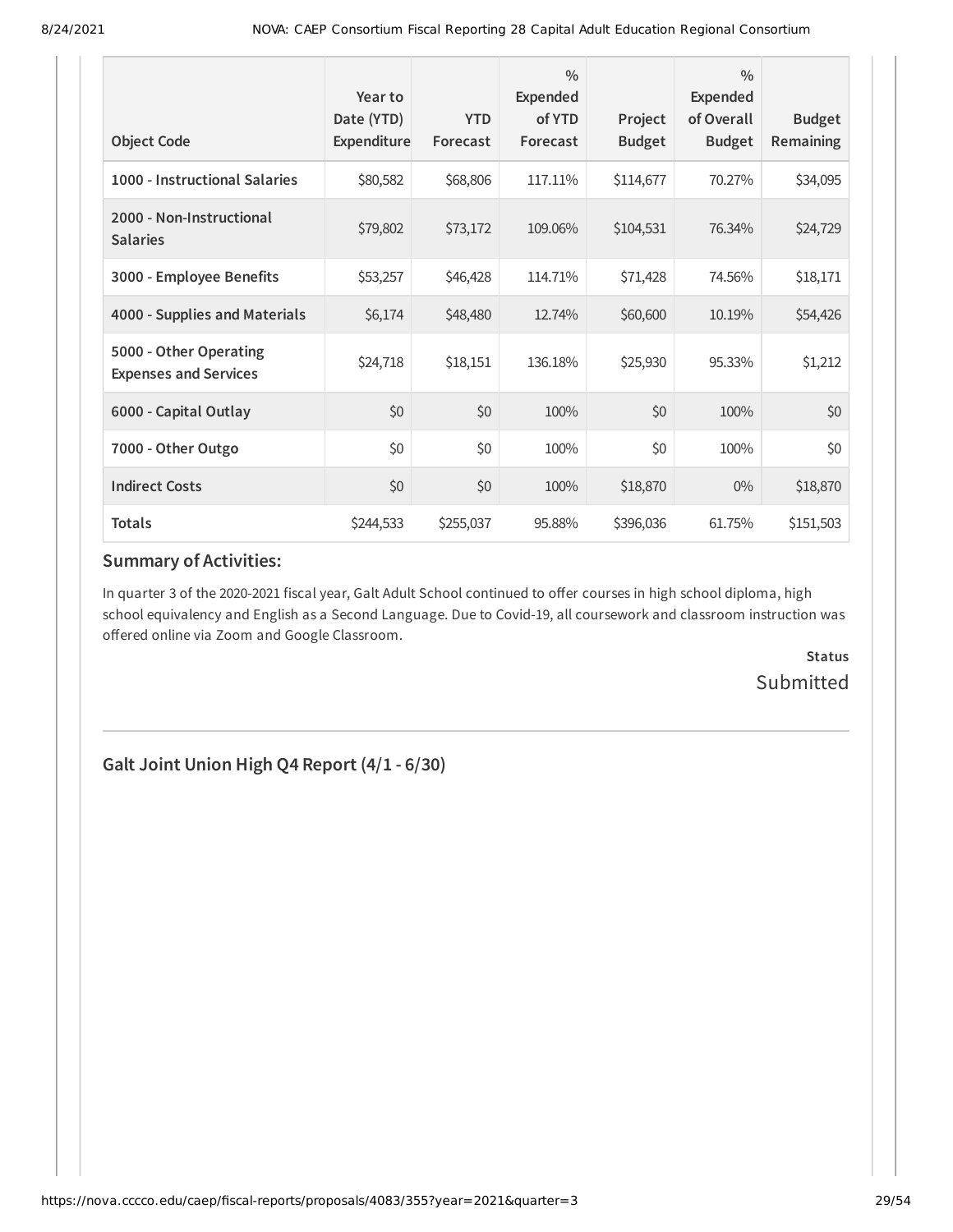| <b>Object Code</b>                                     | Year to<br>Date (YTD)<br>Expenditure | <b>YTD</b><br>Forecast | $\frac{0}{0}$<br><b>Expended</b><br>of YTD<br>Forecast | Project<br><b>Budget</b> | $\frac{0}{0}$<br><b>Expended</b><br>of Overall<br><b>Budget</b> | <b>Budget</b><br><b>Remaining</b> |
|--------------------------------------------------------|--------------------------------------|------------------------|--------------------------------------------------------|--------------------------|-----------------------------------------------------------------|-----------------------------------|
| 1000 - Instructional Salaries                          | \$114,677                            | \$114,677              | 100%                                                   | \$114,677                | 100%                                                            | \$0                               |
| 2000 - Non-Instructional<br><b>Salaries</b>            | \$104,531                            | \$104,531              | 100%                                                   | \$104,531                | 100%                                                            | \$0                               |
| 3000 - Employee Benefits                               | \$71,428                             | \$71,428               | 100%                                                   | \$71,428                 | 100%                                                            | \$0                               |
| 4000 - Supplies and Materials                          | \$32,092                             | \$60,600               | 52.96%                                                 | \$60,600                 | 52.96%                                                          | \$28,508                          |
| 5000 - Other Operating<br><b>Expenses and Services</b> | \$24,718                             | \$25,930               | 95.33%                                                 | \$25,930                 | 95.33%                                                          | \$1,212                           |
| 6000 - Capital Outlay                                  | \$0                                  | \$0                    | 100%                                                   | \$0                      | 100%                                                            | \$0                               |
| 7000 - Other Outgo                                     | \$0                                  | \$0                    | 100%                                                   | \$0                      | 100%                                                            | \$0                               |
| <b>Indirect Costs</b>                                  | \$17,372                             | \$18,870               | 92.06%                                                 | \$18,870                 | 92.06%                                                          | \$1,498                           |
| <b>Totals</b>                                          | \$364,818                            | \$396,036              | 92.12%                                                 | \$396,036                | 92.12%                                                          | \$31,218                          |

As a result of COVID-19, Galt Adult School is offering Adult Secondary Education, including High School Diploma and High School Equivalency and English as a Second Language via Remote Learning through Zoom and Google Classroom. Quarter 4 expenditures covered salaries and benefits for Certificated and Classified staff, online curriculum, materials and supplies.

> **Status** Unsubmitted

# **Natomas Unified**

**Natomas Unified Q1 Report (7/1 - 9/30)**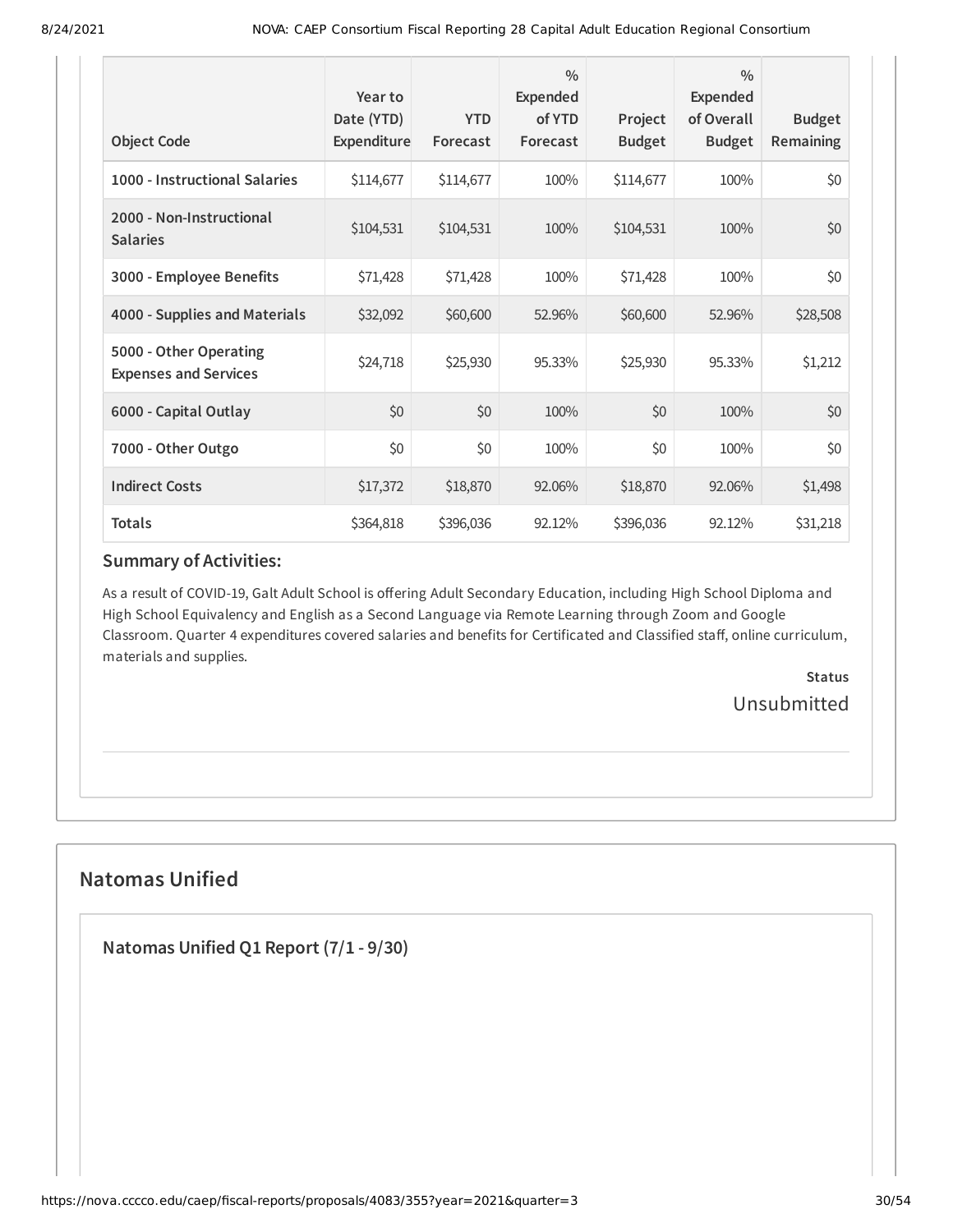| <b>Object Code</b>                                     | Year to<br>Date (YTD)<br>Expenditure | <b>YTD</b><br>Forecast | $\frac{0}{0}$<br><b>Expended</b><br>of YTD<br>Forecast | Project<br><b>Budget</b> | $\frac{0}{0}$<br><b>Expended</b><br>of Overall<br><b>Budget</b> | <b>Budget</b><br>Remaining |
|--------------------------------------------------------|--------------------------------------|------------------------|--------------------------------------------------------|--------------------------|-----------------------------------------------------------------|----------------------------|
| 1000 - Instructional Salaries                          | \$5,236                              | \$19,700               | 26.58%                                                 | \$131,330                | 3.99%                                                           | \$126,094                  |
| 2000 - Non-Instructional<br><b>Salaries</b>            | \$14,330                             | \$12,564               | 114.06%                                                | \$83,759                 | 17.11%                                                          | \$69,429                   |
| 3000 - Employee Benefits                               | \$8,905                              | \$9,806                | 90.81%                                                 | \$65,371                 | 13.62%                                                          | \$56,466                   |
| 4000 - Supplies and Materials                          | \$0                                  | \$7,455                | $0\%$                                                  | \$49,697                 | $0\%$                                                           | \$49,697                   |
| 5000 - Other Operating<br><b>Expenses and Services</b> | \$8,160                              | \$2,349                | 347.45%                                                | \$15,657                 | 52.12%                                                          | \$7,497                    |
| 6000 - Capital Outlay                                  | \$0                                  | \$0                    | 100%                                                   | \$0                      | 100%                                                            | \$0                        |
| 7000 - Other Outgo                                     | \$0                                  | \$0                    | 100%                                                   | \$0                      | 100%                                                            | \$0                        |
| <b>Indirect Costs</b>                                  | \$0                                  | \$2,232                | $0\%$                                                  | \$14,879                 | $0\%$                                                           | \$14,879                   |
| <b>Totals</b>                                          | \$36,631                             | \$54,104               | 67.7%                                                  | \$360,693                | 10.16%                                                          | \$324,062                  |

As a result of COVID-19, and our school is in a distance learning model, our expenditures fell below target. This year we were not able to offer bus training and Instructional Assistant, Para-Educator training classes. Also, because we are in distance learning, we are not having to pay child care expenses as well as security. Salary expenses are less because of these reasons. We are spending less on office consumables because we don't have teachers on campus. We are hoping that after we are allowed to have students on campus, we will be able to offer these classes and services.

## **Summary of Activities:**

During the first quarter of Fiscal Year 2020-21, NUSD continued offering courses in Adult Basic Education (ABE), Adult Secondary Education (ASE), including high school diploma and high school equivalency, English as a Second Language (ESL), as well as a US Citizenship class. Due to COVID-19, program instruction was modified for all students; however, instruction continued through on-line learning via Zoom, Google groups, email, text, and phone. In addition, chromebooks were purchased for our ESL students, but because of the back order, we are still waiting for the shipment.

**Status** Submitted

**Natomas Unified Q2 Report (10/1 - 12/31)**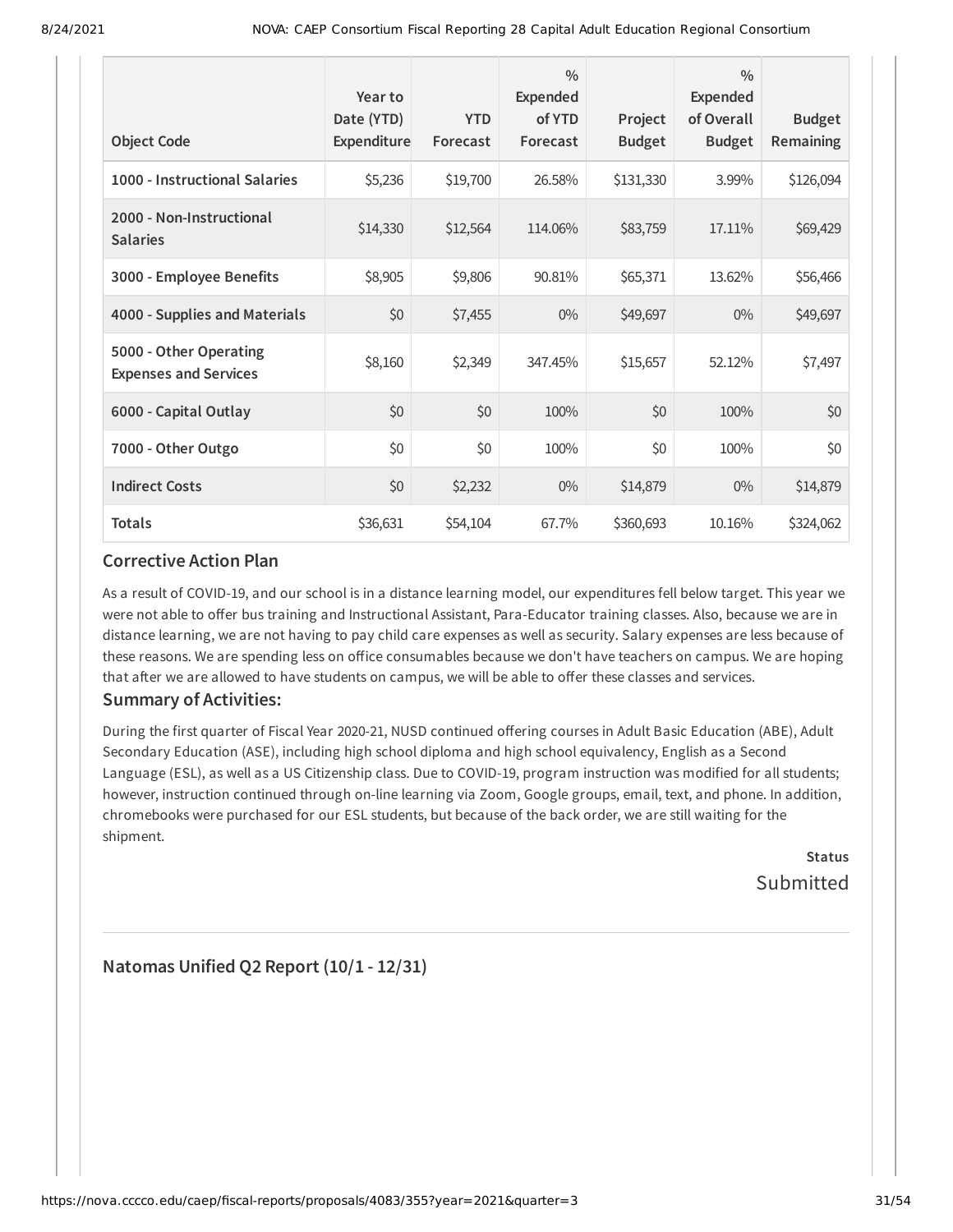|                                                        | Year to<br>Date (YTD) | <b>YTD</b> | $\frac{0}{0}$<br><b>Expended</b><br>of YTD | Project       | $\frac{0}{0}$<br><b>Expended</b><br>of Overall | <b>Budget</b> |
|--------------------------------------------------------|-----------------------|------------|--------------------------------------------|---------------|------------------------------------------------|---------------|
| <b>Object Code</b>                                     | <b>Expenditure</b>    | Forecast   | Forecast                                   | <b>Budget</b> | <b>Budget</b>                                  | Remaining     |
| 1000 - Instructional Salaries                          | \$32,747              | \$39,399   | 83.12%                                     | \$131,330     | 24.93%                                         | \$98,583      |
| 2000 - Non-Instructional<br><b>Salaries</b>            | \$26,293              | \$25,128   | 104.64%                                    | \$83,759      | 31.39%                                         | \$57,466      |
| 3000 - Employee Benefits                               | \$20,347              | \$19,611   | 103.75%                                    | \$65,371      | 31.13%                                         | \$45,024      |
| 4000 - Supplies and Materials                          | \$2,245               | \$14,909   | 15.06%                                     | \$49,697      | 4.52%                                          | \$47,452      |
| 5000 - Other Operating<br><b>Expenses and Services</b> | \$15,656              | \$4,697    | 333.31%                                    | \$15,657      | 99.99%                                         | \$1           |
| 6000 - Capital Outlay                                  | \$0                   | \$0        | 100%                                       | \$0           | 100%                                           | \$0           |
| 7000 - Other Outgo                                     | \$0                   | \$0        | 100%                                       | \$0           | 100%                                           | \$0           |
| <b>Indirect Costs</b>                                  | \$0                   | \$4,464    | $0\%$                                      | \$14,879      | $0\%$                                          | \$14,879      |
| <b>Totals</b>                                          | \$97,288              | \$108,208  | 89.91%                                     | \$360,693     | 26.97%                                         | \$263,405     |

Because of COVID, we haven't been able to spend the amount that we have designated. Staff will continue to monitor expenditures.

#### **Summary of Activities:**

During the second quarter of Fiscal Year 2020-21, NUSD continued offering courses in Adult Basic Education (ABE), Adult Secondary Education (ASE), including high school diploma and high school equivalency, English as a Second Language (ESL), as well as a US Citizenship class. Due to COVID-19, program instruction was modified for all students; however, instruction continued through on-line learning via Zoom, Google groups, email, text, and phone.

## **Status** Submitted

# **Allocation Year Closeout: 2018-19**

I have reviewed the financial reports for my agency and confirm that all funds for this allocation year have been spent.

**2018-19 Reverted Funds:** \$0 **2018-19 Status**

Closed

#### **Submitting Authority**

David Rodriguez, Assistant Superintendent/Principal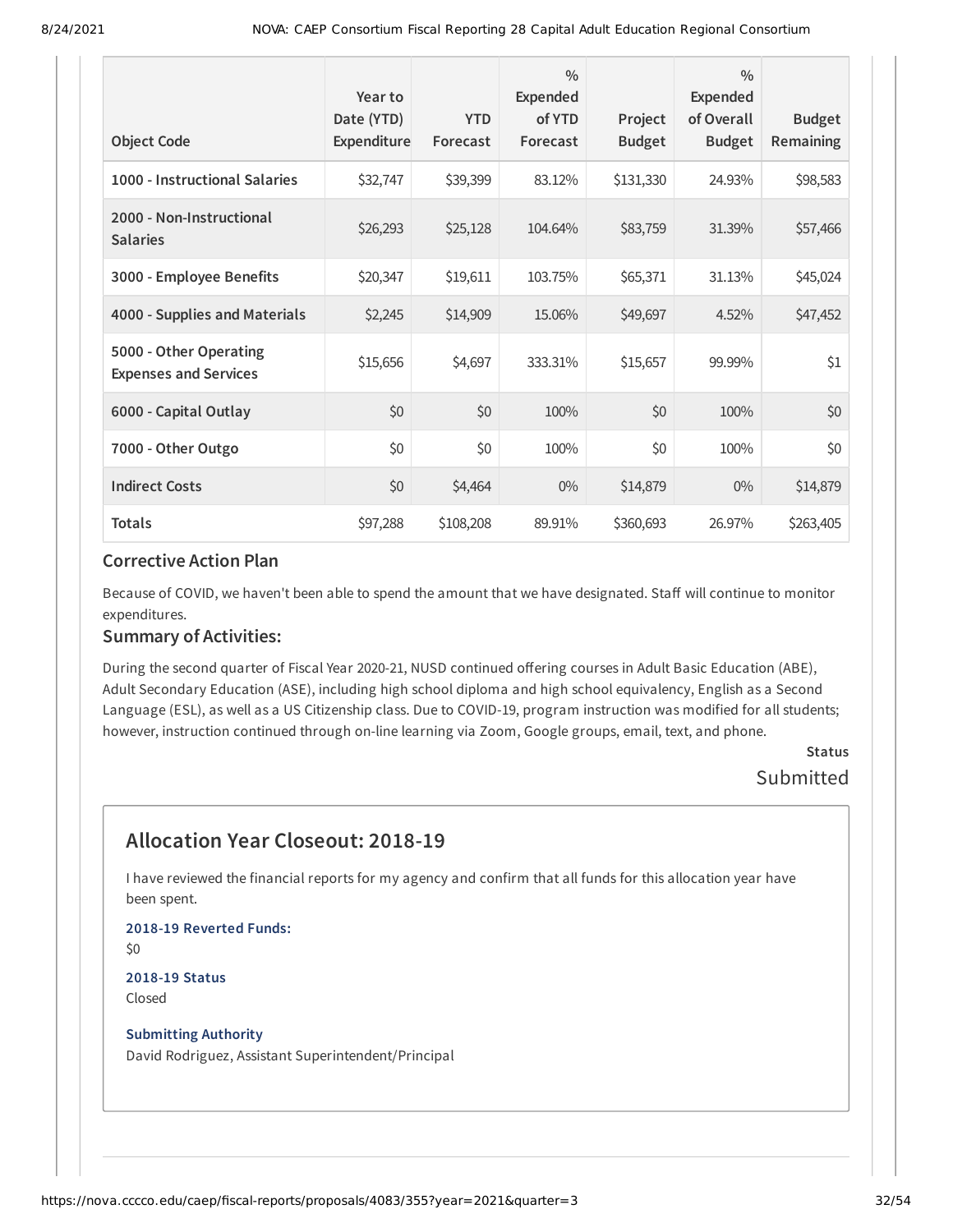## **Natomas Unified Q3 Report (1/1 - 3/31)**

| <b>Object Code</b>                                     | Year to<br>Date (YTD)<br>Expenditure | <b>YTD</b><br>Forecast | $\frac{0}{0}$<br>Expended<br>of YTD<br>Forecast | Project<br><b>Budget</b> | $\frac{0}{0}$<br>Expended<br>of Overall<br><b>Budget</b> | <b>Budget</b><br><b>Remaining</b> |
|--------------------------------------------------------|--------------------------------------|------------------------|-------------------------------------------------|--------------------------|----------------------------------------------------------|-----------------------------------|
| 1000 - Instructional Salaries                          | \$71,850                             | \$59,099               | 121.58%                                         | \$131,330                | 54.71%                                                   | \$59,480                          |
| 2000 - Non-Instructional<br><b>Salaries</b>            | \$49,111                             | \$37,692               | 130.3%                                          | \$83,759                 | 58.63%                                                   | \$34,648                          |
| 3000 - Employee Benefits                               | \$39,154                             | \$29,417               | 133.1%                                          | \$65,371                 | 59.9%                                                    | \$26,217                          |
| 4000 - Supplies and Materials                          | \$39,965                             | \$22,364               | 178.71%                                         | \$49,697                 | 80.42%                                                   | \$9,732                           |
| 5000 - Other Operating<br><b>Expenses and Services</b> | \$15,656                             | \$7,046                | 222.21%                                         | \$15,657                 | 99.99%                                                   | \$1                               |
| 6000 - Capital Outlay                                  | \$0                                  | \$0                    | 100%                                            | \$0                      | 100%                                                     | \$0                               |
| 7000 - Other Outgo                                     | \$0                                  | \$0                    | 100%                                            | \$0                      | 100%                                                     | \$0                               |
| <b>Indirect Costs</b>                                  | \$0                                  | \$6,696                | $0\%$                                           | \$14,879                 | $0\%$                                                    | \$14,879                          |
| <b>Totals</b>                                          | \$215,736                            | \$162,312              | 132.91%                                         | \$360,693                | 59.81%                                                   | \$144,957                         |

## **Summary of Activities:**

During the third quarter of Fiscal Year 2020-21, NUSD continued offering courses in Adult Basic Education (ABE), Adult Secondary Education (ASE), including high school diploma and high school equivalency, English as a Second Language (ESL), as well as a US Citizenship class. Due to COVID-19, program instruction was modified for all students; however, instruction continued through on-line learning via Zoom, Google groups, email, text, and phone.

> **Status** Submitted

**Natomas Unified Q4 Report (4/1 - 6/30)**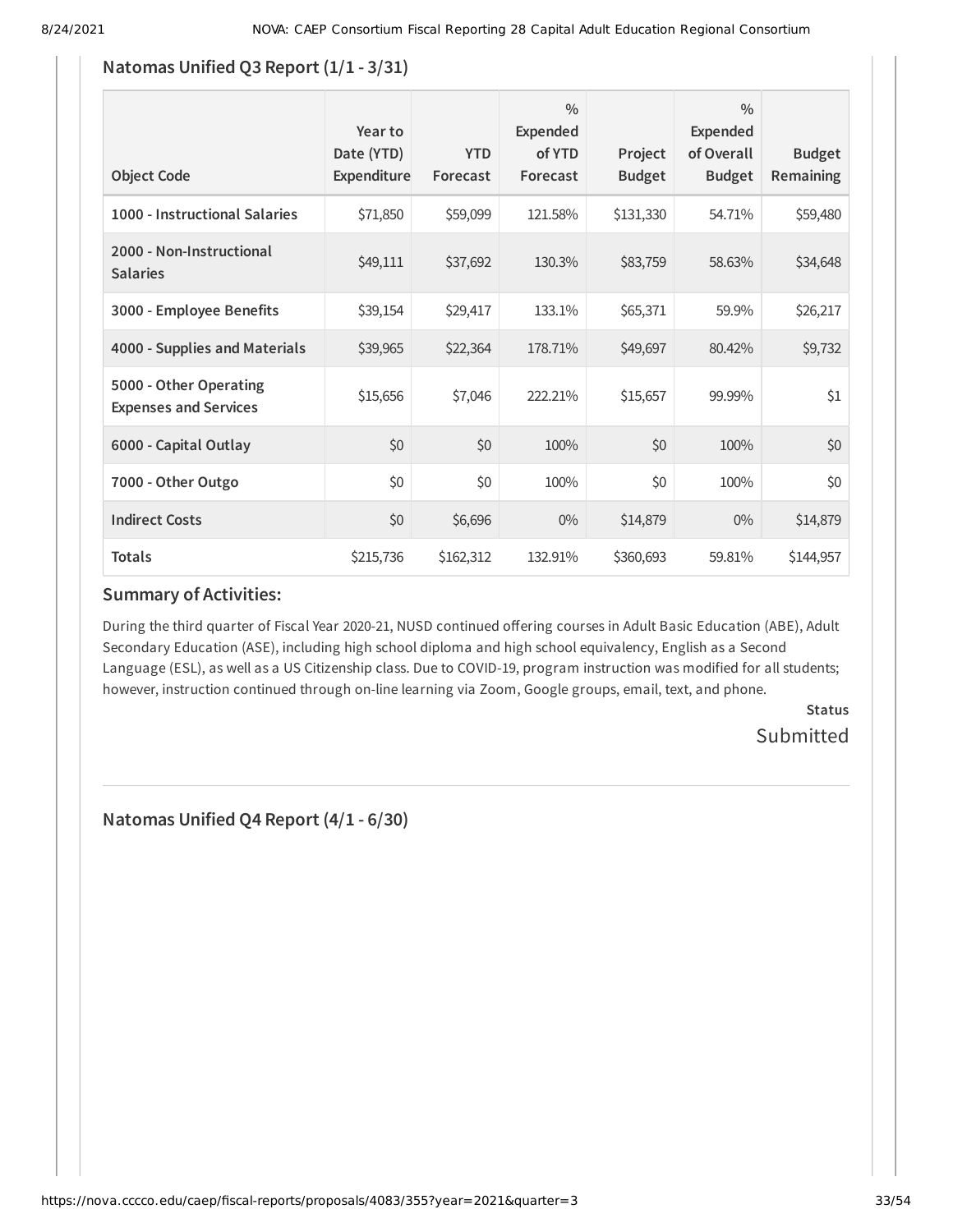| <b>Object Code</b>                                     | Year to<br>Date (YTD)<br>Expenditure | <b>YTD</b><br>Forecast | $\frac{0}{0}$<br>Expended<br>of YTD<br>Forecast | Project<br><b>Budget</b> | $\frac{0}{0}$<br><b>Expended</b><br>of Overall<br><b>Budget</b> | <b>Budget</b><br>Remaining |  |
|--------------------------------------------------------|--------------------------------------|------------------------|-------------------------------------------------|--------------------------|-----------------------------------------------------------------|----------------------------|--|
| 1000 - Instructional Salaries                          | \$71,850                             | \$78,798               | 91.18%                                          | \$131,330                | 54.71%                                                          | \$59,480                   |  |
| 2000 - Non-Instructional<br><b>Salaries</b>            | \$49,111                             | \$50,255               | 97.72%                                          | \$83,759                 | 58.63%                                                          | \$34,648                   |  |
| 3000 - Employee Benefits                               | \$39,154                             | \$39,223               | 99.83%                                          | \$65,371                 | 59.9%                                                           | \$26,217                   |  |
| 4000 - Supplies and Materials                          | \$39,965                             | \$29,818               | 134.03%                                         | \$49,697                 | 80.42%                                                          | \$9,732                    |  |
| 5000 - Other Operating<br><b>Expenses and Services</b> | \$15,656                             | \$9,394                | 166.66%                                         | \$15,657                 | 99.99%                                                          | \$1                        |  |
| 6000 - Capital Outlay                                  | \$0                                  | \$0                    | 100%                                            | \$0                      | 100%                                                            | \$0                        |  |
| 7000 - Other Outgo                                     | \$0                                  | \$0                    | 100%                                            | \$0                      | 100%                                                            | \$0                        |  |
| <b>Indirect Costs</b>                                  | \$0                                  | \$8,927                | $0\%$                                           | \$14,879                 | $0\%$                                                           | \$14,879                   |  |
| <b>Totals</b>                                          | \$215,736                            | \$216,416              | 99.69%                                          | \$360,693                | 59.81%                                                          | \$144,957                  |  |
| <b>Status</b><br>Unsubmitted                           |                                      |                        |                                                 |                          |                                                                 |                            |  |

# **Sacramento City Unified**

**Sacramento City Unified Q1 Report (7/1 - 9/30)**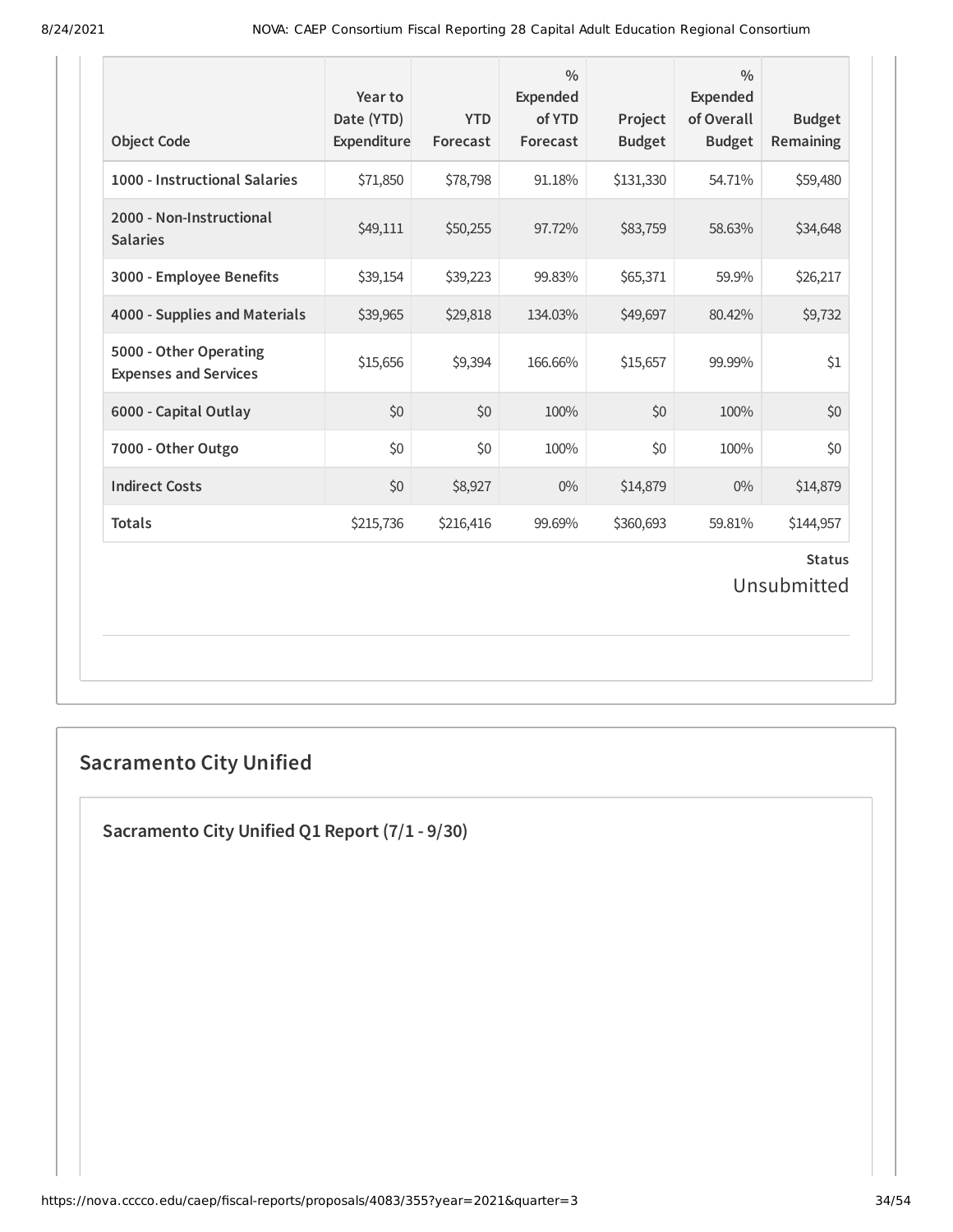| <b>Object Code</b>                                     | Year to<br>Date (YTD)<br><b>Expenditure</b> | <b>YTD</b><br>Forecast | $\frac{0}{0}$<br><b>Expended</b><br>of YTD<br>Forecast | Project<br><b>Budget</b> | $\frac{0}{0}$<br><b>Expended</b><br>of Overall<br><b>Budget</b> | <b>Budget</b><br>Remaining |
|--------------------------------------------------------|---------------------------------------------|------------------------|--------------------------------------------------------|--------------------------|-----------------------------------------------------------------|----------------------------|
| 1000 - Instructional Salaries                          | \$75,268                                    | \$79,578               | 94.58%                                                 | \$530,518                | 14.19%                                                          | \$455,250                  |
| 2000 - Non-Instructional<br><b>Salaries</b>            | \$45,390                                    | \$40,905               | 110.96%                                                | \$272,699                | 16.64%                                                          | \$227,309                  |
| 3000 - Employee Benefits                               | \$68,849                                    | \$75,049               | 91.74%                                                 | \$500,325                | 13.76%                                                          | \$431,476                  |
| 4000 - Supplies and Materials                          | \$0                                         | \$5,614                | $0\%$                                                  | \$37,427                 | $0\%$                                                           | \$37,427                   |
| 5000 - Other Operating<br><b>Expenses and Services</b> | \$16,389                                    | \$8,422                | 194.6%                                                 | \$56,146                 | 29.19%                                                          | \$39,757                   |
| 6000 - Capital Outlay                                  | \$0                                         | \$0                    | 100%                                                   | \$0                      | 100%                                                            | \$0                        |
| 7000 - Other Outgo                                     | \$0                                         | \$0                    | 100%                                                   | \$0                      | 100%                                                            | \$0                        |
| <b>Indirect Costs</b>                                  | \$0                                         | \$0                    | 100%                                                   | \$51,588                 | $0\%$                                                           | \$51,588                   |
| <b>Totals</b>                                          | \$205,896                                   | \$209,567              | 98.25%                                                 | \$1,448,703              | 14.21%                                                          | \$1,242,807                |

First quarter expenditures fell below target as teachers' salaries were only expensed for the month of September (no summer classes for DD, ELA, and HSE programs). All funds are expected to be expended by June 30, 2021.

## **Summary of Activities:**

Charles A. Jones Career and Education Center and A. Warren McClaskey Adult Center are offering courses via distance education due to COVID restrictions. Expenses for the first quarter include administrative salaries at both sites, one DD instructor, two ELA instructors, and one HSE instructor. Also expensed was data and accountability software.

> **Status** Submitted

**Sacramento City Unified Q2 Report (10/1 - 12/31)**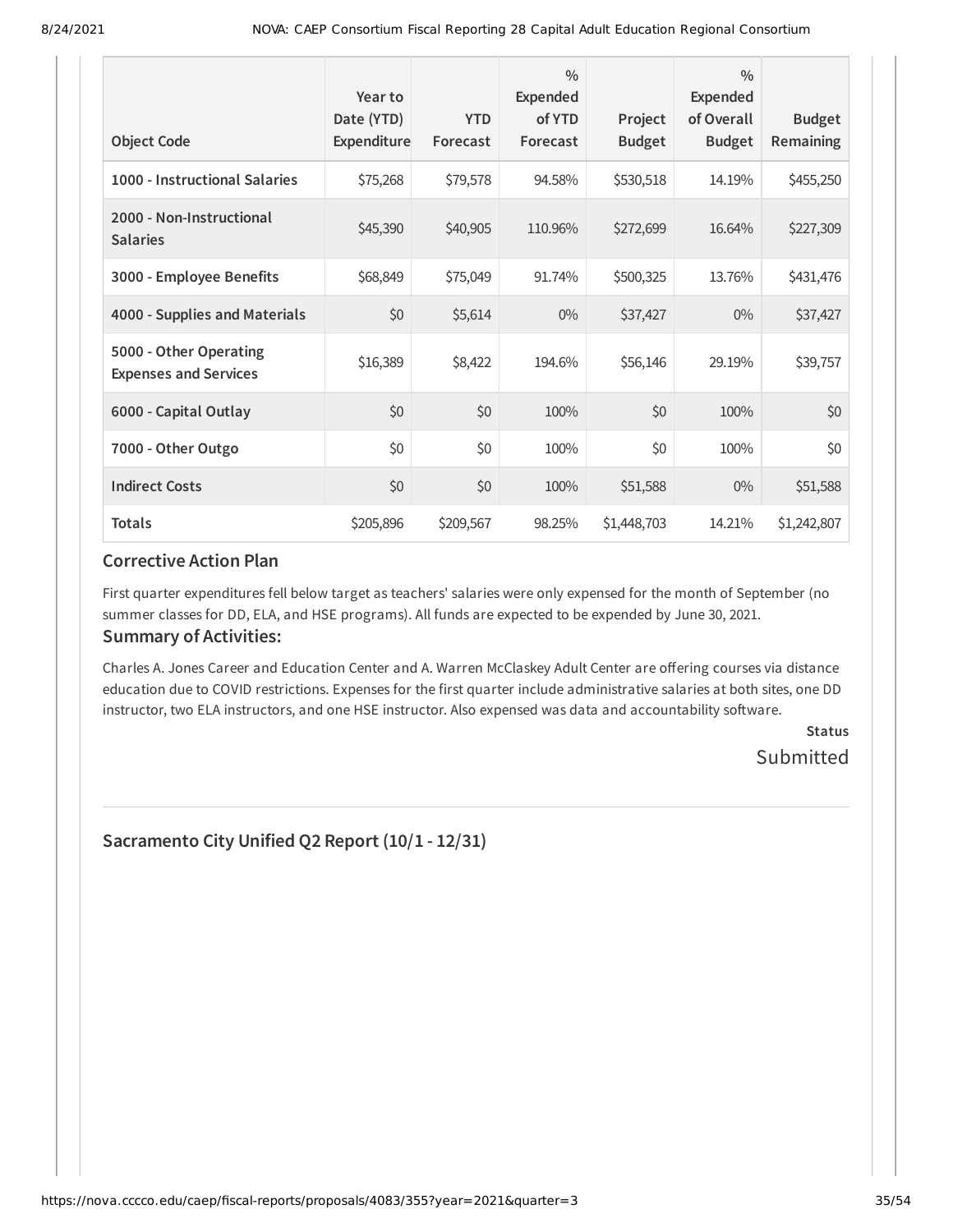|                                                        | Year to<br>Date (YTD) | <b>YTD</b> | $\frac{0}{0}$<br><b>Expended</b><br>of YTD | Project       | $\frac{0}{0}$<br><b>Expended</b><br>of Overall | <b>Budget</b> |
|--------------------------------------------------------|-----------------------|------------|--------------------------------------------|---------------|------------------------------------------------|---------------|
| <b>Object Code</b>                                     | <b>Expenditure</b>    | Forecast   | Forecast                                   | <b>Budget</b> | <b>Budget</b>                                  | Remaining     |
| 1000 - Instructional Salaries                          | \$222,163             | \$159,155  | 139.59%                                    | \$530,518     | 41.88%                                         | \$308,355     |
| 2000 - Non-Instructional<br><b>Salaries</b>            | \$115,960             | \$81,810   | 141.74%                                    | \$272,699     | 42.52%                                         | \$156,739     |
| 3000 - Employee Benefits                               | \$213,684             | \$150,098  | 142.36%                                    | \$500,325     | 42.71%                                         | \$286,641     |
| 4000 - Supplies and Materials                          | \$160                 | \$11,228   | 1.42%                                      | \$37,427      | 0.43%                                          | \$37,267      |
| 5000 - Other Operating<br><b>Expenses and Services</b> | \$16,389              | \$16,844   | 97.3%                                      | \$56,146      | 29.19%                                         | \$39,757      |
| 6000 - Capital Outlay                                  | \$0                   | \$0        | 100%                                       | \$0           | 100%                                           | \$0           |
| 7000 - Other Outgo                                     | \$0                   | \$0        | 100%                                       | \$0           | 100%                                           | \$0           |
| <b>Indirect Costs</b>                                  | \$0                   | \$0        | 100%                                       | \$51,588      | $0\%$                                          | \$51,588      |
| <b>Totals</b>                                          | \$568,356             | \$419,134  | 135.6%                                     | \$1,448,703   | 39.23%                                         | \$880,347     |

Charles A. Jones Career and Education Center and A. Warren McClaskey Adult Center continue to offer courses via distance education due to COVID restrictions. Expenses for the second quarter include administrative salaries at both sites, one DD instructor, two ELA instructors, and one HSE instructor.

# **Status Submitted**

# **Allocation Year Closeout: 2018-19**

I have reviewed the financial reports for my agency and confirm that all funds for this allocation year have been spent.

**2018-19 Reverted Funds:**

\$0

# **2018-19 Status**

Closed

### **Submitting Authority**

Dr. Sue Lytle Gilmore, Director Adult Education Angela Hatter, Site Administrator

**Sacramento City Unified Q3 Report (1/1 - 3/31)**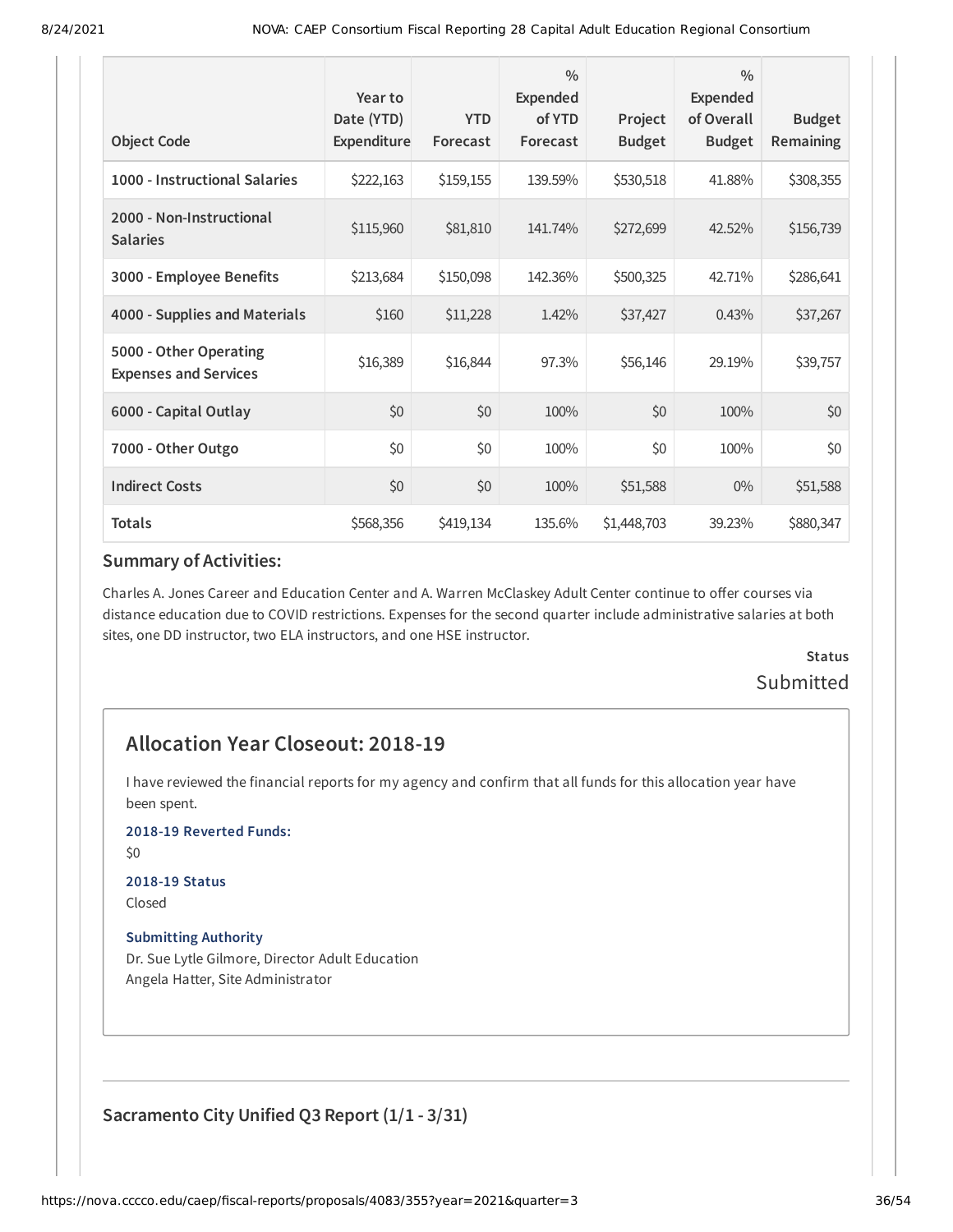| <b>Object Code</b>                                     | Year to<br>Date (YTD)<br>Expenditure | <b>YTD</b><br>Forecast | $\frac{0}{0}$<br>Expended<br>of YTD<br>Forecast | Project<br><b>Budget</b> | $\frac{0}{0}$<br><b>Expended</b><br>of Overall<br><b>Budget</b> | <b>Budget</b><br>Remaining |
|--------------------------------------------------------|--------------------------------------|------------------------|-------------------------------------------------|--------------------------|-----------------------------------------------------------------|----------------------------|
|                                                        |                                      |                        |                                                 |                          |                                                                 |                            |
| 1000 - Instructional Salaries                          | \$373,895                            | \$238,733              | 156.62%                                         | \$530,518                | 70.48%                                                          | \$156,623                  |
| 2000 - Non-Instructional<br><b>Salaries</b>            | \$182,453                            | \$122,715              | 148.68%                                         | \$272,699                | 66.91%                                                          | \$90,246                   |
| 3000 - Employee Benefits                               | \$407,015                            | \$225,146              | 180.78%                                         | \$500,325                | 81.35%                                                          | \$93,310                   |
| 4000 - Supplies and Materials                          | \$2,674                              | \$16,842               | 15.88%                                          | \$37,427                 | 7.14%                                                           | \$34,753                   |
| 5000 - Other Operating<br><b>Expenses and Services</b> | \$17,337                             | \$25,266               | 68.62%                                          | \$56,146                 | 30.88%                                                          | \$38,809                   |
| 6000 - Capital Outlay                                  | \$0                                  | \$0                    | 100%                                            | \$0                      | 100%                                                            | \$0                        |
| 7000 - Other Outgo                                     | \$0                                  | \$0                    | 100%                                            | \$0                      | 100%                                                            | \$0                        |
| <b>Indirect Costs</b>                                  | \$0                                  | \$0                    | 100%                                            | \$51,588                 | $0\%$                                                           | \$51,588                   |
| <b>Totals</b>                                          | \$983,374                            | \$628,702              | 156.41%                                         | \$1,448,703              | 67.88%                                                          | \$465,329                  |

2020-2021 Quarter 3 – with the continued COVID -19 guidelines, Sacramento City USD continued its expenditures in alignment with consortium goals. Charles A. Jones Career & Education and A. W. McClaskey are transitioning from a Distance Learning planform to an in-person/hybrid model following the necessary COVID-19 social distance and safety guidelines.

> **Status Submitted**

**Sacramento City Unified Q4 Report (4/1 - 6/30)**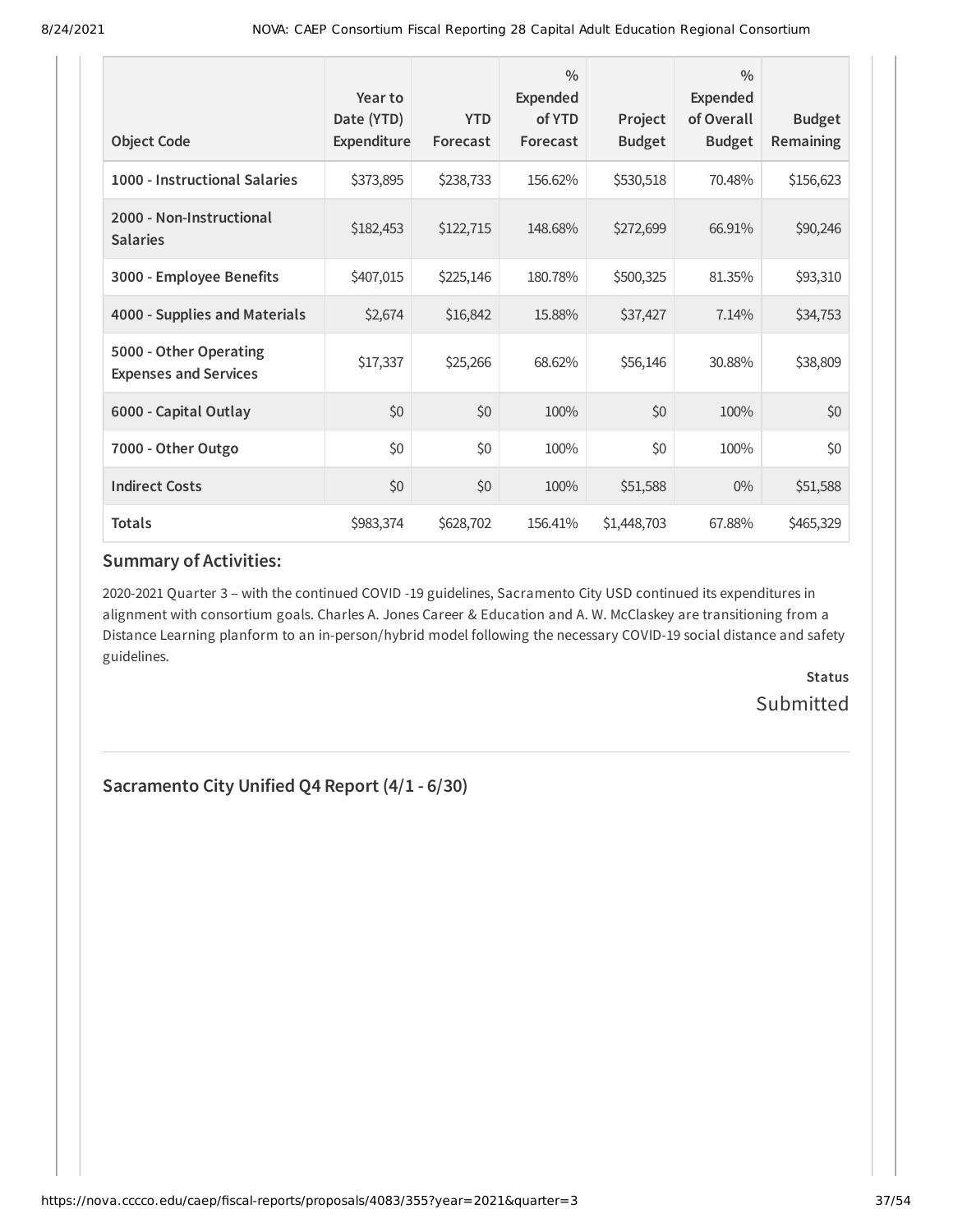| <b>Object Code</b>                                     | Year to<br>Date (YTD)<br>Expenditure | <b>YTD</b><br>Forecast | $\frac{0}{0}$<br>Expended<br>of YTD<br>Forecast | Project<br><b>Budget</b> | $\frac{0}{0}$<br>Expended<br>of Overall<br><b>Budget</b> | <b>Budget</b><br>Remaining |
|--------------------------------------------------------|--------------------------------------|------------------------|-------------------------------------------------|--------------------------|----------------------------------------------------------|----------------------------|
| 1000 - Instructional Salaries                          | \$373,895                            | \$318,311              | 117.46%                                         | \$530,518                | 70.48%                                                   | \$156,623                  |
| 2000 - Non-Instructional<br><b>Salaries</b>            | \$182,453                            | \$163,619              | 111.51%                                         | \$272,699                | 66.91%                                                   | \$90,246                   |
| 3000 - Employee Benefits                               | \$407,015                            | \$300,195              | 135.58%                                         | \$500,325                | 81.35%                                                   | \$93,310                   |
| 4000 - Supplies and Materials                          | \$2,674                              | \$22,456               | 11.91%                                          | \$37,427                 | 7.14%                                                    | \$34,753                   |
| 5000 - Other Operating<br><b>Expenses and Services</b> | \$17,337                             | \$33,688               | 51.46%                                          | \$56,146                 | 30.88%                                                   | \$38,809                   |
| 6000 - Capital Outlay                                  | \$0                                  | \$0                    | 100%                                            | \$0                      | 100%                                                     | \$0                        |
| 7000 - Other Outgo                                     | \$0                                  | \$0                    | 100%                                            | \$0                      | 100%                                                     | \$0                        |
| <b>Indirect Costs</b>                                  | \$0                                  | \$0                    | 100%                                            | \$51,588                 | $0\%$                                                    | \$51,588                   |
| <b>Totals</b>                                          | \$983,374                            | \$838,269              | 117.31%                                         | \$1,448,703              | 67.88%                                                   | \$465,329                  |

At the conclusion of the fourth quarter and the 2020-2121 school year, Sacramento City Unified Adult Education ended a very challenging year for our students and staff. The use of funds aligned with consortium goals, though it was often difficult to to reach those goals strictly through a distance learning model due to the continuing COVID-19 pandemic. Some challenges diminished once we were were able to bring a small number of classes back for in-person instruction in the fourth quarter. Sacramento City provided ESL, ABE, ASE , A w/DD, and CTE instruction. We collaborated on a variety of community services for our students. Opening the Manufacturing program for CTE was very exciting as we collaborated with many agencies in the region.

> **Status** Unsubmitted

# **Sacramento Co. Office of Education**

**Sacramento Co.Office of Education Q1 Report (7/1 - 9/30)**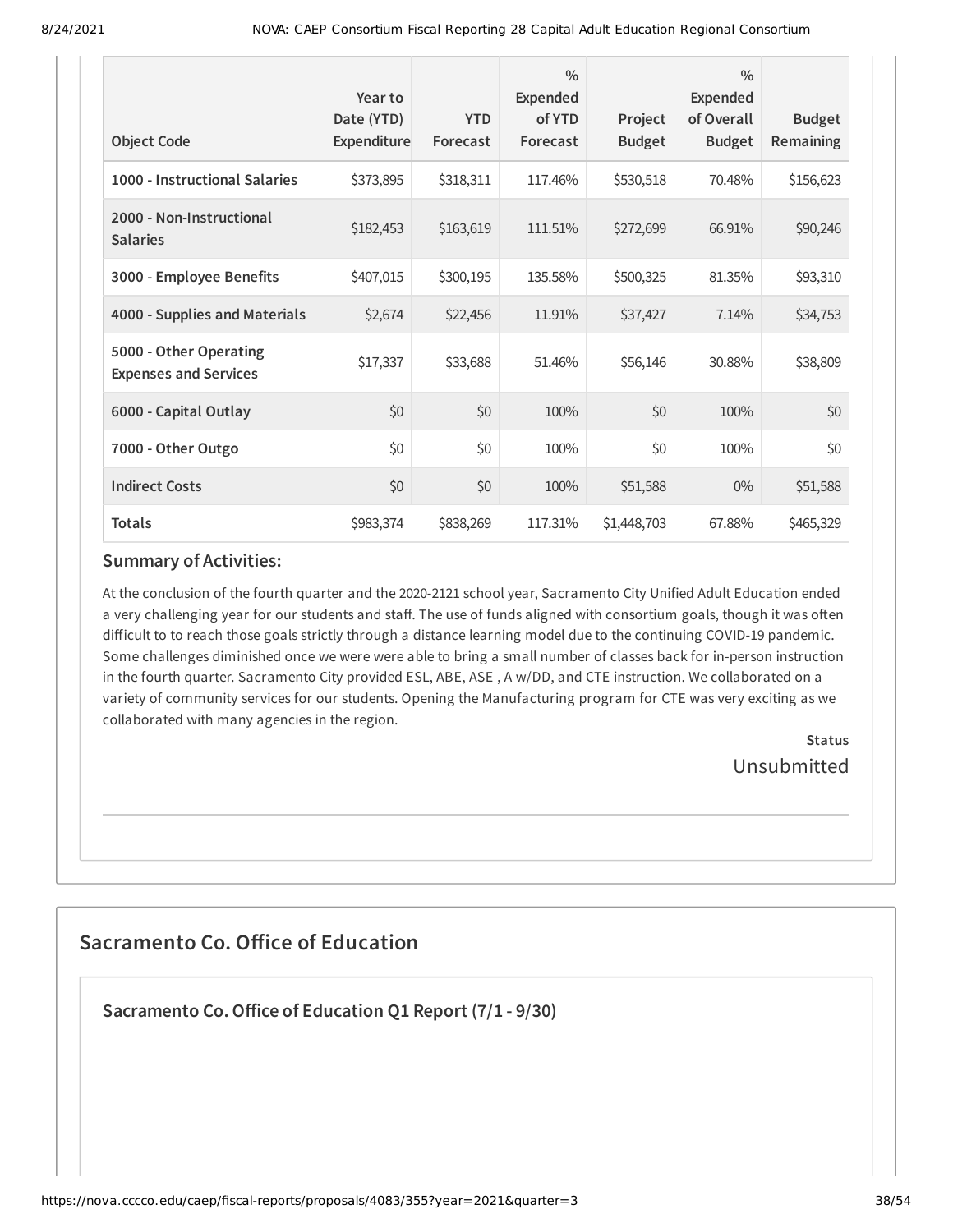| <b>Object Code</b>                                     | Year to<br>Date (YTD)<br><b>Expenditure</b> | <b>YTD</b><br>Forecast | $\frac{0}{0}$<br><b>Expended</b><br>of YTD<br>Forecast | Project<br><b>Budget</b> | $\frac{0}{0}$<br><b>Expended</b><br>of Overall<br><b>Budget</b> | <b>Budget</b><br>Remaining |
|--------------------------------------------------------|---------------------------------------------|------------------------|--------------------------------------------------------|--------------------------|-----------------------------------------------------------------|----------------------------|
| 1000 - Instructional Salaries                          | \$68,771                                    | \$42,697               | 161.07%                                                | \$284,646                | 24.16%                                                          | \$215,875                  |
| 2000 - Non-Instructional<br><b>Salaries</b>            | \$16,126                                    | \$10,687               | 150.89%                                                | \$71,249                 | 22.63%                                                          | \$55,123                   |
| 3000 - Employee Benefits                               | \$25,279                                    | \$15,699               | 161.03%                                                | \$104,657                | 24.15%                                                          | \$79,378                   |
| 4000 - Supplies and Materials                          | \$5,376                                     | \$960                  | 560%                                                   | \$6,400                  | 84%                                                             | \$1,024                    |
| 5000 - Other Operating<br><b>Expenses and Services</b> | \$8,037                                     | \$39,907               | 20.14%                                                 | \$266,047                | 3.02%                                                           | \$258,010                  |
| 6000 - Capital Outlay                                  | \$0                                         | \$0                    | 100%                                                   | \$0                      | 100%                                                            | \$0                        |
| 7000 - Other Outgo                                     | \$0                                         | \$0                    | 100%                                                   | \$0                      | 100%                                                            | \$0                        |
| <b>Indirect Costs</b>                                  | \$6,179                                     | \$5,498                | 112.4%                                                 | \$36,650                 | 16.86%                                                          | \$30,471                   |
| <b>Totals</b>                                          | \$129,768                                   | \$115,447              | 112.4%                                                 | \$769,649                | 16.86%                                                          | \$639,881                  |

In Quarter 1 SCOE/CAERC facilitated consortium-wide meetings - in online formats amidst the COVID-19 pandemic - for specific purposes regarding business, resources, strategies, and planning, data and accountability, budget, marketing, and transitions. SCOE/CAERC staff processed purchasing for CASAS Tops Enterprise licenses, paper tests, e-tests, and record fees. CAERC/SCOE staff worked with members to create Fact Sheets for 2019-20 program year.

> **Status Submitted**

# **Sacramento Co.Office of Education Q2 Report (10/1 - 12/31)**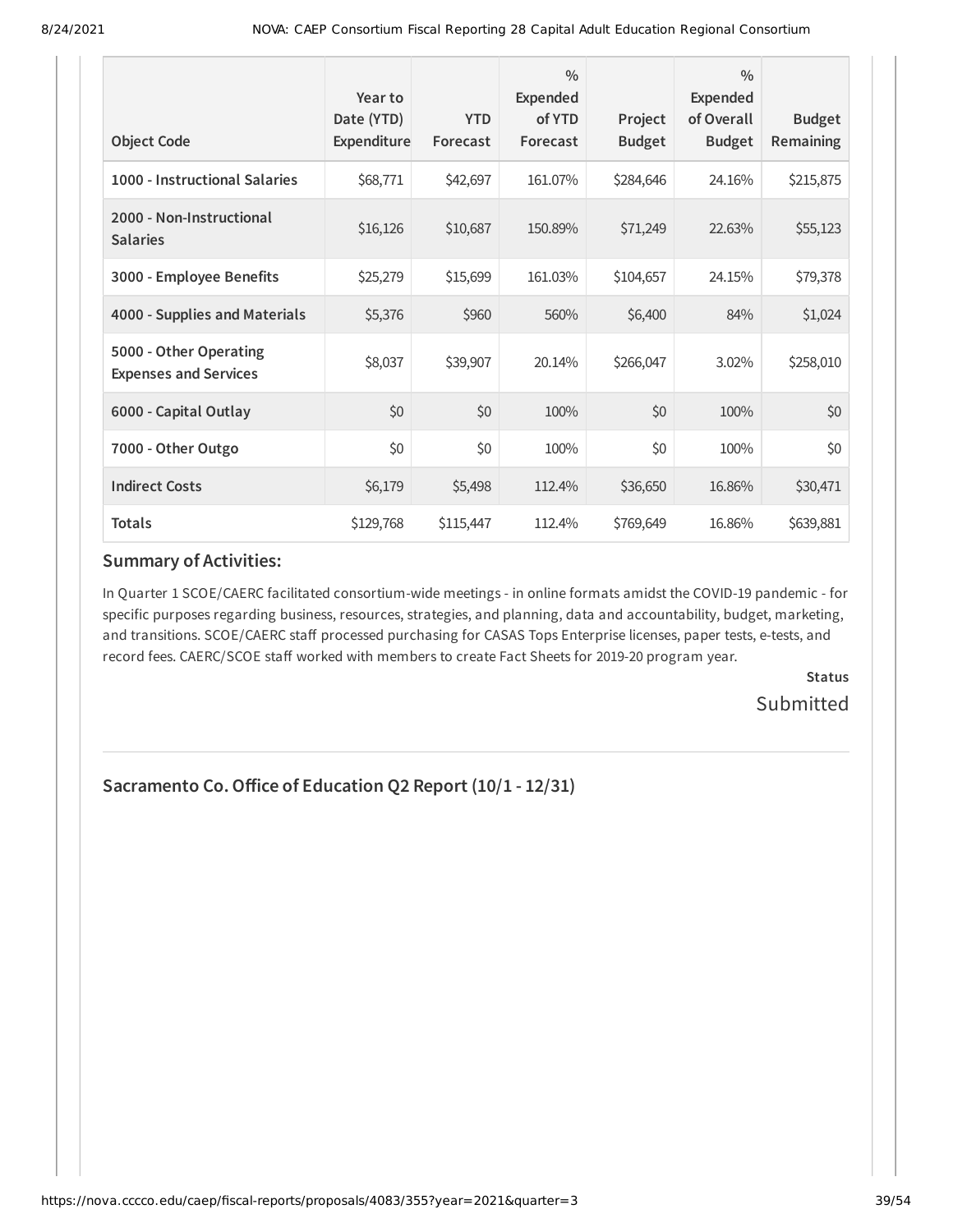| <b>Object Code</b>                                     | Year to<br>Date (YTD)<br>Expenditure | <b>YTD</b><br>Forecast | $\frac{0}{0}$<br><b>Expended</b><br>of YTD<br>Forecast | Project<br><b>Budget</b> | $\frac{0}{0}$<br><b>Expended</b><br>of Overall<br><b>Budget</b> | <b>Budget</b><br>Remaining |
|--------------------------------------------------------|--------------------------------------|------------------------|--------------------------------------------------------|--------------------------|-----------------------------------------------------------------|----------------------------|
| 1000 - Instructional Salaries                          | \$140,292                            | \$85,394               | 164.29%                                                | \$284,646                | 49.29%                                                          | \$144,354                  |
| 2000 - Non-Instructional<br><b>Salaries</b>            | \$33,424                             | \$21,375               | 156.37%                                                | \$71,249                 | 46.91%                                                          | \$37,825                   |
| 3000 - Employee Benefits                               | \$51,457                             | \$31,397               | 163.89%                                                | \$104,657                | 49.17%                                                          | \$53,200                   |
| 4000 - Supplies and Materials                          | \$5,505                              | \$1,920                | 286.72%                                                | \$6,400                  | 86.02%                                                          | \$895                      |
| 5000 - Other Operating<br><b>Expenses and Services</b> | \$77,297                             | \$79,814               | 96.85%                                                 | \$266,047                | 29.05%                                                          | \$188,750                  |
| 6000 - Capital Outlay                                  | \$0                                  | \$0                    | 100%                                                   | \$0                      | 100%                                                            | \$0                        |
| 7000 - Other Outgo                                     | \$0                                  | \$0                    | 100%                                                   | \$0                      | 100%                                                            | \$0                        |
| <b>Indirect Costs</b>                                  | \$12,402                             | \$10,995               | 112.8%                                                 | \$36,650                 | 33.84%                                                          | \$24,248                   |
| <b>Totals</b>                                          | \$320,377                            | \$230,895              | 138.75%                                                | \$769,649                | 41.63%                                                          | \$449,272                  |

In Quarter 2 SCOE/CAERC continued to facilitate consortium-wide meetings - in online formats amidst the COVID-19 pandemic - for specific purposes regarding business, resources, strategies, and planning, data and accountability, budget, marketing, and transitions. CAERC/SCOE staff worked with members to create Fact Sheets for the 2019-20 program year. CAERC/SCOE staff worked with members to curate and publicize success stories by the learners in our programs. In the first two quarters, a new pilot 17-week course was facilitated at the consortium level. All members had the option to enroll learners and claim gains, while the instructor was paid out of the consortium-level funds. The course, titled Career Choices and Changes, engages learners in real-life projects for each unit which result in a 10-year plan. CAERC/SCOE staff promoted and facilitated enrollment for an online Comunity of Practice, CALPRO's Success for All Learners Through Equity , to take place Jan-Apr 2021.

> **Status** Submitted

# **Allocation Year Closeout: 2018-19**

I have reviewed the financial reports for my agency and confirm that all funds for this allocation year have been spent.

**2018-19 Reverted Funds:** \$0

**2018-19 Status** Closed

**Submitting Authority** Renee Collins, Director of Adult Education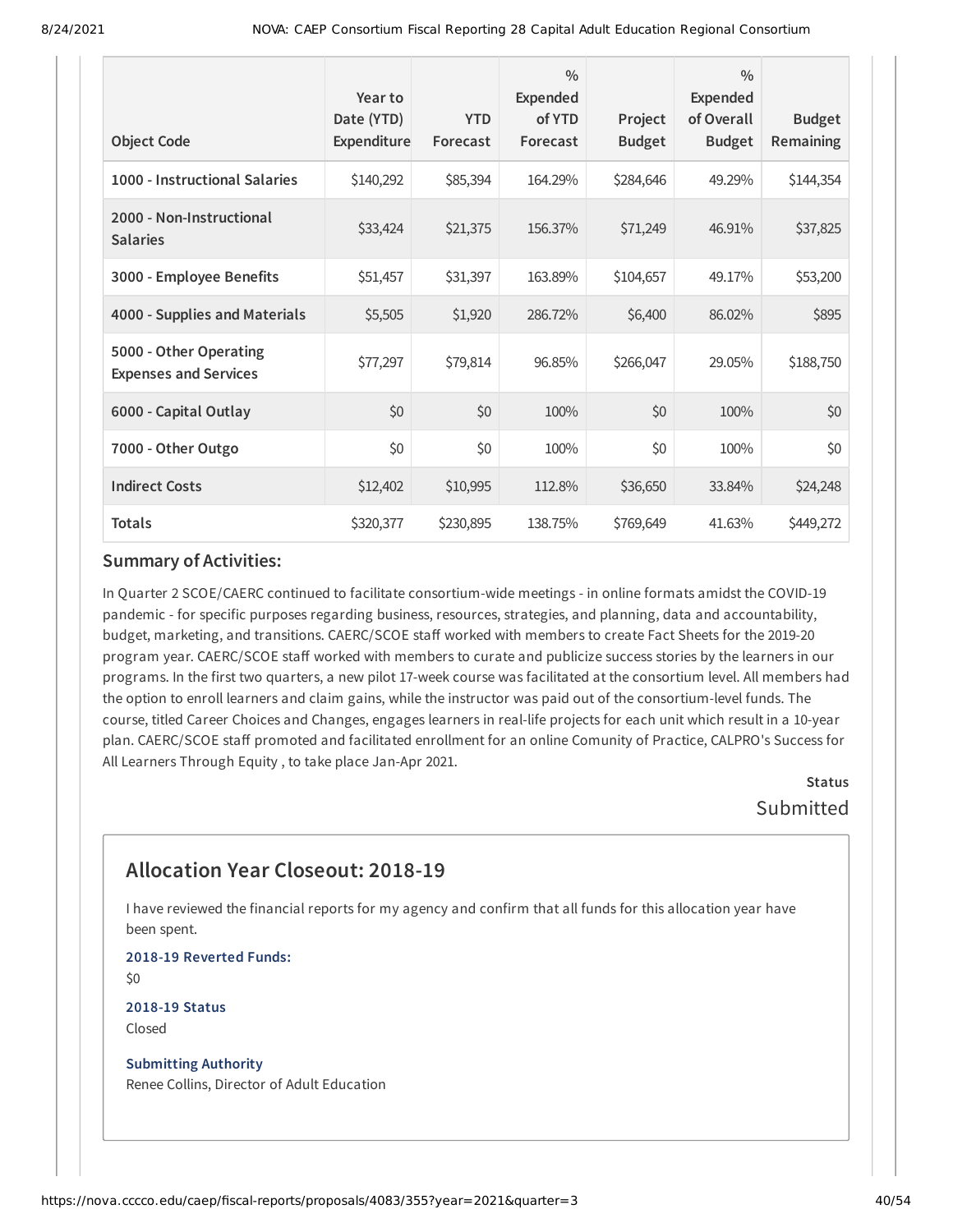| <b>Object Code</b>                                     | Year to<br>Date (YTD)<br>Expenditure | <b>YTD</b><br>Forecast | $\frac{0}{0}$<br><b>Expended</b><br>of YTD<br>Forecast | Project<br><b>Budget</b> | $\frac{0}{0}$<br>Expended<br>of Overall<br><b>Budget</b> | <b>Budget</b><br><b>Remaining</b> |
|--------------------------------------------------------|--------------------------------------|------------------------|--------------------------------------------------------|--------------------------|----------------------------------------------------------|-----------------------------------|
| 1000 - Instructional Salaries                          | \$210,438                            | \$128,091              | 164.29%                                                | \$284,646                | 73.93%                                                   | \$74,208                          |
| 2000 - Non-Instructional<br><b>Salaries</b>            | \$50,352                             | \$32,062               | 157.05%                                                | \$71,249                 | 70.67%                                                   | \$20,897                          |
| 3000 - Employee Benefits                               | \$77,221                             | \$47,096               | 163.97%                                                | \$104,657                | 73.78%                                                   | \$27,436                          |
| 4000 - Supplies and Materials                          | \$6,172                              | \$2,880                | 214.31%                                                | \$6,400                  | 96.44%                                                   | \$228                             |
| 5000 - Other Operating<br><b>Expenses and Services</b> | \$90,697                             | \$119,721              | 75.76%                                                 | \$266,047                | 34.09%                                                   | \$175,350                         |
| 6000 - Capital Outlay                                  | \$0                                  | \$0                    | 100%                                                   | \$0                      | 100%                                                     | \$0                               |
| 7000 - Other Outgo                                     | \$0                                  | \$0                    | 100%                                                   | \$0                      | 100%                                                     | \$0                               |
| <b>Indirect Costs</b>                                  | \$18,748                             | \$16,493               | 113.68%                                                | \$36,650                 | 51.15%                                                   | \$17,902                          |
| <b>Totals</b>                                          | \$453,628                            | \$346,342              | 130.98%                                                | \$769,649                | 58.94%                                                   | \$316,021                         |

# **Sacramento Co.Office of Education Q3 Report (1/1 - 3/31)**

## **Summary of Activities:**

In Quarter 3 SCOE/CAERC facilitated consortium-wide meetings for specific purposes regarding business, resources, strategies and planning, data and accountability, budget, marketing, and transitions. CAERC/SCOE staff worked with members to create Fact Sheets for the 2019-20 program year. SCOE/CAERC staff published the March/April 2021 issue of the CAERC Newsletter. SCOE/CAERC staff continued posting original content on social media and re-posting content of interest by partners and the larger community.

> **Status** Submitted

**Sacramento Co.Office of Education Q4 Report (4/1 - 6/30)**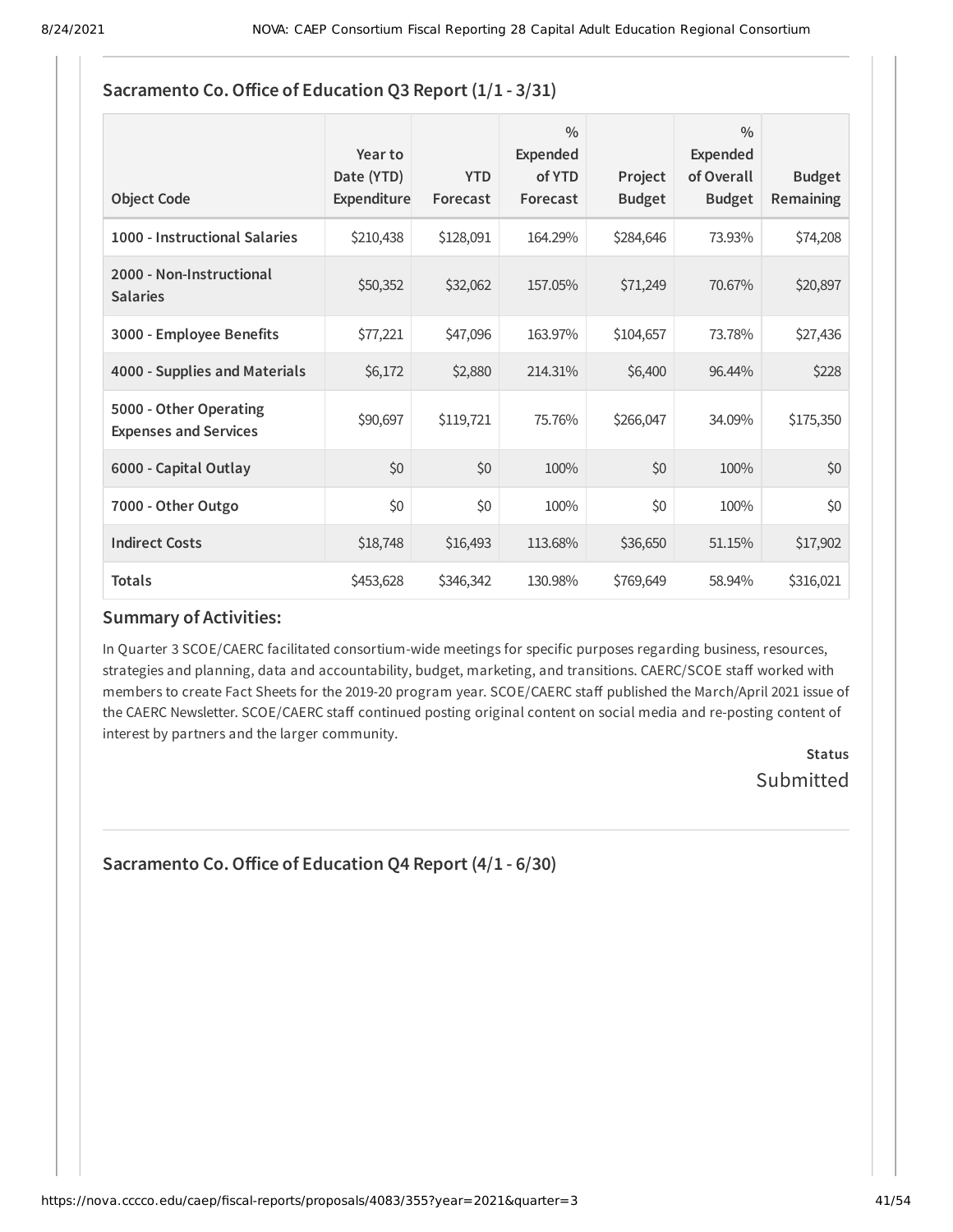| <b>Object Code</b>                                     | Year to<br>Date (YTD)<br>Expenditure | <b>YTD</b><br>Forecast | $\frac{0}{0}$<br>Expended<br>of YTD<br>Forecast | Project<br><b>Budget</b> | $\frac{0}{0}$<br><b>Expended</b><br>of Overall<br><b>Budget</b> | <b>Budget</b><br>Remaining   |
|--------------------------------------------------------|--------------------------------------|------------------------|-------------------------------------------------|--------------------------|-----------------------------------------------------------------|------------------------------|
| 1000 - Instructional Salaries                          | \$278,788                            | \$170,788              | 163.24%                                         | \$284,646                | 97.94%                                                          | \$5,858                      |
| 2000 - Non-Instructional<br><b>Salaries</b>            | \$68,461                             | \$42,749               | 160.14%                                         | \$71,249                 | 96.09%                                                          | \$2,788                      |
| 3000 - Employee Benefits                               | \$102,689                            | \$62,794               | 163.53%                                         | \$104,657                | 98.12%                                                          | \$1,968                      |
| 4000 - Supplies and Materials                          | \$6,366                              | \$3,840                | 165.78%                                         | \$6,400                  | 99.47%                                                          | \$34                         |
| 5000 - Other Operating<br><b>Expenses and Services</b> | \$168,471                            | \$159,628              | 105.54%                                         | \$266,047                | 63.32%                                                          | \$97,576                     |
| 6000 - Capital Outlay                                  | \$0                                  | \$0                    | 100%                                            | \$0                      | 100%                                                            | \$0                          |
| 7000 - Other Outgo                                     | \$0                                  | \$0                    | 100%                                            | \$0                      | 100%                                                            | \$0                          |
| <b>Indirect Costs</b>                                  | \$25,245                             | \$21,990               | 114.8%                                          | \$36,650                 | 68.88%                                                          | \$11,405                     |
| <b>Totals</b>                                          | \$650,020                            | \$461,789              | 140.76%                                         | \$769,649                | 84.46%                                                          | \$119,629                    |
|                                                        |                                      |                        |                                                 |                          |                                                                 | <b>Status</b><br>Unsubmitted |

# **San Juan Unified**

**San Juan Unified Q1 Report (7/1 - 9/30)**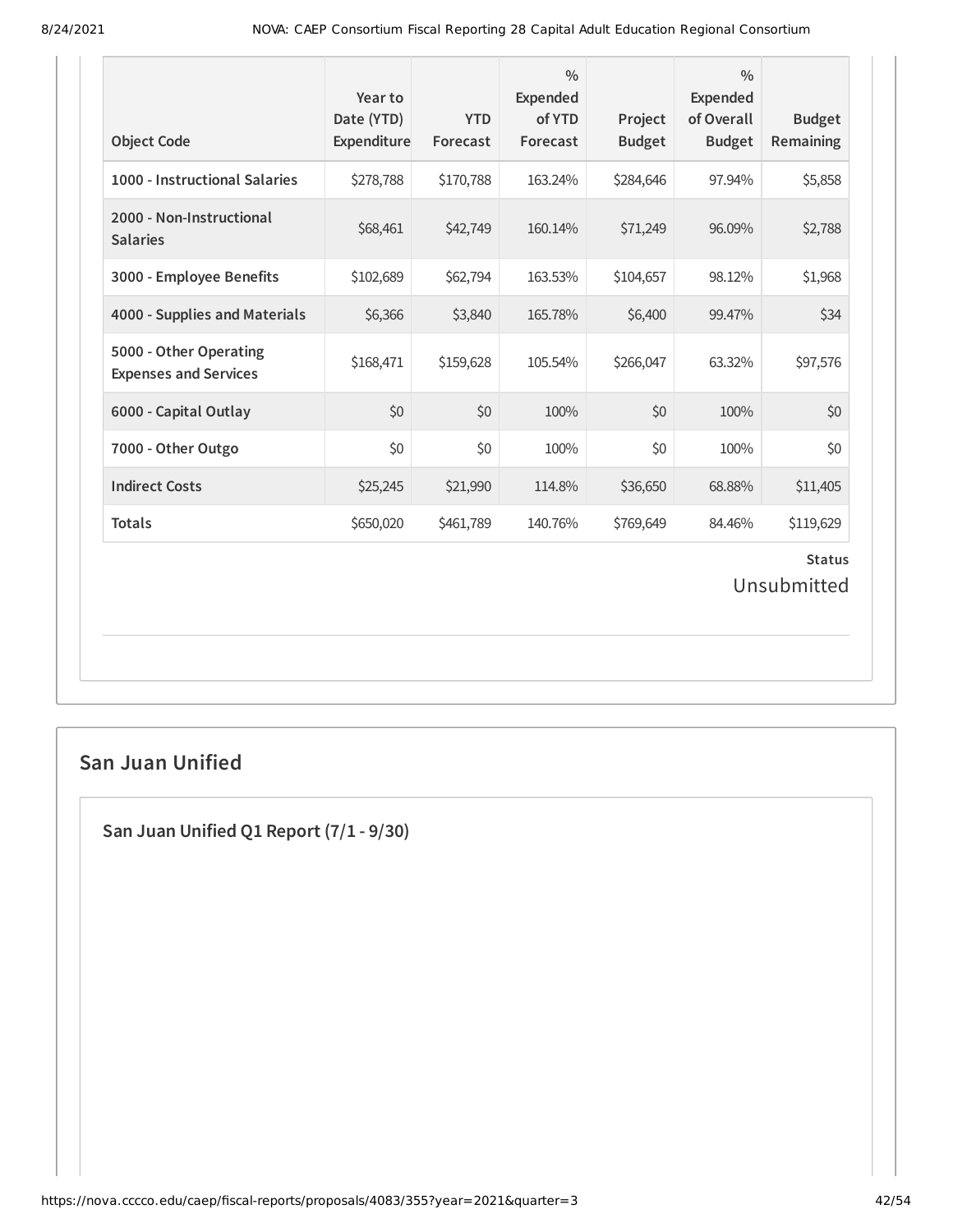| <b>Object Code</b>                                     | Year to<br>Date (YTD)<br><b>Expenditure</b> | <b>YTD</b><br>Forecast | $\frac{0}{0}$<br>Expended<br>of YTD<br>Forecast | Project<br><b>Budget</b> | $\frac{0}{0}$<br><b>Expended</b><br>of Overall<br><b>Budget</b> | <b>Budget</b><br>Remaining |
|--------------------------------------------------------|---------------------------------------------|------------------------|-------------------------------------------------|--------------------------|-----------------------------------------------------------------|----------------------------|
| 1000 - Instructional Salaries                          | \$95,173                                    | \$165,989              | 57.34%                                          | \$663,957                | 14.33%                                                          | \$568,784                  |
| 2000 - Non-Instructional<br><b>Salaries</b>            | \$29,924                                    | \$41,314               | 72.43%                                          | \$165,255                | 18.11%                                                          | \$135,331                  |
| 3000 - Employee Benefits                               | \$39,585                                    | \$77,682               | 50.96%                                          | \$310,729                | 12.74%                                                          | \$271,144                  |
| 4000 - Supplies and Materials                          | \$1,119                                     | \$35,264               | 3.17%                                           | \$141,057                | 0.79%                                                           | \$139,938                  |
| 5000 - Other Operating<br><b>Expenses and Services</b> | \$47,144                                    | \$56,505               | 83.43%                                          | \$226,020                | 20.86%                                                          | \$178,876                  |
| 6000 - Capital Outlay                                  | \$0                                         | \$0                    | 100%                                            | \$0                      | 100%                                                            | \$0                        |
| 7000 - Other Outgo                                     | \$0                                         | \$0                    | 100%                                            | \$90,300                 | $0\%$                                                           | \$90,300                   |
| <b>Indirect Costs</b>                                  | \$0                                         | \$0                    | 100%                                            | \$66,293                 | $0\%$                                                           | \$66,293                   |
| <b>Totals</b>                                          | \$212,945                                   | \$376,755              | 56.52%                                          | \$1,663,611              | 12.8%                                                           | \$1,450,666                |

Due to the restrictions placed upon the San Juan Adult Education program because of the COVID pandemic, we were only able to offer courses via a Distance Learning platform. These restrictions limited student access to technology and staff available to provide DL instruction, resulting in lower enrollment. Course offerings were limited, and other ancillary programs like child care services for students were paused, causing a temporary reduction in personnel, material, and supply costs. We are currently planning to transition to a hybrid learning environment starting in January, which will offer a blend of on-line (distance learning) classes along with in-person classes that will have an asynchronous and/or on-line component. We will also investigate increasing our technology inventory to address student need for on-line access. These adjustments should result in higher enrollment and a corresponding return to forecasted expenses for the remaining quarters.

#### **Summary of Activities:**

During Q1 of 20/21 San Juan AE spent funds that align with consortium goals and - in the face of COVID-related restrictions placed upon in-person instruction - adapted the means to reach those goals by implementing a distance learning model, which will likely be in place through Q2. Notwithstanding these challenges, SJAE has been able to continue providing ESL, ABE, and ASE instruction, as well as the course-focused piece of our CTE Medical Assisting program. Our Sunrise and Creekside campuses have been able to resume CASAS testing in small cohorts. Creekside continues to partner with IRC, though the components of that partnership that require on-site interactions of the public have been suspended until pandemic conditions abate and the County allows those to resume. SJAE's partnership with Folsom Cordova Community Partnership provides subsidized employment opportunities, counseling and career assistance.

> **Status** Submitted

## **San Juan Unified Q2 Report (10/1 - 12/31)**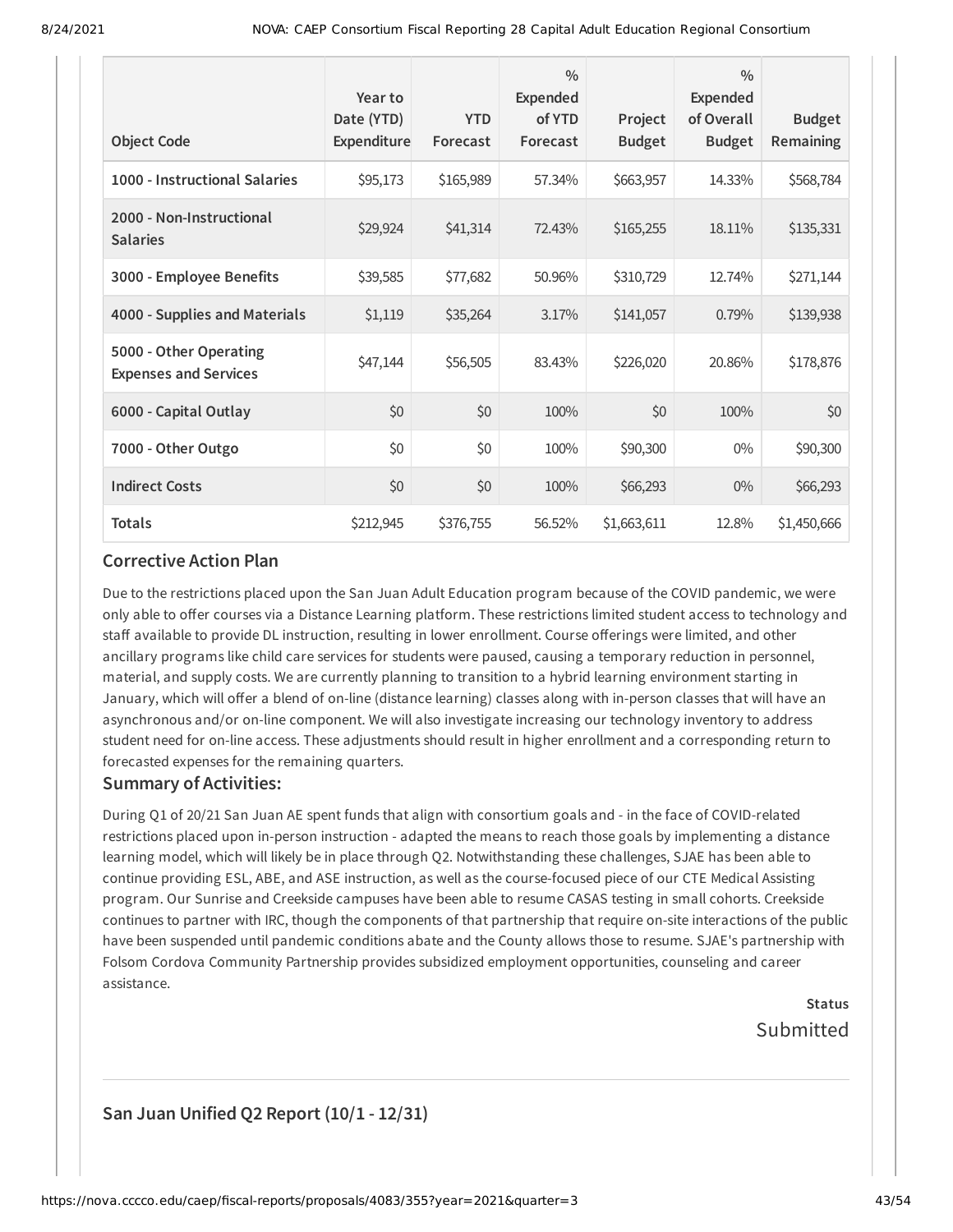| <b>Object Code</b>                                     | Year to<br>Date (YTD)<br>Expenditure | <b>YTD</b><br>Forecast | $\frac{0}{0}$<br><b>Expended</b><br>of YTD<br>Forecast | Project<br><b>Budget</b> | $\frac{0}{0}$<br>Expended<br>of Overall<br><b>Budget</b> | <b>Budget</b><br>Remaining |
|--------------------------------------------------------|--------------------------------------|------------------------|--------------------------------------------------------|--------------------------|----------------------------------------------------------|----------------------------|
| 1000 - Instructional Salaries                          | \$276,184                            | \$331,979              | 83.19%                                                 | \$663,957                | 41.6%                                                    | \$387,773                  |
| 2000 - Non-Instructional<br><b>Salaries</b>            | \$73,377                             | \$82,628               | 88.8%                                                  | \$165,255                | 44.4%                                                    | \$91,878                   |
| 3000 - Employee Benefits                               | \$119,064                            | \$155,365              | 76.64%                                                 | \$310,729                | 38.32%                                                   | \$191,665                  |
| 4000 - Supplies and Materials                          | \$7,186                              | \$70,529               | 10.19%                                                 | \$141,057                | 5.09%                                                    | \$133,871                  |
| 5000 - Other Operating<br><b>Expenses and Services</b> | \$182,150                            | \$113,010              | 161.18%                                                | \$226,020                | 80.59%                                                   | \$43,870                   |
| 6000 - Capital Outlay                                  | \$0                                  | \$0                    | 100%                                                   | \$0                      | 100%                                                     | \$0                        |
| 7000 - Other Outgo                                     | \$90,300                             | \$0                    | 100%                                                   | \$90,300                 | 100%                                                     | \$0                        |
| <b>Indirect Costs</b>                                  | \$0                                  | \$0                    | 100%                                                   | \$66,293                 | $0\%$                                                    | \$66,293                   |
| <b>Totals</b>                                          | \$748,261                            | \$753,509              | 99.3%                                                  | \$1,663,611              | 44.98%                                                   | \$915,350                  |

During Q2 of 20/21 San Juan AE continued to spend funds that align with consortium goals, all the while struggling (lie so many similar programs) to reach those goals through the implementation of a distance learning model due to the continuing COVID pandemic. Notwithstanding these challenges, SJAE continues to provide ESL, ABE, and ASE instruction, as well as the non-hands-on portions of instruction for our CTE Medical Assisting program (in-person lab work and externships continue to be on suspended until we move to a hybrid model). Creekside continues to partner with IRC, though the components of that partnership that require on-site interactions of the public have been suspended until pandemic conditions abate and the County allows those to resume. SJAE's partnership with Folsom Cordova Community Partnership provides subsidized employment opportunities, counseling and career assistance.

## **Status** Submitted

# **Allocation Year Closeout: 2018-19**

I have reviewed the financial reports for my agency and confirm that all funds for this allocation year have been spent.

**2018-19 Reverted Funds:** \$0

**2018-19 Status** Closed

#### **Submitting Authority** Brett Wolfe, Director

Richard Judge, Principal Angela Rodriguez, Vice Principal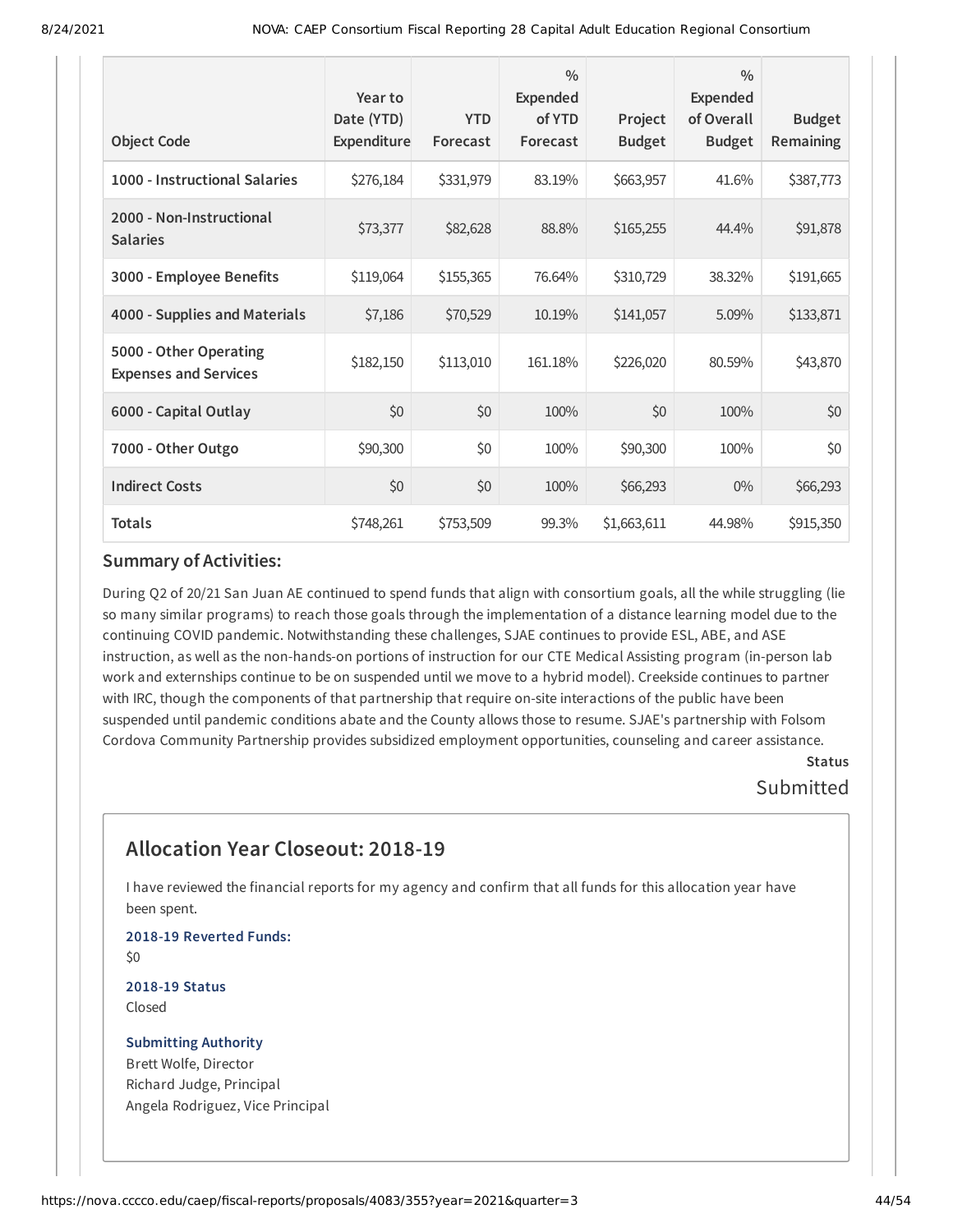### **San Juan Unified Q3 Report (1/1 - 3/31)**

| <b>Object Code</b>                                     | Year to<br>Date (YTD)<br>Expenditure | <b>YTD</b><br>Forecast | $\frac{0}{0}$<br><b>Expended</b><br>of YTD<br>Forecast | Project<br><b>Budget</b> | $\frac{0}{0}$<br>Expended<br>of Overall<br><b>Budget</b> | <b>Budget</b><br><b>Remaining</b> |
|--------------------------------------------------------|--------------------------------------|------------------------|--------------------------------------------------------|--------------------------|----------------------------------------------------------|-----------------------------------|
| 1000 - Instructional Salaries                          | \$432,222                            | \$497,968              | 86.8%                                                  | \$663,957                | 65.1%                                                    | \$231,735                         |
| 2000 - Non-Instructional<br><b>Salaries</b>            | \$114,878                            | \$123,941              | 92.69%                                                 | \$165,255                | 69.52%                                                   | \$50,377                          |
| 3000 - Employee Benefits                               | \$199,038                            | \$233,047              | 85.41%                                                 | \$310,729                | 64.06%                                                   | \$111,691                         |
| 4000 - Supplies and Materials                          | \$125,182                            | \$105,793              | 118.33%                                                | \$141,057                | 88.75%                                                   | \$15,875                          |
| 5000 - Other Operating<br><b>Expenses and Services</b> | \$186,780                            | \$169,515              | 110.18%                                                | \$226,020                | 82.64%                                                   | \$39,240                          |
| 6000 - Capital Outlay                                  | \$0                                  | \$0                    | 100%                                                   | \$0                      | 100%                                                     | \$0                               |
| 7000 - Other Outgo                                     | \$90,300                             | \$90,300               | 100%                                                   | \$90,300                 | 100%                                                     | \$0                               |
| <b>Indirect Costs</b>                                  | \$0                                  | \$0                    | 100%                                                   | \$66,293                 | $0\%$                                                    | \$66,293                          |
| <b>Totals</b>                                          | \$1,148,400                          | \$1,220,564            | 94.09%                                                 | \$1,663,611              | 69.03%                                                   | \$515,211                         |

#### **Summary of Activities:**

During Quarter 3 of the 20-21 school year San Juan AE continued to spend funds that align with consortium goals, all the while struggling to reach those goals through the implementation of a distance learning model due to the continuing COVID pandemic. Despite these obstacles, SJAE continued to provide ESL, ABE, and ASE instruction. Additionally, we were able to start the hands-on course work for our CTE-Clinical Medical Assisting program. We also were able to bring one of our ESL classes and two ASE classes back for in-person instruction 3 days/week. On top of that we set about planning the start of a new CTE program in ECE to kick off at the end of the 3rd Quarter. Our partnership with IRC continued on track, and we were allowed to bring back our farmers market, a joint SJAE-IRC program at our Creekside site.

> **Status** Submitted

**San Juan Unified Q4 Report (4/1 - 6/30)**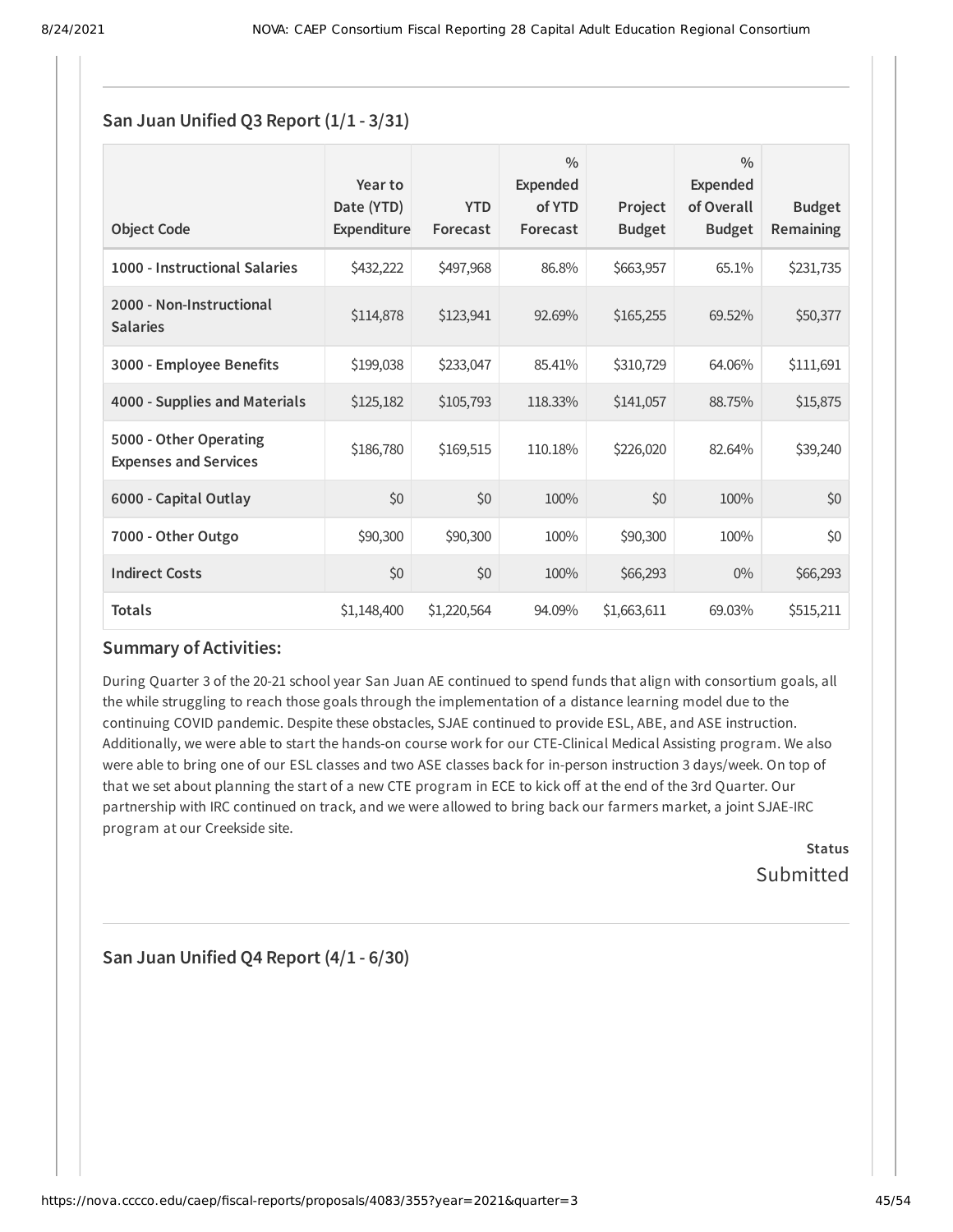| <b>Object Code</b>                                     | Year to<br>Date (YTD)<br><b>Expenditure</b> | <b>YTD</b><br>Forecast | $\frac{0}{0}$<br><b>Expended</b><br>of YTD<br>Forecast | Project<br><b>Budget</b> | $\frac{0}{0}$<br><b>Expended</b><br>of Overall<br><b>Budget</b> | <b>Budget</b><br>Remaining |
|--------------------------------------------------------|---------------------------------------------|------------------------|--------------------------------------------------------|--------------------------|-----------------------------------------------------------------|----------------------------|
| 1000 - Instructional Salaries                          | \$567,510                                   | \$663,957              | 85.47%                                                 | \$663,957                | 85.47%                                                          | \$96,447                   |
| 2000 - Non-Instructional<br><b>Salaries</b>            | \$155,255                                   | \$165,255              | 93.95%                                                 | \$165,255                | 93.95%                                                          | \$10,000                   |
| 3000 - Employee Benefits                               | \$251,746                                   | \$310,729              | 81.02%                                                 | \$310,729                | 81.02%                                                          | \$58,983                   |
| 4000 - Supplies and Materials                          | \$131,057                                   | \$141,057              | 92.91%                                                 | \$141,057                | 92.91%                                                          | \$10,000                   |
| 5000 - Other Operating<br><b>Expenses and Services</b> | \$216,020                                   | \$226,020              | 95.58%                                                 | \$226,020                | 95.58%                                                          | \$10,000                   |
| 6000 - Capital Outlay                                  | \$0                                         | \$0                    | 100%                                                   | \$0                      | 100%                                                            | \$0                        |
| 7000 - Other Outgo                                     | \$90,300                                    | \$90,300               | 100%                                                   | \$90,300                 | 100%                                                            | \$0                        |
| <b>Indirect Costs</b>                                  | \$59,284                                    | \$66,293               | 89.43%                                                 | \$66,293                 | 89.43%                                                          | \$7,009                    |
| <b>Totals</b>                                          | \$1,471,172                                 | \$1,663,611            | 88.43%                                                 | \$1,663,611              | 88.43%                                                          | \$192,439                  |

I certify that our agency did not exceed the allowed indirect rate as directed in the Adult Education Program **Guidance:** Yes

## **Summary of Activities:**

With the conclusion of Q4 and the 20-21 school year, San Juan AE ended a successful - though very challenging - year for our students and staff. Our use of funds aligned with consortium goals, though it was often difficult to to reach those goals strictly through a distance learning model due to the continuing COVID pandemic. Some challenges diminished a bit once were were able to bring a small number of classes back for in-person instruction in Quarter 4. SJAE provided ESL, ABE, and ASE instruction, as well as classes in CTE-Clinical Medical Assisting and CTE-Careers with Children. Our partnership with IRC continued on track, as we collaborated on a variety of community services for our students. Many pieces implemented in 20-21 have laid the foundation for continued and improved instruction and support for our students in 2021-22 and beyond.

> **Status Submitted**

## **Twin Rivers Unified**

**Twin Rivers Unified Q1 Report (7/1 - 9/30)**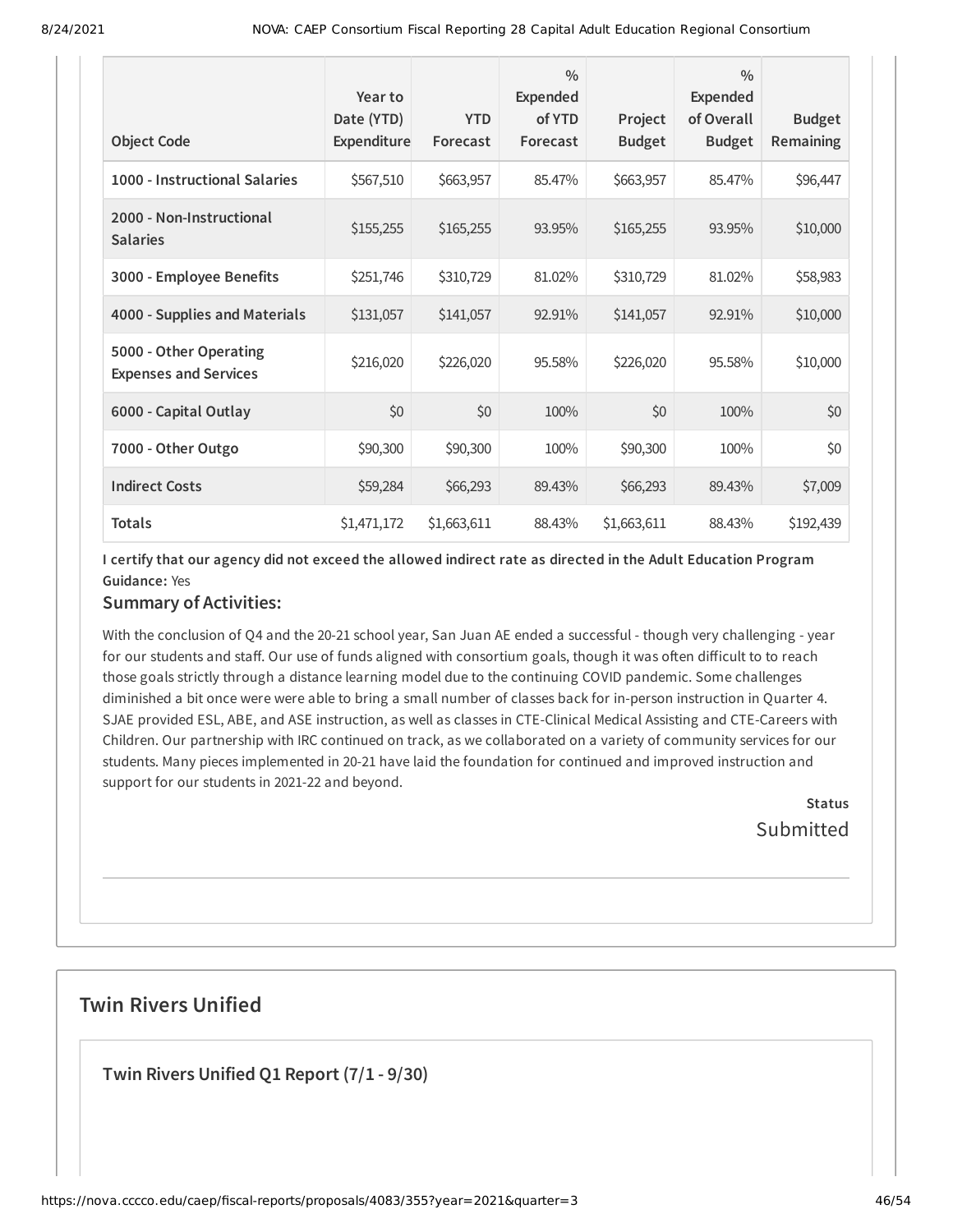| <b>Object Code</b>                                     | Year to<br>Date (YTD)<br>Expenditure | <b>YTD</b><br>Forecast | $\frac{0}{0}$<br>Expended<br>of YTD<br>Forecast | Project<br><b>Budget</b> | $\frac{0}{0}$<br><b>Expended</b><br>of Overall<br><b>Budget</b> | <b>Budget</b><br>Remaining |
|--------------------------------------------------------|--------------------------------------|------------------------|-------------------------------------------------|--------------------------|-----------------------------------------------------------------|----------------------------|
| 1000 - Instructional Salaries                          | \$199,686                            | \$186,533              | 107.05%                                         | \$1,243,553              | 16.06%                                                          | \$1,043,867                |
| 2000 - Non-Instructional<br><b>Salaries</b>            | \$125,630                            | \$110,038              | 114.17%                                         | \$733,588                | 17.13%                                                          | \$607,958                  |
| 3000 - Employee Benefits                               | \$120,914                            | \$95,941               | 126.03%                                         | \$639,608                | 18.9%                                                           | \$518,694                  |
| 4000 - Supplies and Materials                          | \$1,386                              | \$60,600               | 2.29%                                           | \$404,000                | $0.34\%$                                                        | \$402,614                  |
| 5000 - Other Operating<br><b>Expenses and Services</b> | \$103,245                            | \$150,028              | 68.82%                                          | \$1,000,187              | 10.32%                                                          | \$896,942                  |
| 6000 - Capital Outlay                                  | \$0                                  | \$0                    | 100%                                            | \$0                      | 100%                                                            | \$0                        |
| 7000 - Other Outgo                                     | \$300,000                            | \$45,000               | 666.67%                                         | \$300,000                | 100%                                                            | \$0                        |
| <b>Indirect Costs</b>                                  | \$27,543                             | \$32,407               | 84.99%                                          | \$216,047                | 12.75%                                                          | \$188,504                  |
| <b>Totals</b>                                          | \$878,404                            | \$680,547              | 129.07%                                         | \$4,536,983              | 19.36%                                                          | \$3,658,579                |

During the first quarter of FY 2020/21, Twin Rivers Adult School (TRAS) offered courses in English as a Second Language (ESL), Adult Basic Education (ABE), GED Preparation, High School Completion (HSC) and Career Technical Education (CTE). Due to the COVID-19 directive, remote operations continued during the first quarter. All members of our staff continue to do everything we can to meet the educational needs of all students.

> **Status** Submitted

**Twin Rivers Unified Q2 Report (10/1 - 12/31)**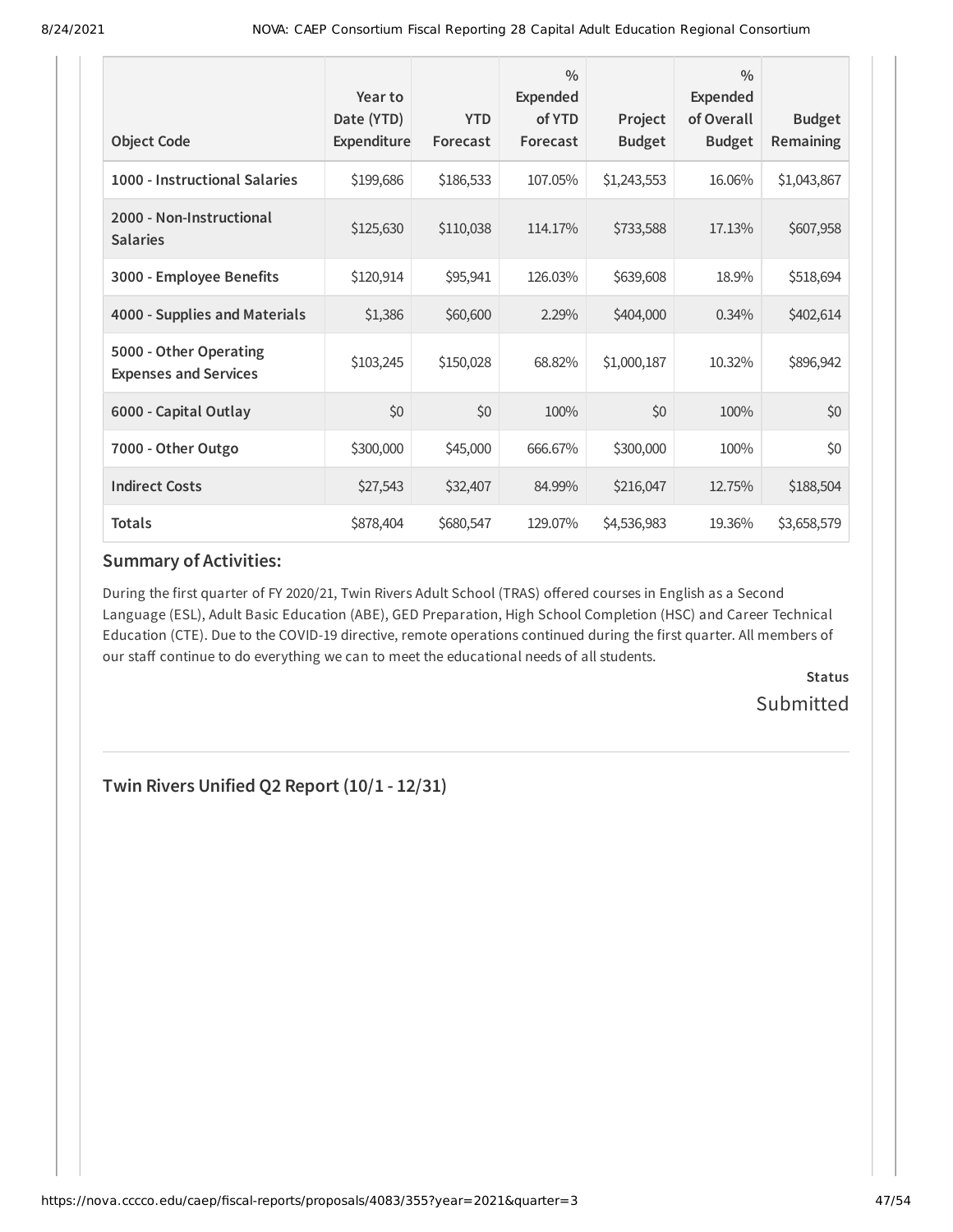| <b>Object Code</b>                                     | Year to<br>Date (YTD)<br><b>Expenditure</b> | <b>YTD</b><br>Forecast | $\frac{0}{0}$<br><b>Expended</b><br>of YTD<br>Forecast | Project<br><b>Budget</b> | $\frac{0}{0}$<br><b>Expended</b><br>of Overall<br><b>Budget</b> | <b>Budget</b><br>Remaining |
|--------------------------------------------------------|---------------------------------------------|------------------------|--------------------------------------------------------|--------------------------|-----------------------------------------------------------------|----------------------------|
| 1000 - Instructional Salaries                          | \$514,868                                   | \$373,066              | 138.01%                                                | \$1,243,553              | 41.4%                                                           | \$728,685                  |
| 2000 - Non-Instructional<br><b>Salaries</b>            | \$263,687                                   | \$220,076              | 119.82%                                                | \$733,588                | 35.94%                                                          | \$469,901                  |
| 3000 - Employee Benefits                               | \$281,257                                   | \$191,882              | 146.58%                                                | \$639,608                | 43.97%                                                          | \$358,351                  |
| 4000 - Supplies and Materials                          | \$15,894                                    | \$121,200              | 13.11%                                                 | \$404,000                | 3.93%                                                           | \$388,106                  |
| 5000 - Other Operating<br><b>Expenses and Services</b> | \$199,424                                   | \$300,056              | 66.46%                                                 | \$1,000,187              | 19.94%                                                          | \$800,763                  |
| 6000 - Capital Outlay                                  | \$0                                         | \$0                    | 100%                                                   | \$0                      | 100%                                                            | \$0                        |
| 7000 - Other Outgo                                     | \$300,000                                   | \$90,000               | 333.33%                                                | \$300,000                | 100%                                                            | \$0                        |
| <b>Indirect Costs</b>                                  | \$63,757                                    | \$64,814               | 98.37%                                                 | \$216,047                | 29.51%                                                          | \$152,290                  |
| <b>Totals</b>                                          | \$1,638,887                                 | \$1,361,095            | 120.41%                                                | \$4,536,983              | 36.12%                                                          | \$2,898,096                |

During the second quarter of FY 2020/21, Twin Rivers Adult School (TRAS) offered courses in English as a Second Language (ESL), Adult Basic Education (ABE), GED Preparation, High School Completion (HSC) and Career Technical Education (CTE). Due to the COVID-19 directive, remote operations continued during the second quarter. All members of our staff continue to do everything we can to meet the educational needs of all students.

> **Status** Submitted

# **Allocation Year Closeout: 2018-19**

I have reviewed the financial reports for my agency and confirm that all funds for this allocation year have been spent.

**2018-19 Reverted Funds:**

\$0

#### **2018-19 Status** Closed

**Submitting Authority** Tanya Praest, Principal

**Twin Rivers Unified Q3 Report (1/1 - 3/31)**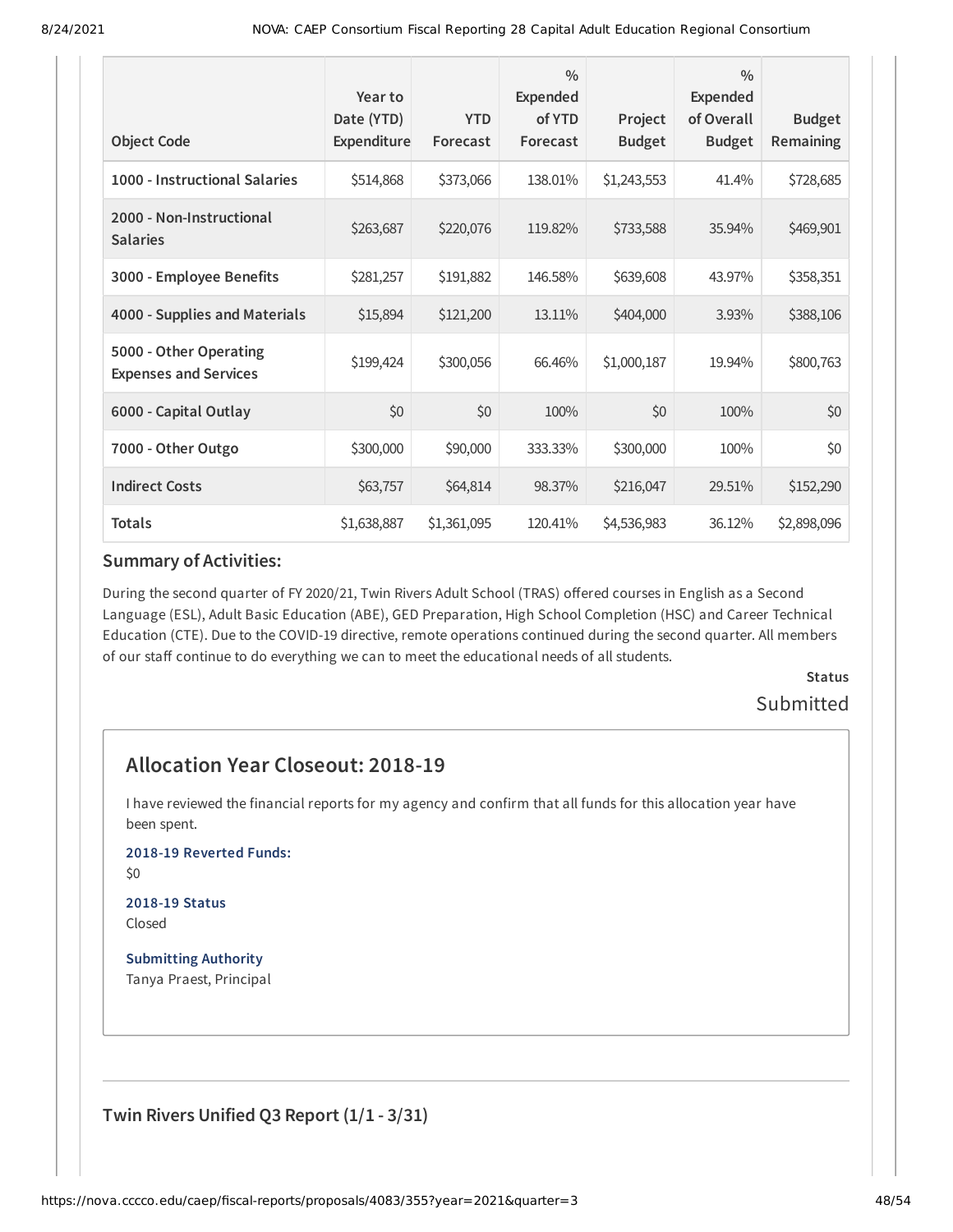| <b>Object Code</b>                                     | Year to<br>Date (YTD)<br>Expenditure | <b>YTD</b><br>Forecast | $\frac{0}{0}$<br>Expended<br>of YTD<br>Forecast | Project<br><b>Budget</b> | $\frac{0}{0}$<br>Expended<br>of Overall<br><b>Budget</b> | <b>Budget</b><br>Remaining |
|--------------------------------------------------------|--------------------------------------|------------------------|-------------------------------------------------|--------------------------|----------------------------------------------------------|----------------------------|
| 1000 - Instructional Salaries                          | \$743,498                            | \$559,599              | 132.86%                                         | \$1,243,553              | 59.79%                                                   | \$500,055                  |
| 2000 - Non-Instructional<br><b>Salaries</b>            | \$392,322                            | \$330,115              | 118.84%                                         | \$733,588                | 53.48%                                                   | \$341,266                  |
| 3000 - Employee Benefits                               | \$412,775                            | \$287,824              | 143.41%                                         | \$639,608                | 64.54%                                                   | \$226,833                  |
| 4000 - Supplies and Materials                          | \$17,281                             | \$181,800              | 9.51%                                           | \$404,000                | 4.28%                                                    | \$386,719                  |
| 5000 - Other Operating<br><b>Expenses and Services</b> | \$219,335                            | \$450,084              | 48.73%                                          | \$1,000,187              | 21.93%                                                   | \$780,852                  |
| 6000 - Capital Outlay                                  | \$0                                  | \$0                    | 100%                                            | \$0                      | 100%                                                     | \$0                        |
| 7000 - Other Outgo                                     | \$300,000                            | \$135,000              | 222.22%                                         | \$300,000                | 100%                                                     | \$0                        |
| <b>Indirect Costs</b>                                  | \$89,261                             | \$97,221               | 91.81%                                          | \$216,047                | 41.32%                                                   | \$126,786                  |
| <b>Totals</b>                                          | \$2,174,472                          | \$2,041,642            | 106.51%                                         | \$4,536,983              | 47.93%                                                   | \$2,362,511                |

During the third quarter of FY 2020/21, Twin Rivers Adult School (TRAS) offered courses in English as a Second Language (ESL), Adult Basic Education (ABE), GED Preparation, High School Completion (HSC) and Career Technical Education (CTE). Due to the COVID-19 directive, remote operations continued during the third quarter. All members of our staff continue to do everything they can to meet the educational needs of all students.

> **Status** Submitted

**Twin Rivers Unified Q4 Report (4/1 - 6/30)**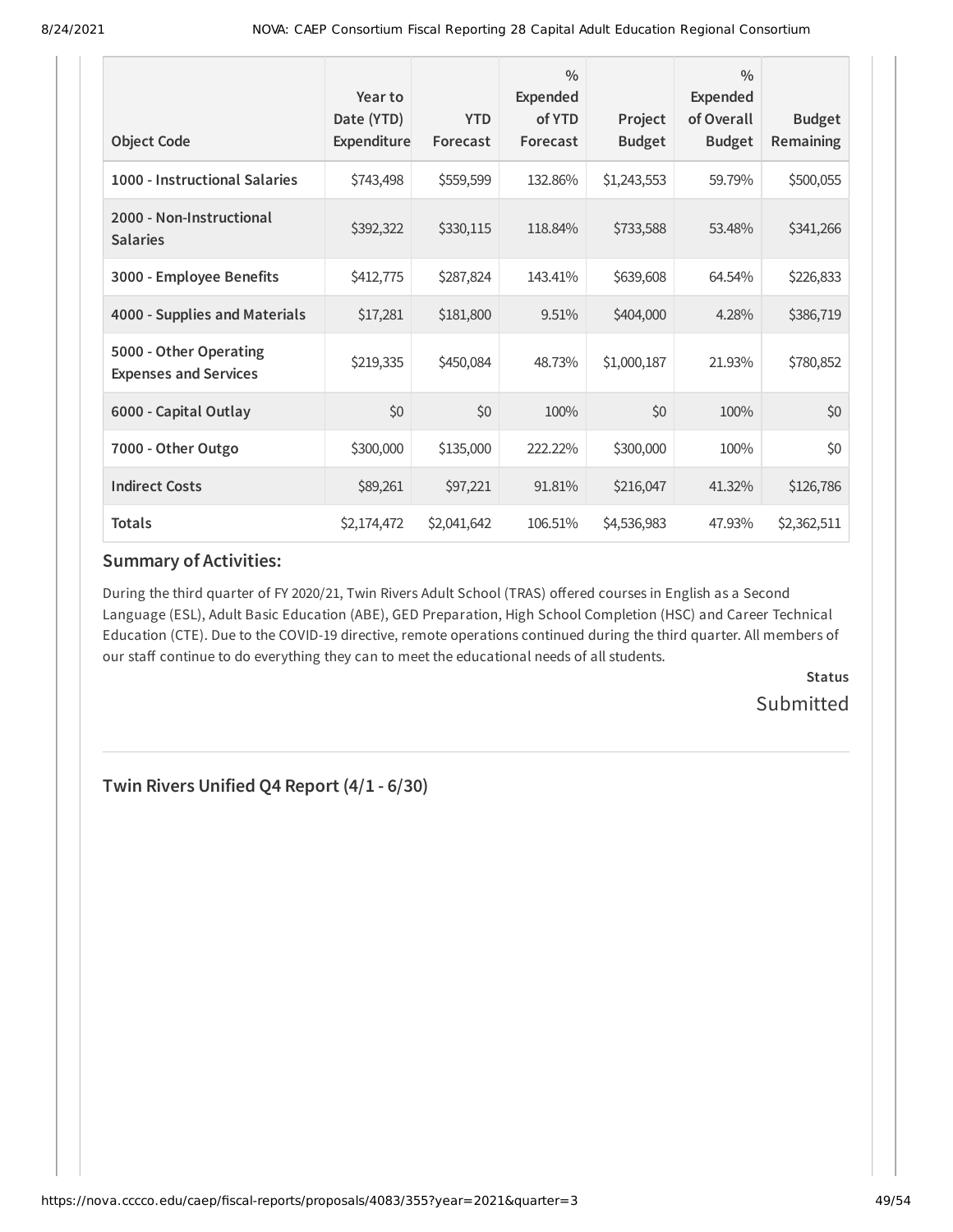| <b>Object Code</b>                                     | Year to<br>Date (YTD)<br><b>Expenditure</b> | <b>YTD</b><br>Forecast | $\frac{0}{0}$<br><b>Expended</b><br>of YTD<br>Forecast | Project<br><b>Budget</b> | $\frac{0}{0}$<br><b>Expended</b><br>of Overall<br><b>Budget</b> | <b>Budget</b><br><b>Remaining</b> |
|--------------------------------------------------------|---------------------------------------------|------------------------|--------------------------------------------------------|--------------------------|-----------------------------------------------------------------|-----------------------------------|
| 1000 - Instructional Salaries                          | \$1,019,546                                 | \$746,132              | 136.64%                                                | \$1,243,553              | 81.99%                                                          | \$224,007                         |
| 2000 - Non-Instructional<br><b>Salaries</b>            | \$549,356                                   | \$440,153              | 124.81%                                                | \$733,588                | 74.89%                                                          | \$184,232                         |
| 3000 - Employee Benefits                               | \$574,266                                   | \$383,765              | 149.64%                                                | \$639,608                | 89.78%                                                          | \$65,342                          |
| 4000 - Supplies and Materials                          | \$22,246                                    | \$242,400              | 9.18%                                                  | \$404,000                | 5.51%                                                           | \$381,754                         |
| 5000 - Other Operating<br><b>Expenses and Services</b> | \$251,521                                   | \$600,112              | 41.91%                                                 | \$1,000,187              | 25.15%                                                          | \$748,666                         |
| 6000 - Capital Outlay                                  | \$0                                         | \$0                    | 100%                                                   | \$0                      | 100%                                                            | \$0                               |
| 7000 - Other Outgo                                     | \$300,000                                   | \$180,000              | 166.67%                                                | \$300,000                | 100%                                                            | \$0                               |
| <b>Indirect Costs</b>                                  | \$120,847                                   | \$129,628              | 93.23%                                                 | \$216,047                | 55.94%                                                          | \$95,200                          |
| <b>Totals</b>                                          | \$2,837,782                                 | \$2,722,190            | 104.25%                                                | \$4,536,983              | 62.55%                                                          | \$1,699,201                       |

I certify that our agency did not exceed the allowed indirect rate as directed in the Adult Education Program **Guidance:** Yes

## **Summary of Activities:**

During the fourth quarter of FY 2020/21, Twin Rivers Adult School (TRAS) offered courses in English as a Second Language (ESL), Adult Basic Education (ABE), GED Preparation, High School Completion (HSC) and Career Technical Education (CTE). Due to the COVID-19 directive, remote learning continued during the fourth quarter. All members of our staff continue to do everything they can to meet the educational needs of all students.

> **Status Submitted**

# **Washington Unified**

**Washington Unified Q1 Report (7/1 - 9/30)**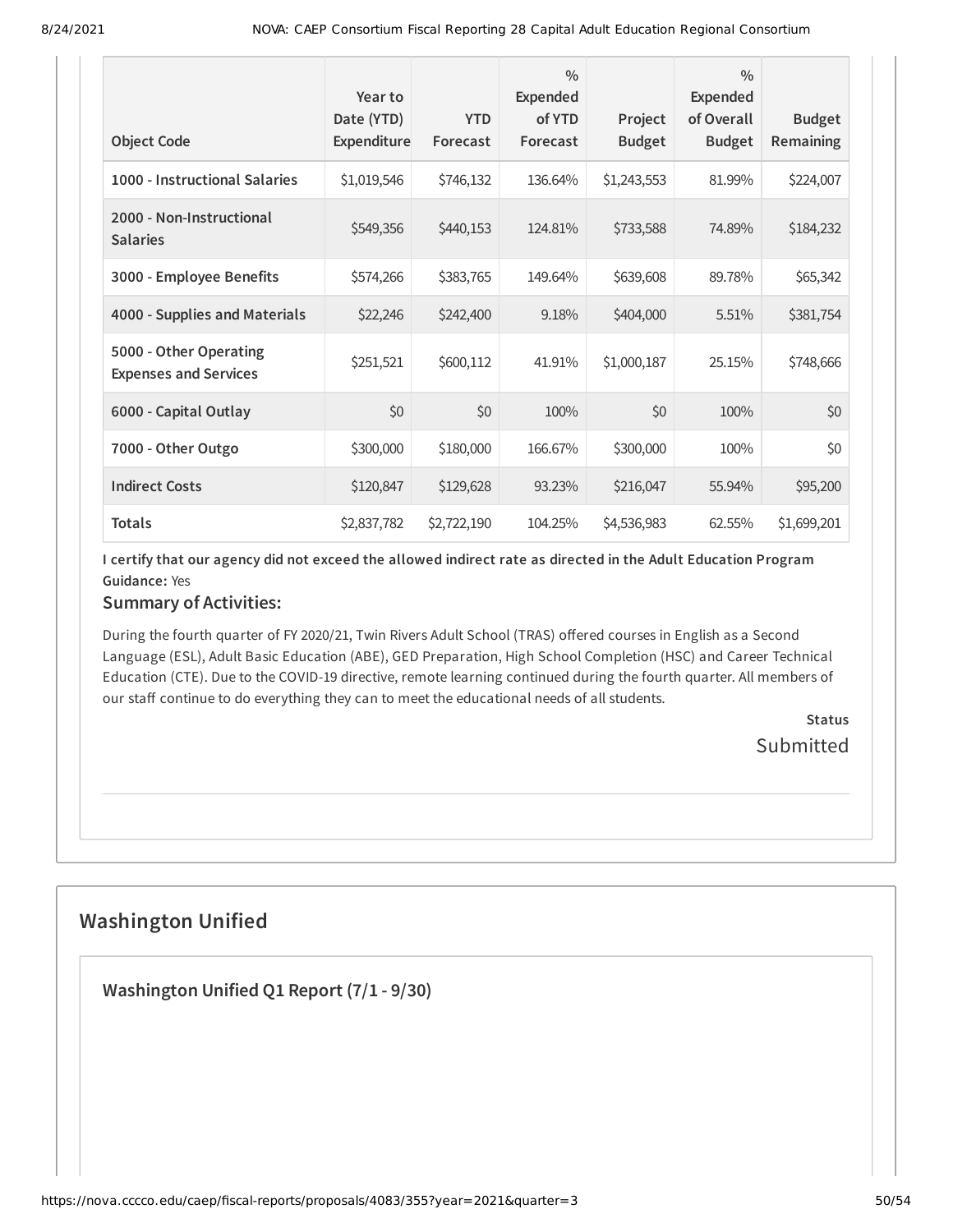| <b>Object Code</b>                                     | Year to<br>Date (YTD)<br><b>Expenditure</b> | <b>YTD</b><br>Forecast | $\frac{0}{0}$<br><b>Expended</b><br>of YTD<br>Forecast | Project<br><b>Budget</b> | $\frac{0}{0}$<br><b>Expended</b><br>of Overall<br><b>Budget</b> | <b>Budget</b><br>Remaining |
|--------------------------------------------------------|---------------------------------------------|------------------------|--------------------------------------------------------|--------------------------|-----------------------------------------------------------------|----------------------------|
| 1000 - Instructional Salaries                          | \$27,107                                    | \$57,698               | 46.98%                                                 | \$230,790                | 11.75%                                                          | \$203,683                  |
| 2000 - Non-Instructional<br><b>Salaries</b>            | \$6,753                                     | \$10,068               | 67.08%                                                 | \$50,338                 | 13.42%                                                          | \$43,585                   |
| 3000 - Employee Benefits                               | \$10,800                                    | \$20,237               | 53.37%                                                 | \$80,946                 | 13.34%                                                          | \$70,146                   |
| 4000 - Supplies and Materials                          | \$0                                         | \$0                    | 100%                                                   | \$156,392                | $0\%$                                                           | \$156,392                  |
| 5000 - Other Operating<br><b>Expenses and Services</b> | \$2,188                                     | \$10,000               | 21.88%                                                 | \$40,000                 | 5.47%                                                           | \$37,812                   |
| 6000 - Capital Outlay                                  | \$0                                         | \$0                    | 100%                                                   | \$0                      | 100%                                                            | \$0                        |
| 7000 - Other Outgo                                     | \$0                                         | \$0                    | 100%                                                   | \$0                      | 100%                                                            | \$0                        |
| <b>Indirect Costs</b>                                  | \$0                                         | \$7,508                | $0\%$                                                  | \$30,030                 | $0\%$                                                           | \$30,030                   |
| <b>Totals</b>                                          | \$46,848                                    | \$105,509              | 44.4%                                                  | \$588,496                | 7.96%                                                           | \$541,648                  |

Due to COVID 19 and Washington Adult School moving to a virtual model, budgeted instructional salaries as well as classified support have been. The staff continues to monitor the needs of the students, staff and program and will adjust spending according to need and plans to return in the future.

#### **Summary of Activities:**

Washington Adult school is offering courses via virtual learning due to COVID restrictions. Expenses for the first quarter include administrative salaries, instructional salaries, a counselor salary and classified support. Expenditures also include contracted services.

> **Status** Submitted

**Washington Unified Q2 Report (10/1 - 12/31)**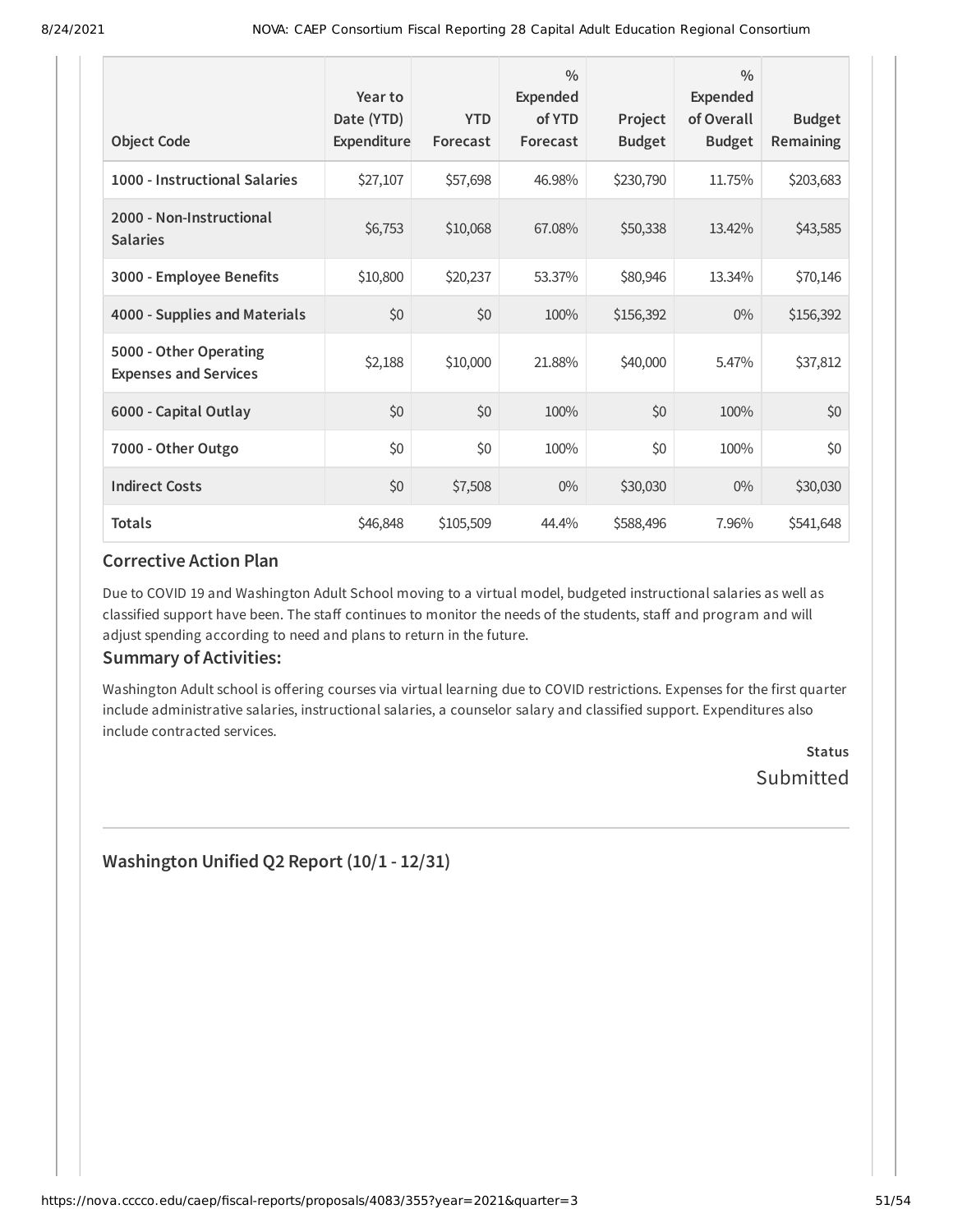| <b>Object Code</b>                                     | Year to<br>Date (YTD)<br>Expenditure | <b>YTD</b><br>Forecast | $\frac{0}{0}$<br><b>Expended</b><br>of YTD<br>Forecast | Project<br><b>Budget</b> | $\frac{0}{0}$<br>Expended<br>of Overall<br><b>Budget</b> | <b>Budget</b><br>Remaining |
|--------------------------------------------------------|--------------------------------------|------------------------|--------------------------------------------------------|--------------------------|----------------------------------------------------------|----------------------------|
| 1000 - Instructional Salaries                          | \$89,311                             | \$57,698               | 154.79%                                                | \$230,790                | 38.7%                                                    | \$141,479                  |
| 2000 - Non-Instructional<br><b>Salaries</b>            | \$13,381                             | \$12,585               | 106.33%                                                | \$50,338                 | 26.58%                                                   | \$36,957                   |
| 3000 - Employee Benefits                               | \$31,174                             | \$20,237               | 154.05%                                                | \$80,946                 | 38.51%                                                   | \$49,772                   |
| 4000 - Supplies and Materials                          | \$33,344                             | \$0                    | 100%                                                   | \$156,392                | 21.32%                                                   | \$123,048                  |
| 5000 - Other Operating<br><b>Expenses and Services</b> | \$15,721                             | \$10,000               | 157.21%                                                | \$40,000                 | 39.3%                                                    | \$24,279                   |
| 6000 - Capital Outlay                                  | \$0                                  | \$0                    | 100%                                                   | \$0                      | 100%                                                     | \$0                        |
| 7000 - Other Outgo                                     | \$0                                  | \$0                    | 100%                                                   | \$0                      | 100%                                                     | \$0                        |
| <b>Indirect Costs</b>                                  | \$9,147                              | \$7,508                | 121.84%                                                | \$30,030                 | 30.46%                                                   | \$20,883                   |
| <b>Totals</b>                                          | \$192,078                            | \$108,026              | 177.81%                                                | \$588,496                | 32.64%                                                   | \$396,418                  |

During the second quarter of FY 2020/21, Washing Adult School (WAS) offered courses in English as a Second Language (ESL), Adult Basic Education (ABE), High School Completion (HSC) and Career Technical Education/construction(CTE). Due to the COVID-19 all classes were offered virtually. Staff members continue to look for ways to meet the needs of the students.

# **Status** Submitted

# **Allocation Year Closeout: 2018-19**

I have reviewed the financial reports for my agency and confirm that all funds for this allocation year have been spent.

#### **2018-19 Reverted Funds:**

\$0

#### **2018-19 Status** Closed

### **Submitting Authority**

Stephanie Groat Dr. Jay Berns Ed.D., Director of Special Programs

## **Washington Unified Q3 Report (1/1 - 3/31)**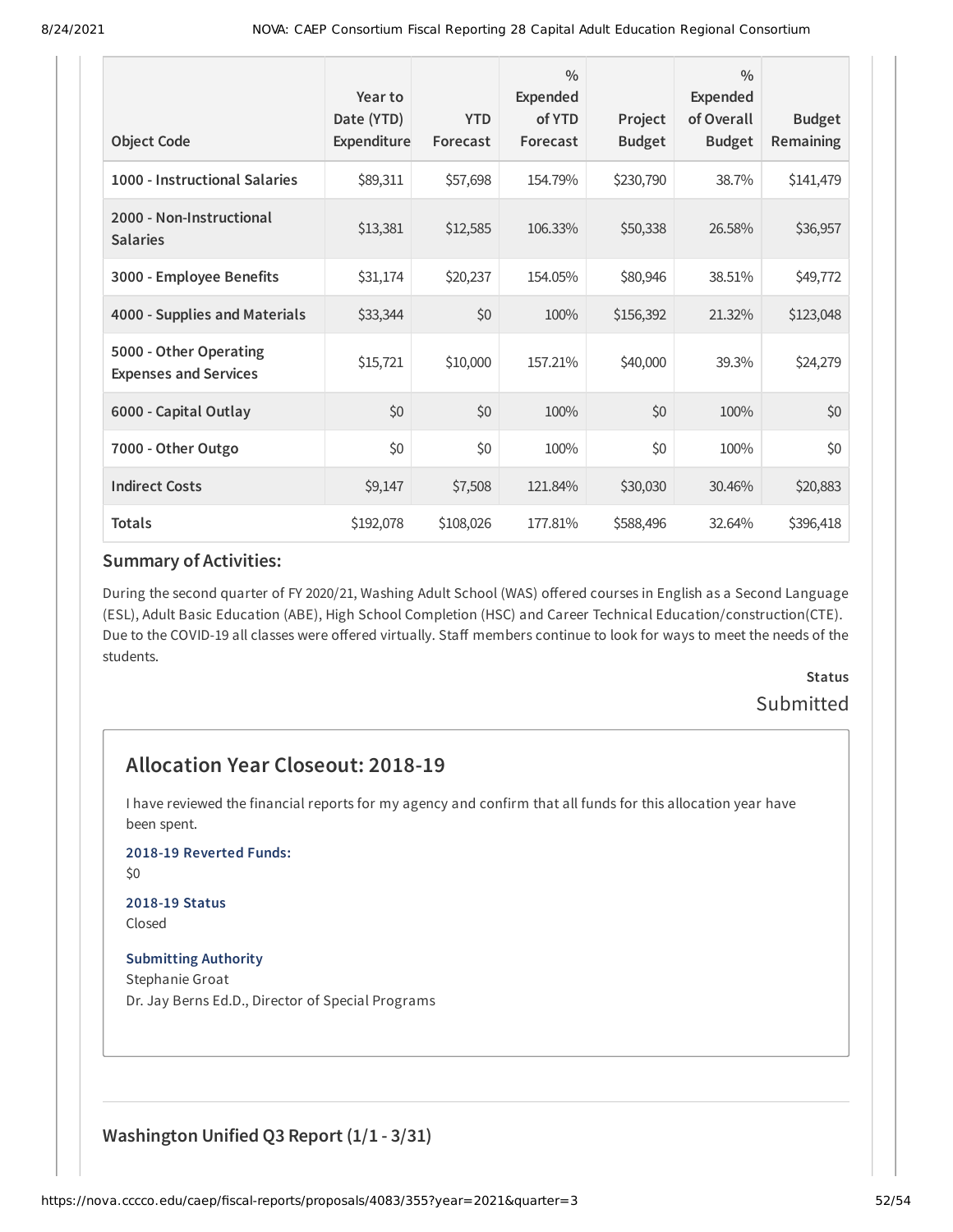| <b>Object Code</b>                                     | Year to<br>Date (YTD)<br>Expenditure | <b>YTD</b><br>Forecast | $\frac{0}{0}$<br><b>Expended</b><br>of YTD<br>Forecast | Project<br><b>Budget</b> | $\frac{0}{0}$<br><b>Expended</b><br>of Overall<br><b>Budget</b> | <b>Budget</b><br>Remaining |
|--------------------------------------------------------|--------------------------------------|------------------------|--------------------------------------------------------|--------------------------|-----------------------------------------------------------------|----------------------------|
|                                                        |                                      |                        |                                                        |                          |                                                                 |                            |
| 1000 - Instructional Salaries                          | \$135,585                            | \$57,698               | 234.99%                                                | \$230,790                | 58.75%                                                          | \$95,205                   |
| 2000 - Non-Instructional<br><b>Salaries</b>            | \$20,009                             | \$12,585               | 159%                                                   | \$50,338                 | 39.75%                                                          | \$30,329                   |
| 3000 - Employee Benefits                               | \$47,937                             | \$20,237               | 236.88%                                                | \$80,946                 | 59.22%                                                          | \$33,009                   |
| 4000 - Supplies and Materials                          | \$44,487                             | \$0                    | 100%                                                   | \$156,392                | 28.45%                                                          | \$111,905                  |
| 5000 - Other Operating<br><b>Expenses and Services</b> | \$26,508                             | \$10,000               | 265.08%                                                | \$40,000                 | 66.27%                                                          | \$13,492                   |
| 6000 - Capital Outlay                                  | \$0                                  | \$0                    | 100%                                                   | \$0                      | 100%                                                            | \$0                        |
| 7000 - Other Outgo                                     | \$0                                  | \$0                    | 100%                                                   | \$0                      | 100%                                                            | \$0                        |
| <b>Indirect Costs</b>                                  | \$13,726                             | \$7,508                | 182.83%                                                | \$30,030                 | 45.71%                                                          | \$16,304                   |
| <b>Totals</b>                                          | \$288,252                            | \$108,026              | 266.84%                                                | \$588,496                | 48.98%                                                          | \$300,244                  |

During the third quarter of FY 2020/21, Washing Adult School (WAS) offered courses in English as a Second Language (ESL), Adult Basic Education (ABE), High School Completion (HSC) and Career Technical Education/construction(CTE). Due to the COVID-19 all classes were offered virtually at the beginning of the school year, however WAS transitioned to in person for most of their classes in Spring 2021. Staff members continue to look for ways to meet the needs of the students

> **Status** Submitted

**Washington Unified Q4 Report (4/1 - 6/30)**